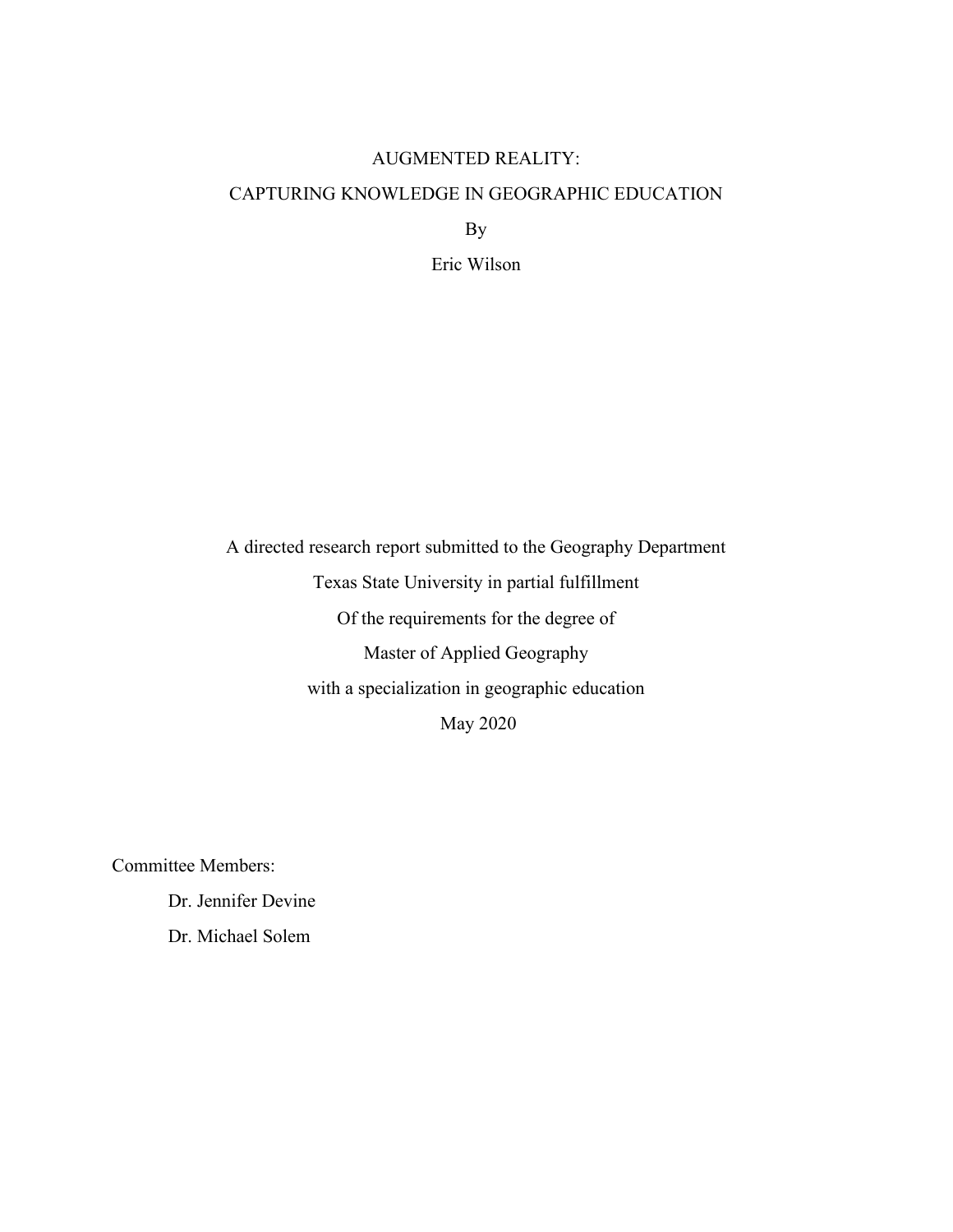# **COPYRIGHT**

By Eric Wilson 2020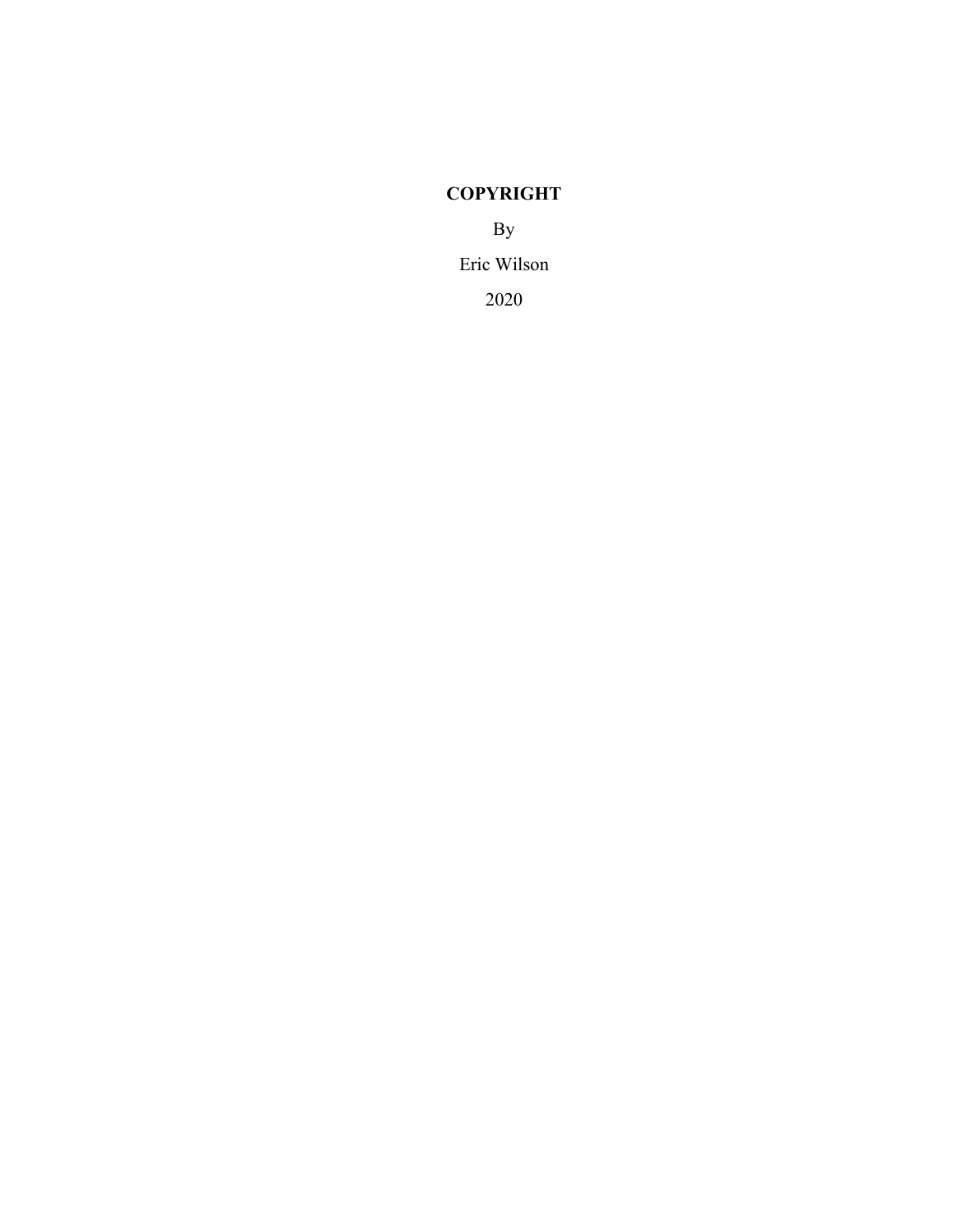#### **FAIR USE AND AUTHOR'S PERMISSION STATEMENT**

#### **Fair Use**

This work is protected by the Copyright Laws of the United States (Public law 94-533, section 107). Consistent with fair use and defined in the Copyright Laws, brief quotations from this material are allowed with proper acknowledgement. Use of this material for financial gain without the author's express written permission is not allowed.

# **Duplication Permission**

As the copyright holder of this work I, Eric Wilson, authorize duplication of this work, in whole or in part, for educational or scholarly purposes only.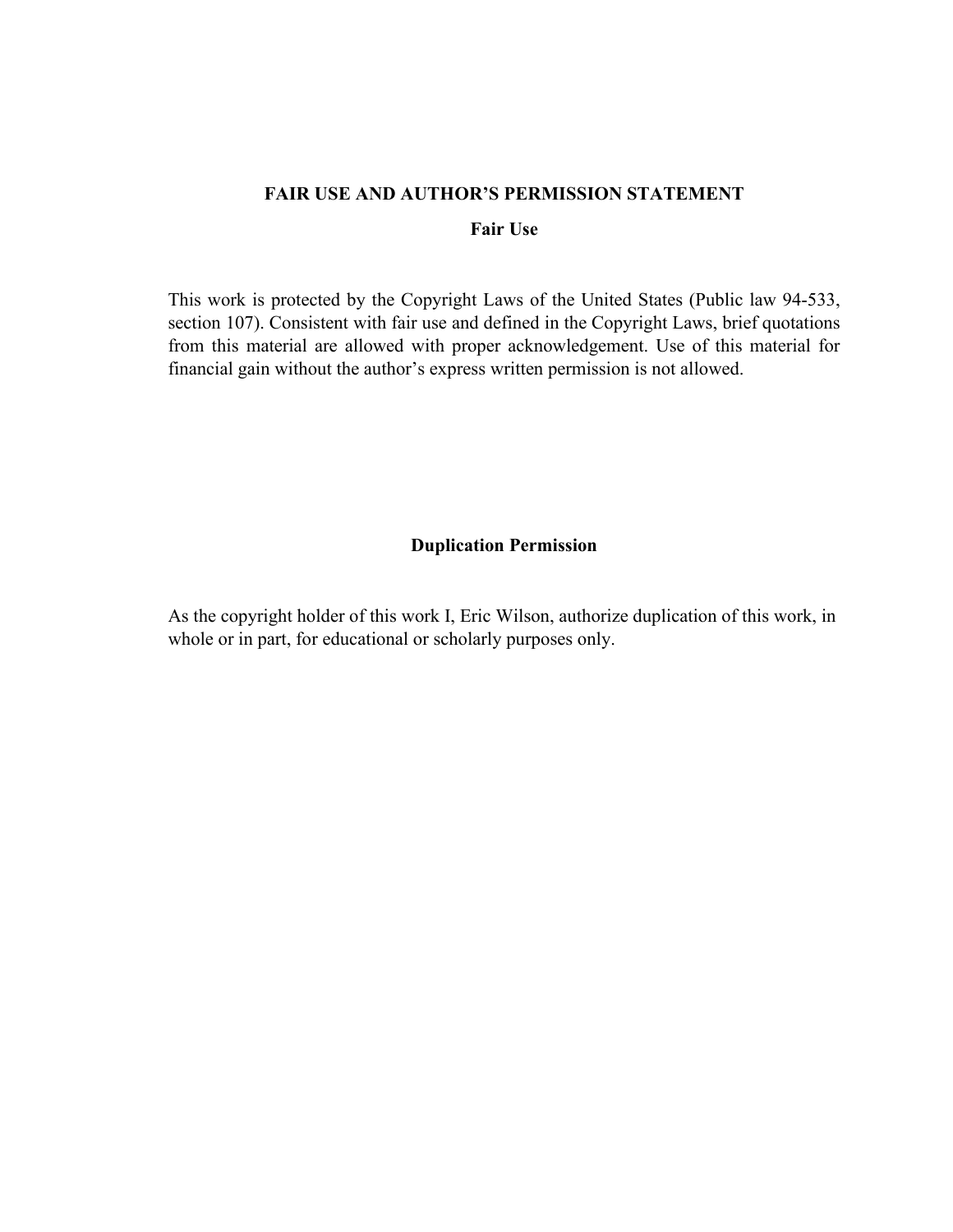#### **ACKNOWLEDGEMNETS**

I would like to thank my advisor and committee chair, Dr. Jennifer Devine, for her support, leadership, and advice throughout these past two years. Her guidance encouraged me to pursue my dreams. Her passion for the improvement of geographic education and unmatched work ethic are an inspiration to me. I hope to carry these attributes throughout my career in geography.

I would like to thank my committee member, Dr. Michael Solem whose suggestions, comments and edits truly strengthened this research. His leadership in geographic education gives me hope for the future of our discipline.

This project could have not been possible without the assistance and permission of Dr. Ricardo Espinoza, Gloria Salazar, and Cathi Villalpando. Thank you for using the Centro Cultural Hispano of San Marcos as a platform for my AR museum and continuing to assist Texas State University in research projects.

I would like to thank Dr. Thomas Larsen for being a mentor and friend while I navigated through geographic theory and offering valuable remarks and edits to this thesis.

I would like to express my gratitude to Allison Glass-Smith, Angelika Wahl, Patricia Hall and Charles Robinson for daily support. Their presence makes coming to campus everyday enjoyable comprises the core of what makes Texas State Geography a family.

Finally, I would like to thank my wife Erin Herndobler for her love and support. She has always encouraged me to continue my education and been a rock during the roller coaster that is graduate school.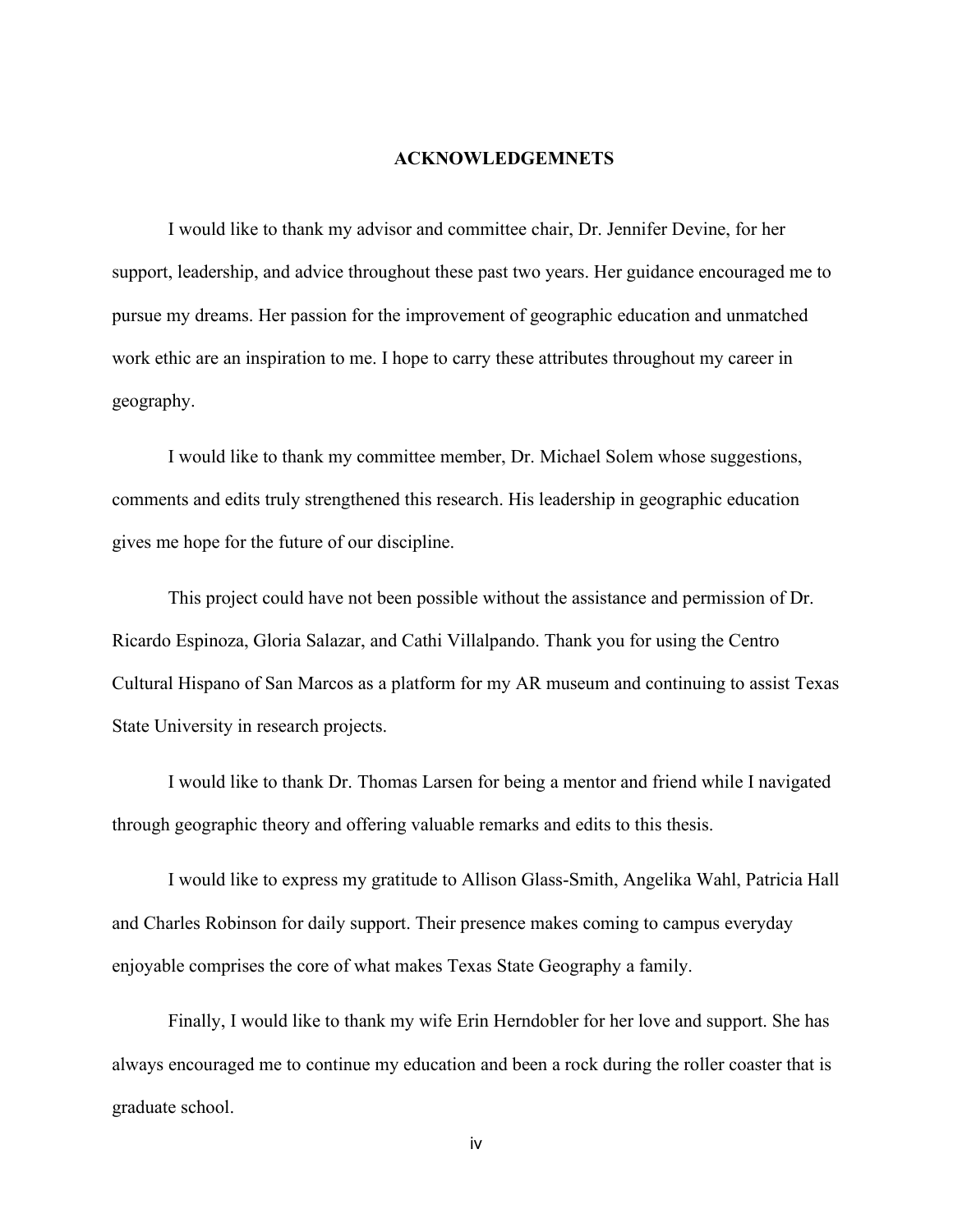# **TABLE OF CONTENTS**

| <b>CHAPTERS</b> |                                                                    |
|-----------------|--------------------------------------------------------------------|
| I.              |                                                                    |
| II.             |                                                                    |
| III.            |                                                                    |
| IV.             |                                                                    |
| V.              |                                                                    |
|                 | V.1. Analysis of Longitudinal Change: Attitude Evaluation Forms 22 |
|                 |                                                                    |
|                 | V.3 Recommendations for improving the effectiveness of future      |
| VI.             |                                                                    |
|                 |                                                                    |
|                 |                                                                    |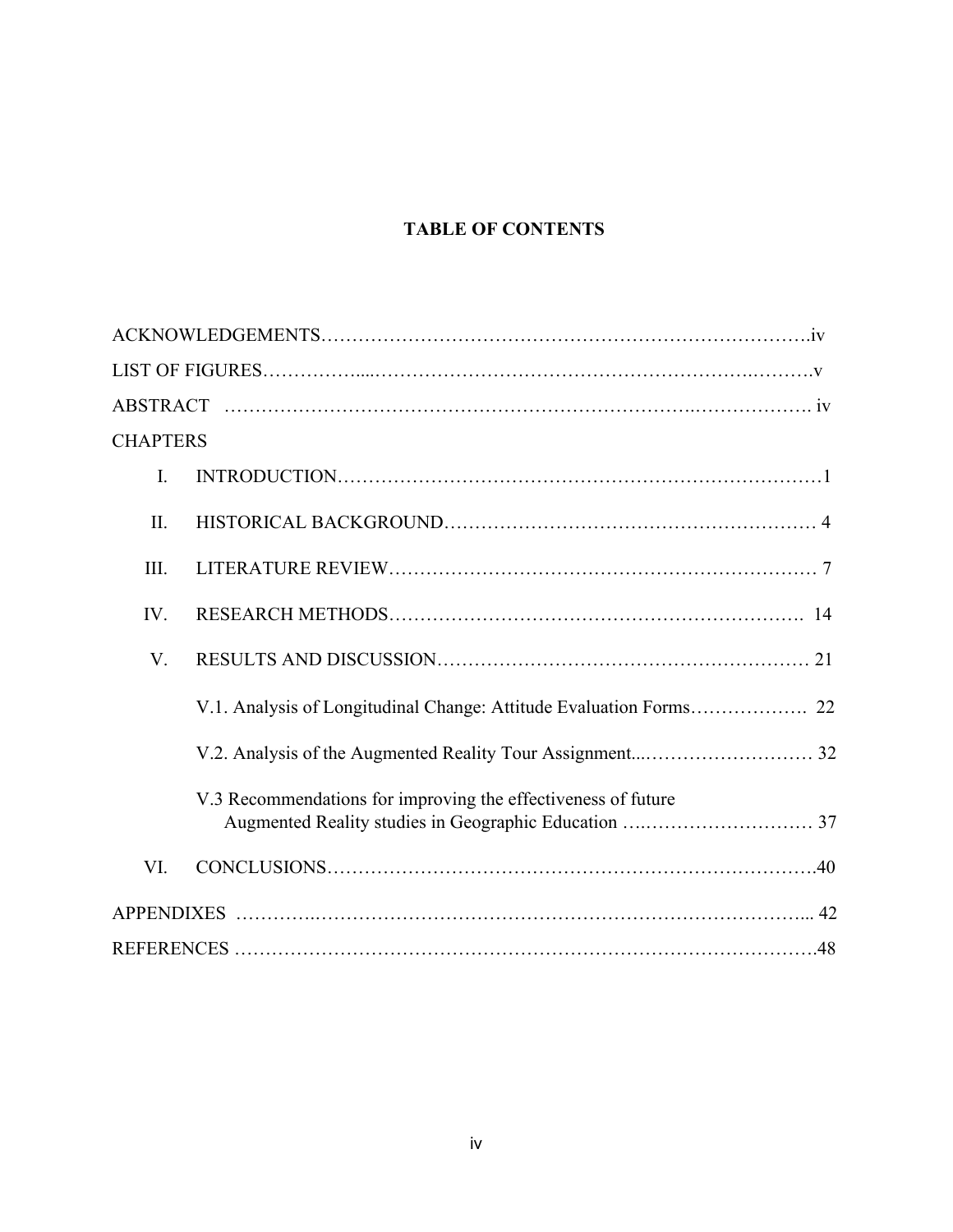# **LIST OF FIGURES**

# **Figure** or Table Page

| 4. Familiarity with the History of the Mexican American Community in San Marcos 22  |
|-------------------------------------------------------------------------------------|
| 5. Familiarity with Racial discrimination against Mexican Americans in San Marcos23 |
|                                                                                     |
| 7. Concern over Gentrification of Historic Districts in San Marcos 25               |
|                                                                                     |
|                                                                                     |
|                                                                                     |
| 11. The use of Augmented Reality in classrooms enhance student learning. 31         |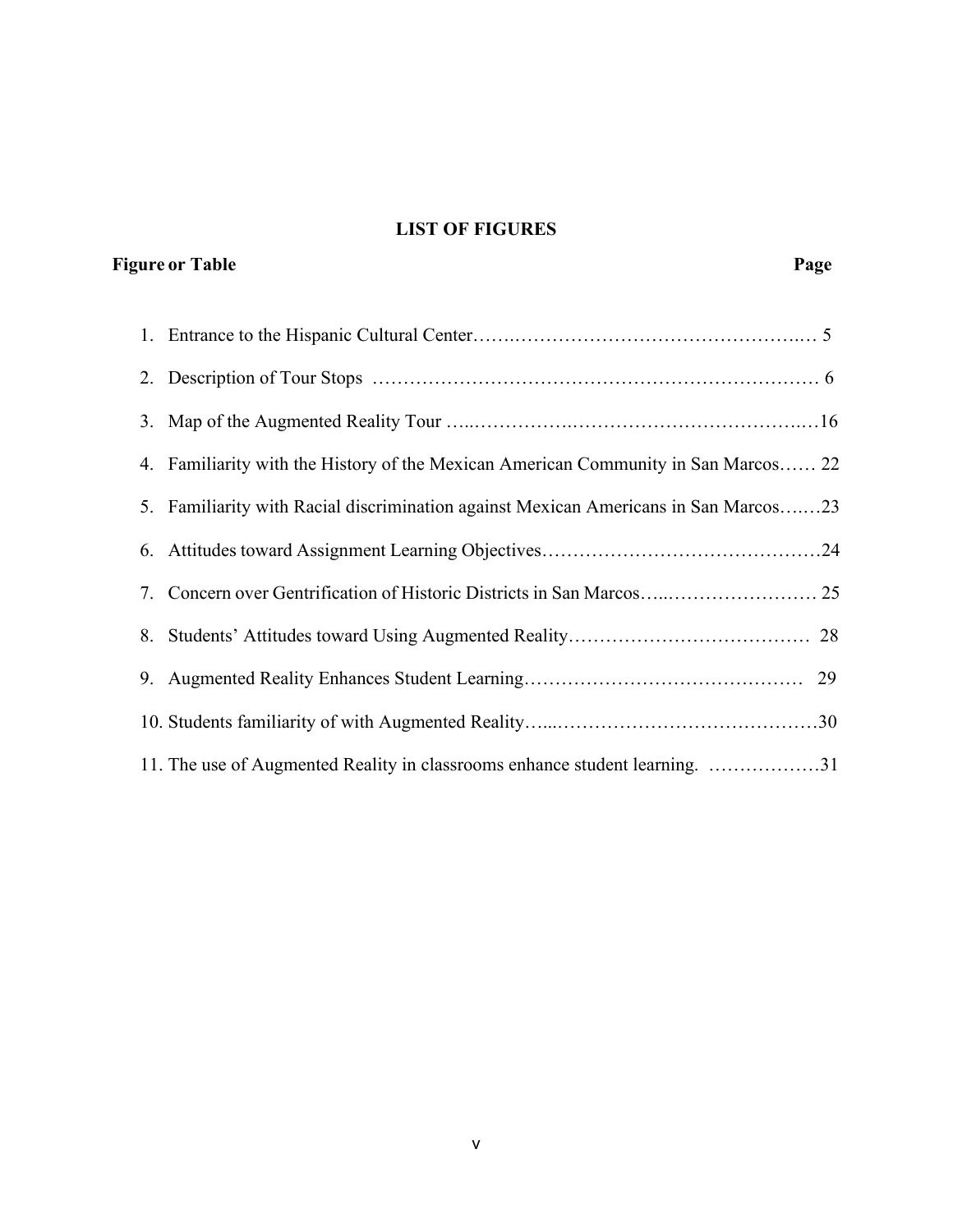#### **ABSTRACT**

The use of Augmented Reality provides an opportunity to introduce geospatial technologies and geographic education into the classroom, yet the technology is underutilized. At the same time, museum experiences within smaller communities have become less popular because of the lack of available resources and technology. To address these concerns, I created an interactive Augmented Reality museum tour at the Hispanic Cultural Center in San Marcos, Texas that combines oral histories with current information in the museum.

This project explores how Augmented Reality changes students' learning experiences. When touring the museum, students use Augmented Reality to engage with content and answer questions regarding Mexican migration, segregation histories, and struggles for equality. With this added layer of Augmented Reality content, I argue that students will receive and retain extra information beyond what is typically available. Working with Augmented Reality, we suspect, will also create a more dynamic and enjoyable learning experience for students.

Augmented Reality holds the potential to transform geographic education. This project is a first step to understand that potential. The Augmented Reality tour will continue at the Hispanic Cultural Center in perpetuity and be opened to the San Marcos community.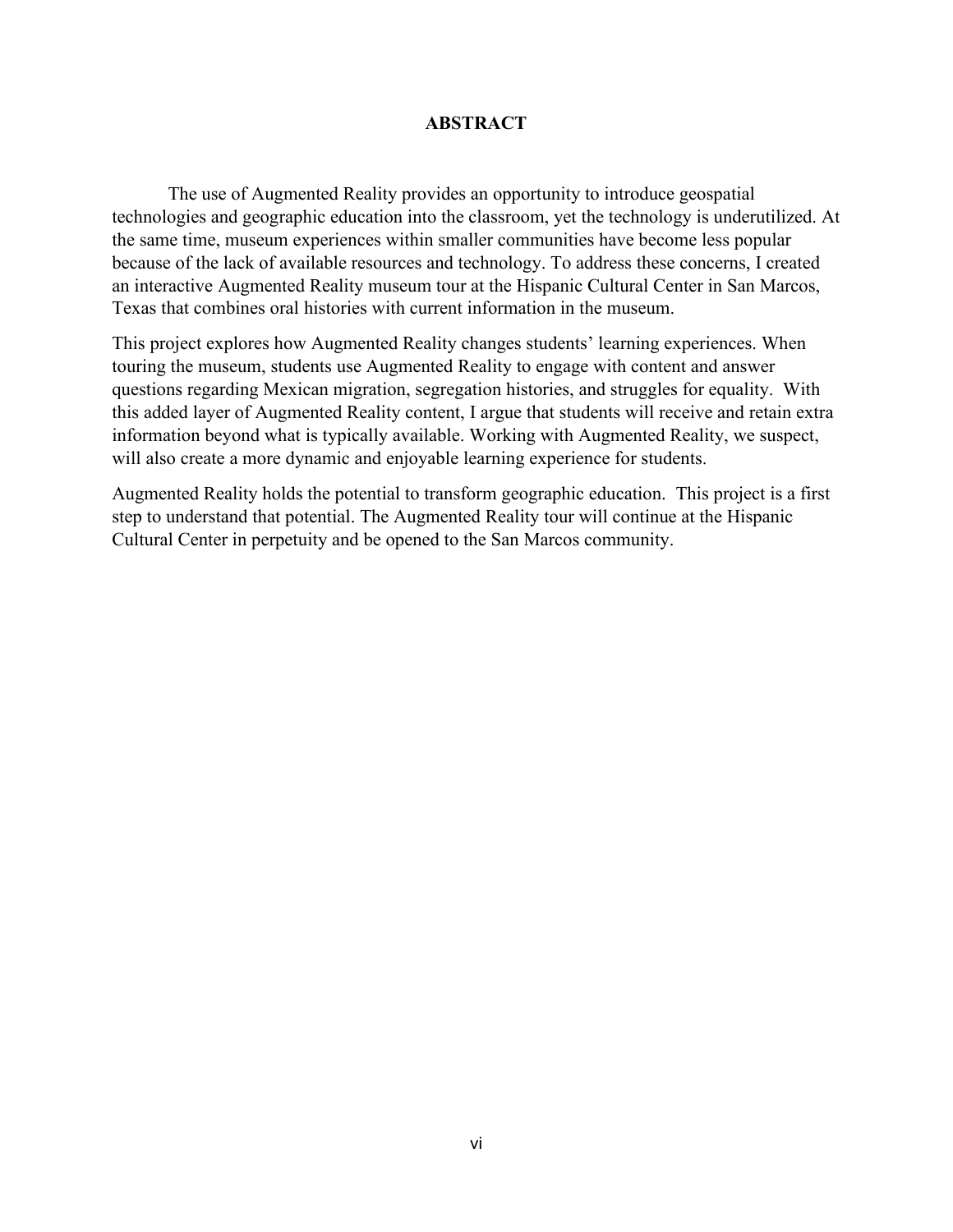#### **I. Introduction:**

The use of Augmented Reality (AR) provides an opportunity to introduce geo-spatial technologies and geographic education into the classroom, yet the technology is underutilized. To address this paradox and to explore the potential of AR, this project analyzed how participation in an interactive AR museum tour impacts students' ability to meet geographic learning objectives, as well as their attitudes toward learning geographic concepts and geospatial technologies.

In order to understand how AR changes students' learning experiences, this research asks the following research questions: How can AR be used in geographical education to help students achieve learning objectives? What additional benefits does AR bring to a) students' education and b) learning experiences? What are the challenges of integrating AR into geographic education?

To answer these questions, this project designed an AR museum tour at the *Centro Cultural Hispano de San Marcos,* the Hispanic Cultural Center of San Marcos, as part of an upper-division course at Texas State University. Then used a survey evaluation tool and the class assignment to access the student's ability to meet geography learning objectives and changes in students' learning and attitudes. The students' learning objectives included learning more about the history of racial segregation in San Marcos, TX, familiarize themselves with the history of the Hispanic community, and understand the impacts of gentrification today. The research design measured knowledge and attitudes to these learning objectives at the beginning of the course before any instruction, after a conventional reading assignment and in-class lecture, and lastly, following the AR tour of the Hispanic Cultural Museum. When touring the museum, students used AR to engage with content and answer questions regarding Mexican migration to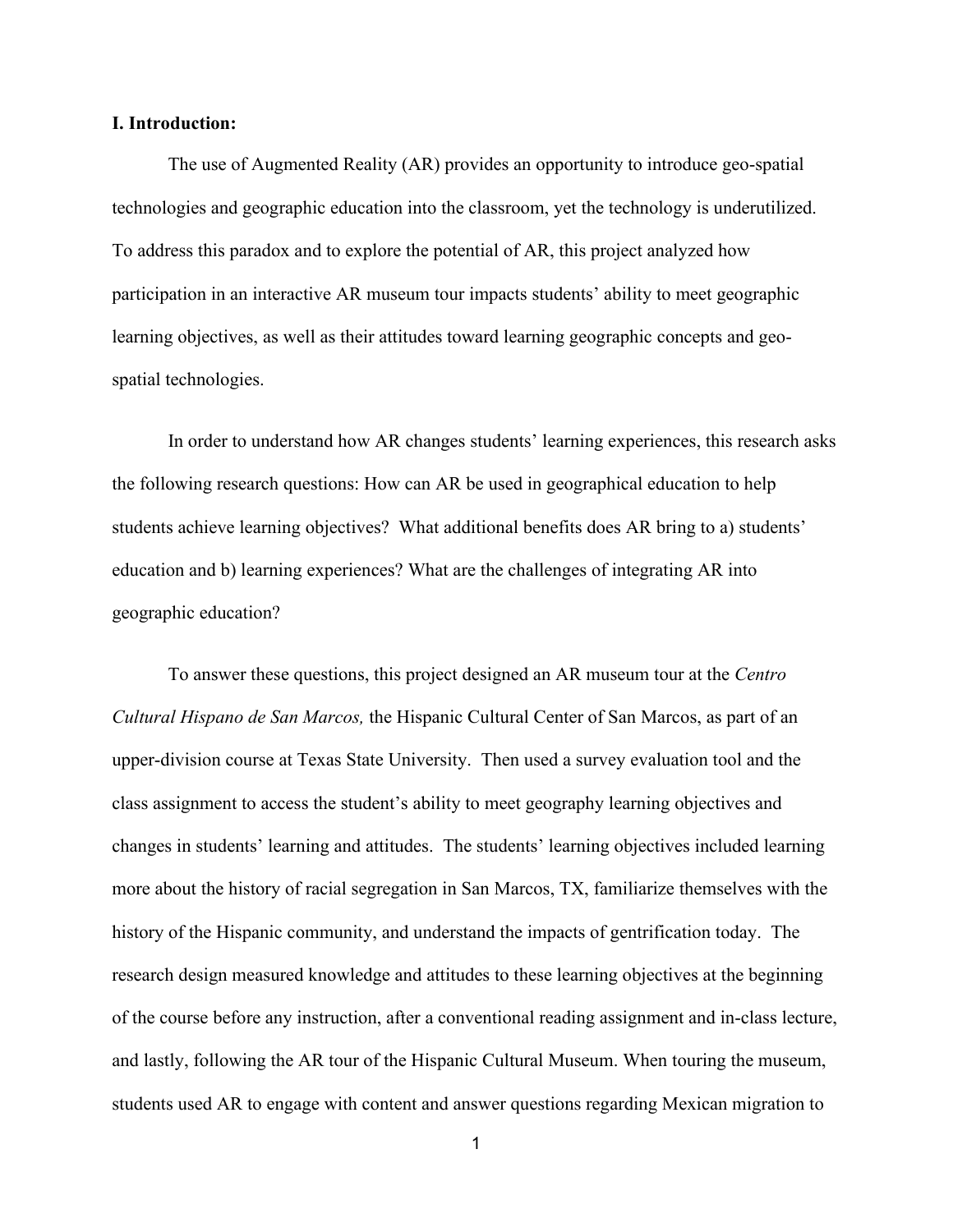Central Texas, San Marcos' history of segregation, and Mexican American struggles for equality. The AR tour will continue at the Hispanic Cultural Center in perpetuity and is open to the San Marcos community.

This research demonstrates that the use of AR enhanced the existing museum experience and achievement of the learning objectives and that students' attitudes toward AR and geospatial technologies became more positive throughout their assignment. Students enjoyed the ability to use their devices to listen to oral histories from members of the San Marcos past and present as well as receive additional information on practices of segregation and discrimination. AR was a tool that many students had not used before in their educational experience and many student's assignment responses detailed the personal dimension and affect that AR brought to the tour. The AR stops also provided the pacing for the tour. This flow unveiled the learning objectives in an organization that students appreciated more than attending lecture alone.

In addition to identifying these benefits of AR, this research also identifies many challenges and barriers to incorporating AR into classroom learning environments. These challenges included the reliability of the technology, the quality of the media presented through the AR, and the distribution of technology for guests whose devices were not compatible. When viewing the AR stops, many students had to restart the stops and complained about the videos not restarting from where they left off. The HP reveal application used in the AR assignment did not have this capability. There was no feedback of content not being displayed through HP Reveal, but two stops had lower audio levels depending on which brand of devices was being used. The Centro was given three tablets for facilitating the tour during scheduled hours. This was not a huge issue for the study because only three students needed the technology, but the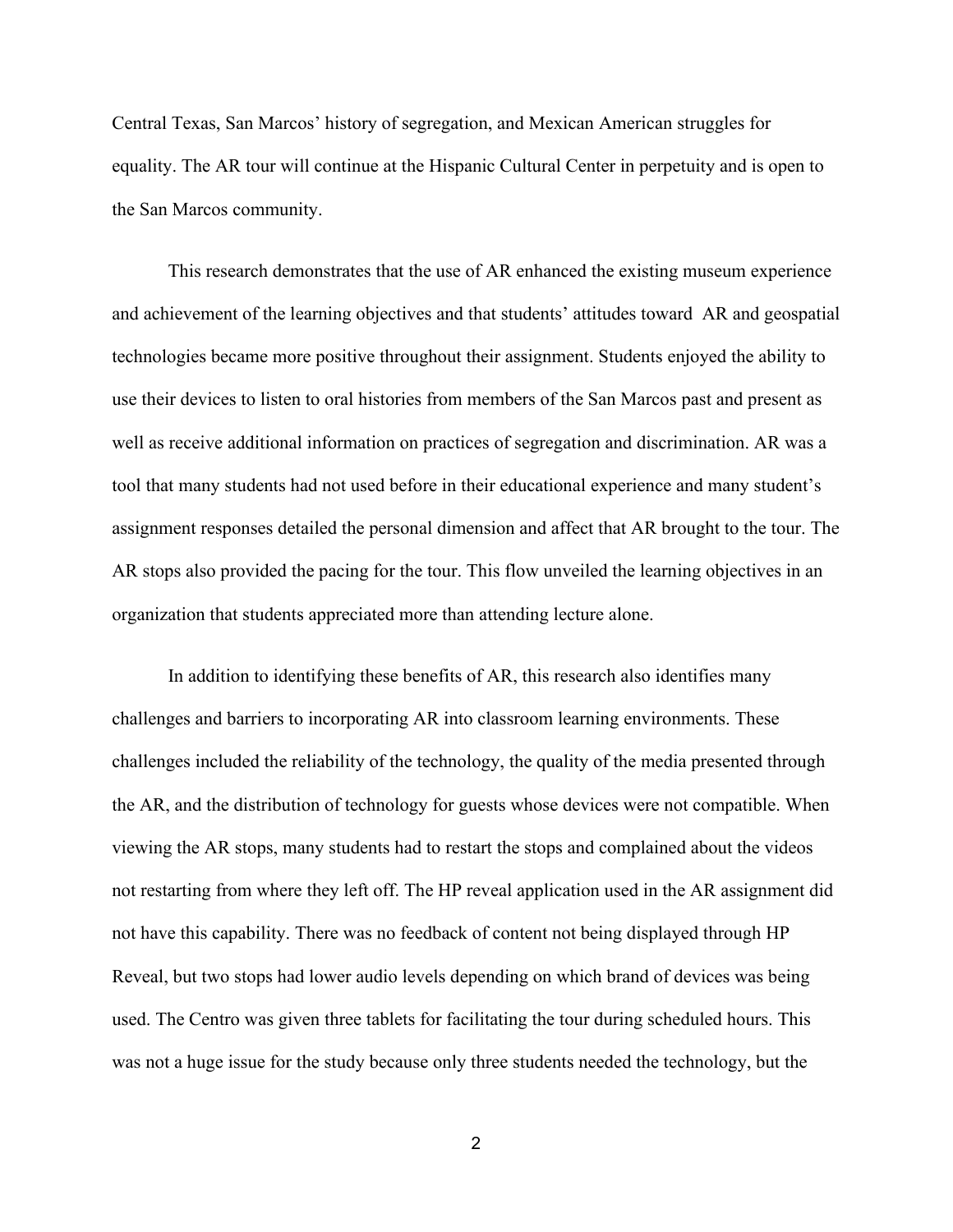signing in and out of the devices for public tours added another duty to the front office that was already working to capacity.

This research contributes to the literature on geographic education that focuses on the use of geospatial technologies. The desire of our field is to find ways that improve students' knowledge acquisition. This project evidences that AR can build a bridge that connects the course content with the Hispanic heritage of our community and of many of our students at Texas State University, which is a federally recognized Hispanic-Serving Institution. Geography is a knowledge base that opens new ways of thinking about the world and AR is a tool that proved useful to help students think more geographically and improve their attitudes toward geography and learning more broadly.

Analyzing the potential for AR in the classroom has real-world implications. Students increasingly rely on electronic devices in their education and daily lives. This has changed how students learn and engage with each other and the world around them. Furthermore, the increase in online opportunities for students suggests the need to find new ways to inspire and educate students. AR has the potential to play a large role in meeting the opportunities and challenges posed by these changes. In short, I argue that AR holds the potential to transform geographic education and this project contributes to understanding that potential.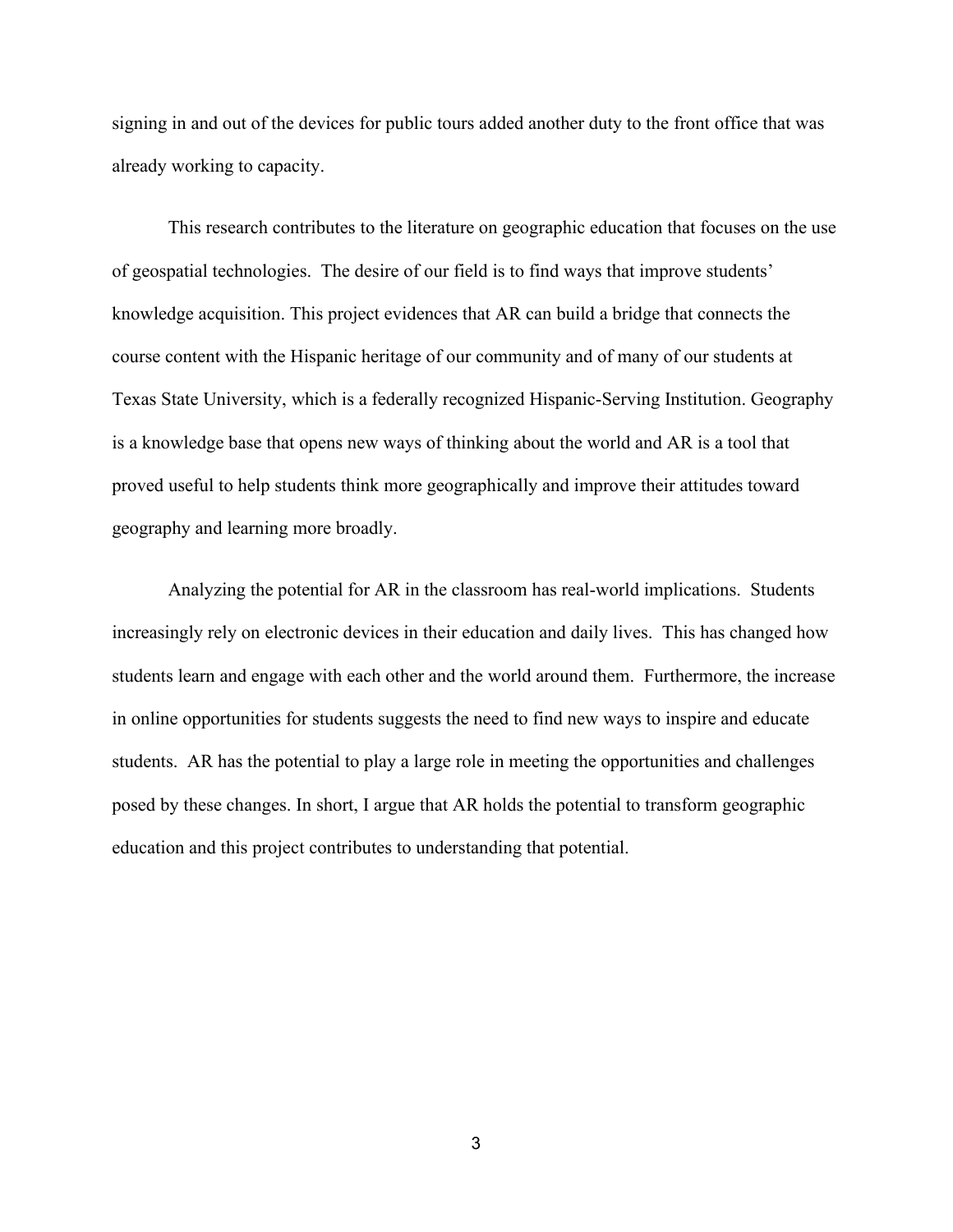#### **II. Background**

 Augmented reality (AR) is simply creating a digital layer, on top of a two-dimensional surface, that students can examine through their electronic devices such as tablets and cell phones. These "layers" can be pictures, videos, audio clips or any other form of interactive information. When a student holds their cell phone over an image or object enhanced with AR, an image, video or audio recording on their phone or tablet play. HP Reveal is a user-friendly app that allows students to create their AR material, as well as engage in premade material. These AR layers can be created in less than one minute through the HP reveal application or can become more nuanced with more time spent in the application. Responsibility of information can be shared by student and teacher.

In previous teaching environments and this research, I have used HP Reveal as the platform to bring AR to life. From 2015 to 2018, I used HP Reveal in my Advanced Placement (AP) Human Geography classroom as a tool to connect concepts and places throughout the year in preparation for students' final exam. The technology director at the American International School of Jeddah in Saudi Arabia introduced me to AR in 2014. The flexibility of my administration allowed me to create a blank canvas for exploration in a Geography classroom. This support helped me transform the walls of my classroom into an interactive global experience.

In this experience, my students both enjoyed using AR and scored above global averages on their final exam. The students' scores went from a 50% passing rate to 75% on the AP Human Geography exam. These results made me question the broader role that AR played in my students' success and the broader potential for AR in geography education. This interest led to the pursuit of a Master of Applied Geography in Geography Education at Texas State University.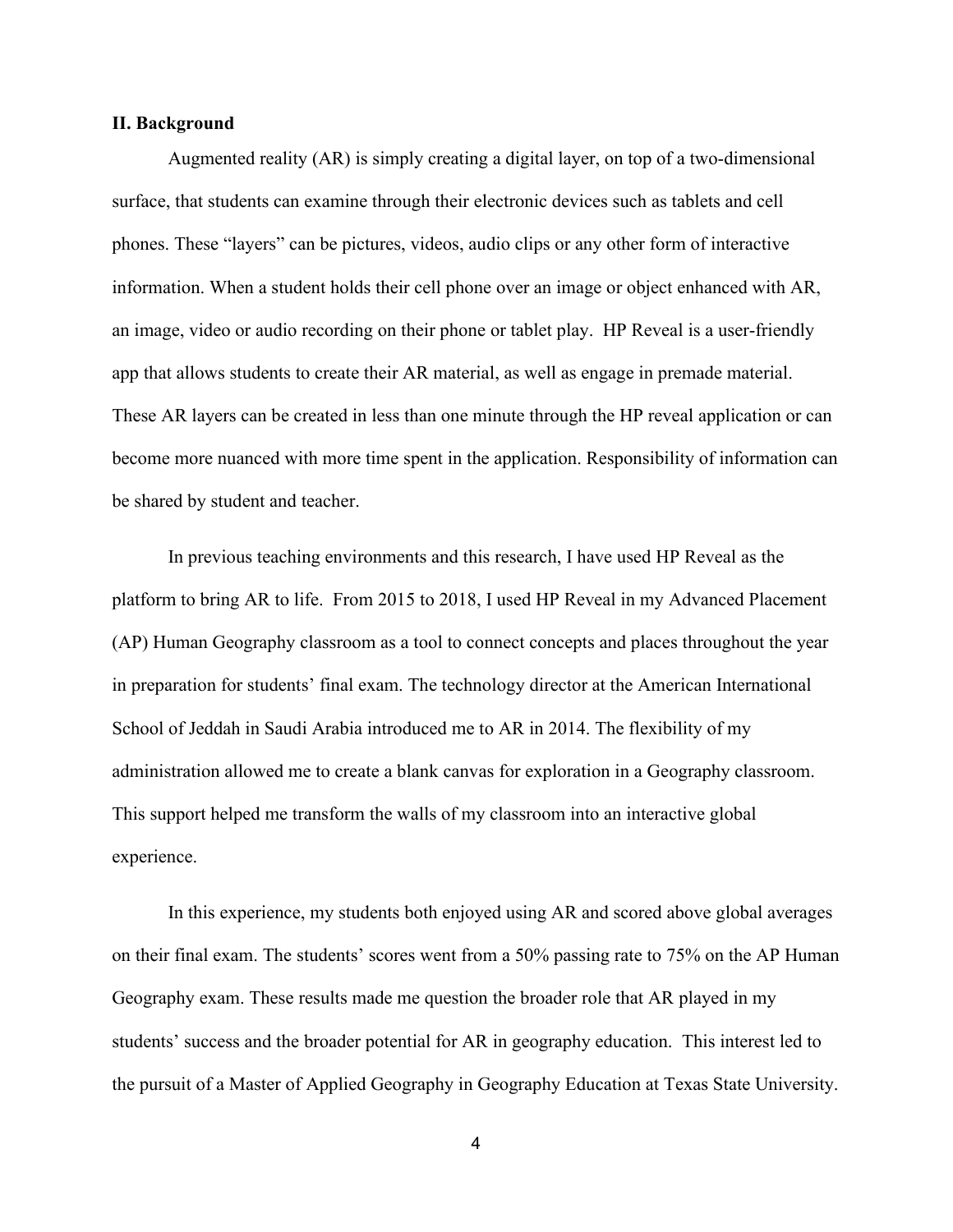After volunteering and collaborating with local K-12 classrooms, I decided to take advantage of the feasibility and opportunity to conduct my study in an upper-division Political Geography course at Texas State University. The professor of the course, Dr. Jennifer Devine had previously participated in activities offered by the *Centro Cultural Hispano de San Marcos,*  the Hispanic Cultural Center.



Figure 1: Entrance to the Hispanic Cultural Center of San Marcos Source: <http://www.sanmarcoscentro.org/about.html>

The Centro Cultural Hispanic of San Marcos [\(http://www.sanmarcoscentro.org/\)](http://www.sanmarcoscentro.org/), locally known as, *El Centro,* is a non-profit community-serving organization that shares the story of San Marcos' Hispanic heritage through a library, museum, art gallery, and through various community events. The center is active in bringing current educational trends to the San Marcos community, including a summer STEM workshop focusing on building a love of engineering with younger students. The center has established strong ties with Texas State University through previous projects and internships. The center has a small museum on-site called *Ofelia T. Vasquez Mexican American Cultural Museum* that details the history and civil rights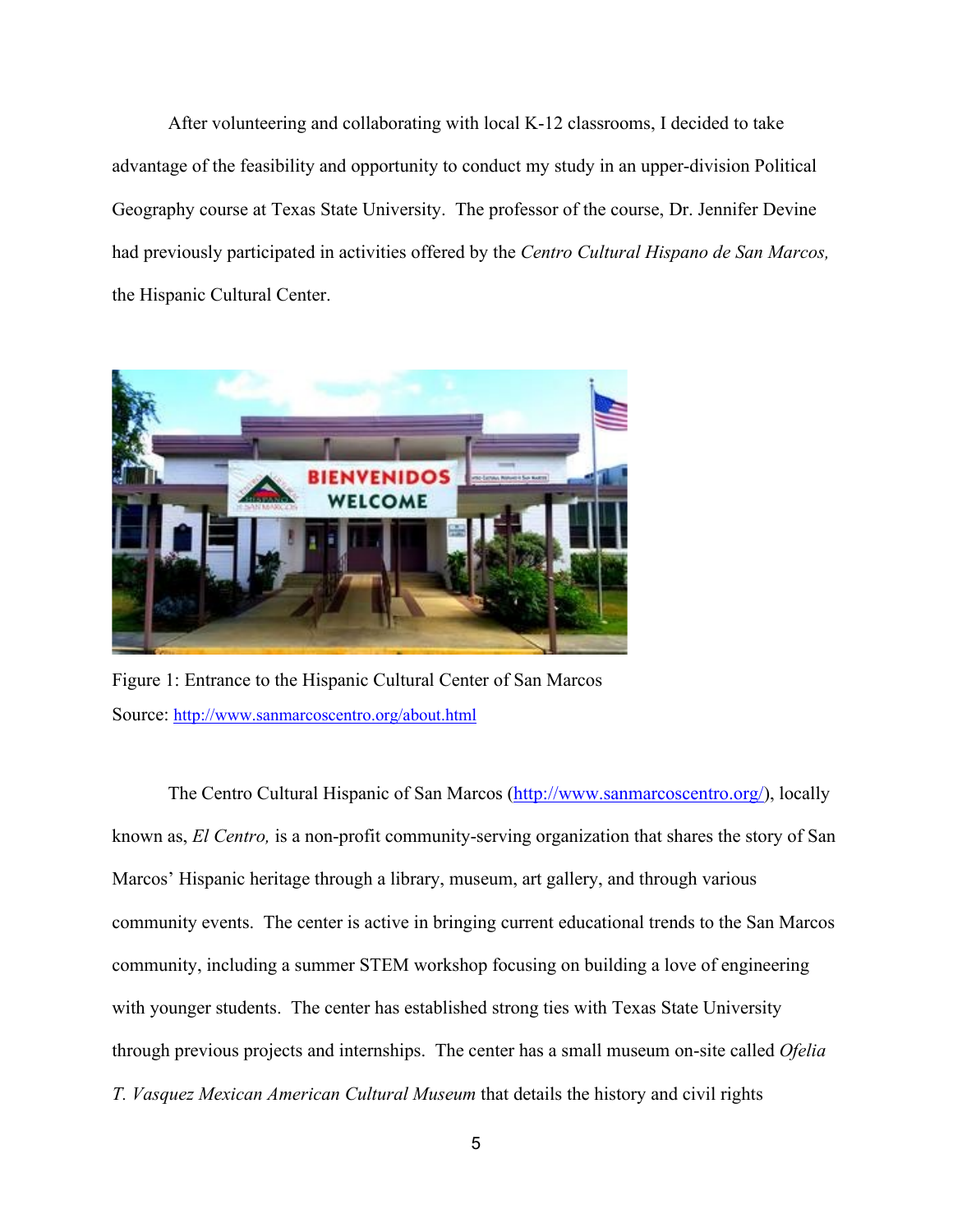achievements of the Hispanic community and the residential and educational segregation and discrimination they faced in the small town of 65,000 in central Texas. The building housing the center was the location of the segregated so-called "Mexican School" in San Marcos from 1949 to 1965. As such, it is an ideal place for students and the broader community to learn about the history of the Hispanic community and the dynamics of racial segregation more broadly.

| Augmented Reality Tour Stops: San Marcos Hispanic Cultural Center |                                                                   |  |  |
|-------------------------------------------------------------------|-------------------------------------------------------------------|--|--|
|                                                                   | History of the building                                           |  |  |
|                                                                   | Greeting and information about Centro                             |  |  |
|                                                                   | Difficulties of migration from Mexico                             |  |  |
|                                                                   | The role of the Catholic Church supporting the Hispanic community |  |  |
|                                                                   | Struggle for equal rights                                         |  |  |
| 6                                                                 | Segregation of neighborhoods                                      |  |  |
|                                                                   | Educational inequalities in the school district                   |  |  |
| 8                                                                 | Cemeteries and segregation after death                            |  |  |
|                                                                   | GIS and charting of unmarked graves                               |  |  |

Figure 2: Description of Augmented Reality Tour Stops

During the summer of 2019, I worked with Dr. Devine and the center's staff to develop the lesson for the political geography class and the AR tour. The center's AR tour is comprised of nine stops. These nine stops include issues that deal with segregation, migration, and struggles for equality. Figure 2 details the focus and content of each of the individual stops. The tour is available to all visitors to the center, not just students from the political geography class. Following the completion of this project, the center has kept the AR tour available to its visitors, and students interning at the center from Texas State are translating the tour to Spanish and adding additional content.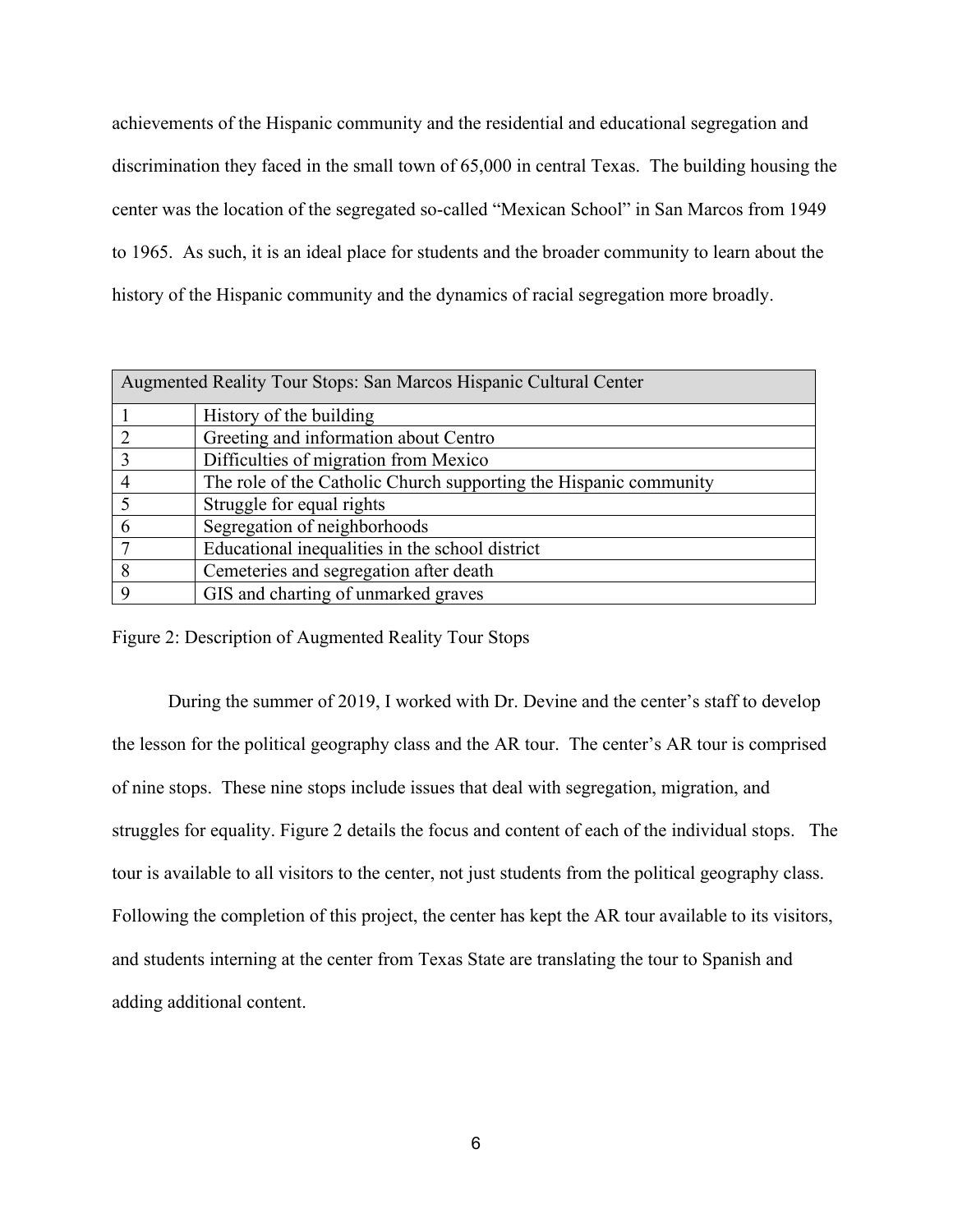#### **III. Literature Review**

#### Augmented Reality and Education

Augmented Reality (AR) is a powerful tool because it allows the digital world to enter people's everyday environment through simple, free applications on their phones. AR involves overlaying virtual objects onto real-world experiences (Azuma et al., 2001). Augmented images can be either image-based or location-based. Image-based systems use a trigger marker to display a picture, video, or 3-D image. This picture or image creates an overlay when the trigger marker is engaged. Location-based images add a layer to the existing physical world humans live in.

Many people's first interaction with location-based AR may have been with the recent Pokémon Go game. Zsila et al. 2018 report that there were 100 million users from over 30 different countries that downloaded the app in the first few weeks. This game created millions of people trying to capture location-based images that had been created in physical landscapes.

Within the last three years, the popularity of AR has increased with the creation of free applications like HP reveal, Orb, and Meta Verse. When working with today's students, educators can leverage students' technological competence and teach them ways to use their phone as a tool for learning. The trade journal Horizon Reports forecasts that AR will be a promising technology in the long term and that AR will have a significant impact and garner attention in the short term (Johnson et al.,2006). Educators need to tap into this hybrid digitalphysical world and create a classroom setting that embraces technology.

AR is being used in K-12 learning environments (Chaing et al. 2014b). AR has been implemented by teachers and is spreading into classrooms more quickly with improvements in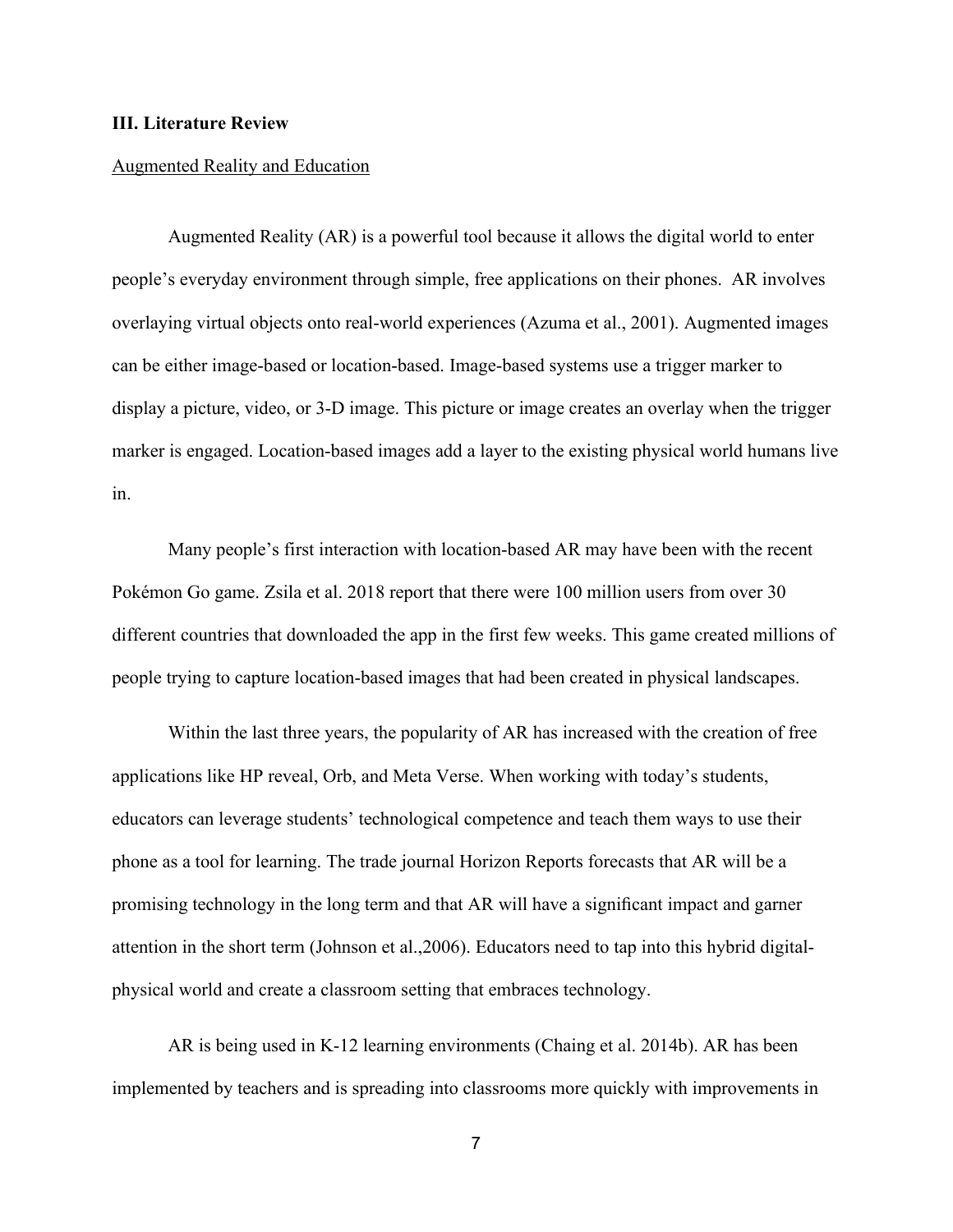cellular phone capabilities. Teachers are using AR to bring books to life by having interactive 3- D characters pop off the page through 2-D trigger images on the page (Dunser et al. 2010). The advantage of AR is its "unique ability to create immersive hybrid learning environments that combine digital and physical objects, thereby facilitating the development of processing skills such as critical thinking, problem-solving, and communicating through interdependent collaborative exercises." (Dunleavy, Dede, and Mitchell 2009, p. 20).

AR is also being used in higher education (Ferrer-Rorregrosa et al. 2015). Students can have interactive opportunities for exploration created through AR (Dede 2009). For example, the City View AR application allows students to see a superimposed, undamaged building in the place of the devastation caused by an earthquake. This can help engineering students get a view into the past and work toward a possible restoration of the building in the future.

The 2010 Horizon Report stated that students' wireless mobile technologies will be a more powerful tool for students in the future and they will not need to be tied down to desktop computers (Johnson et al., 2010). When trying to teach students about geography there is no better way to learn about a place than experiencing it firsthand. Students are all experiencing patterns and processes in their everyday life through their physical environment.

Some of the concerns with AR by teachers is the reliability of the hardware or software during a lesson. Technology plays an essential role in AR instruction (Wu et al. 2013), and the different platforms options to display AR is a concern for teachers. Technology continues to improve in AR, making it a more reliable tool to be implemented into class on a more regular basis.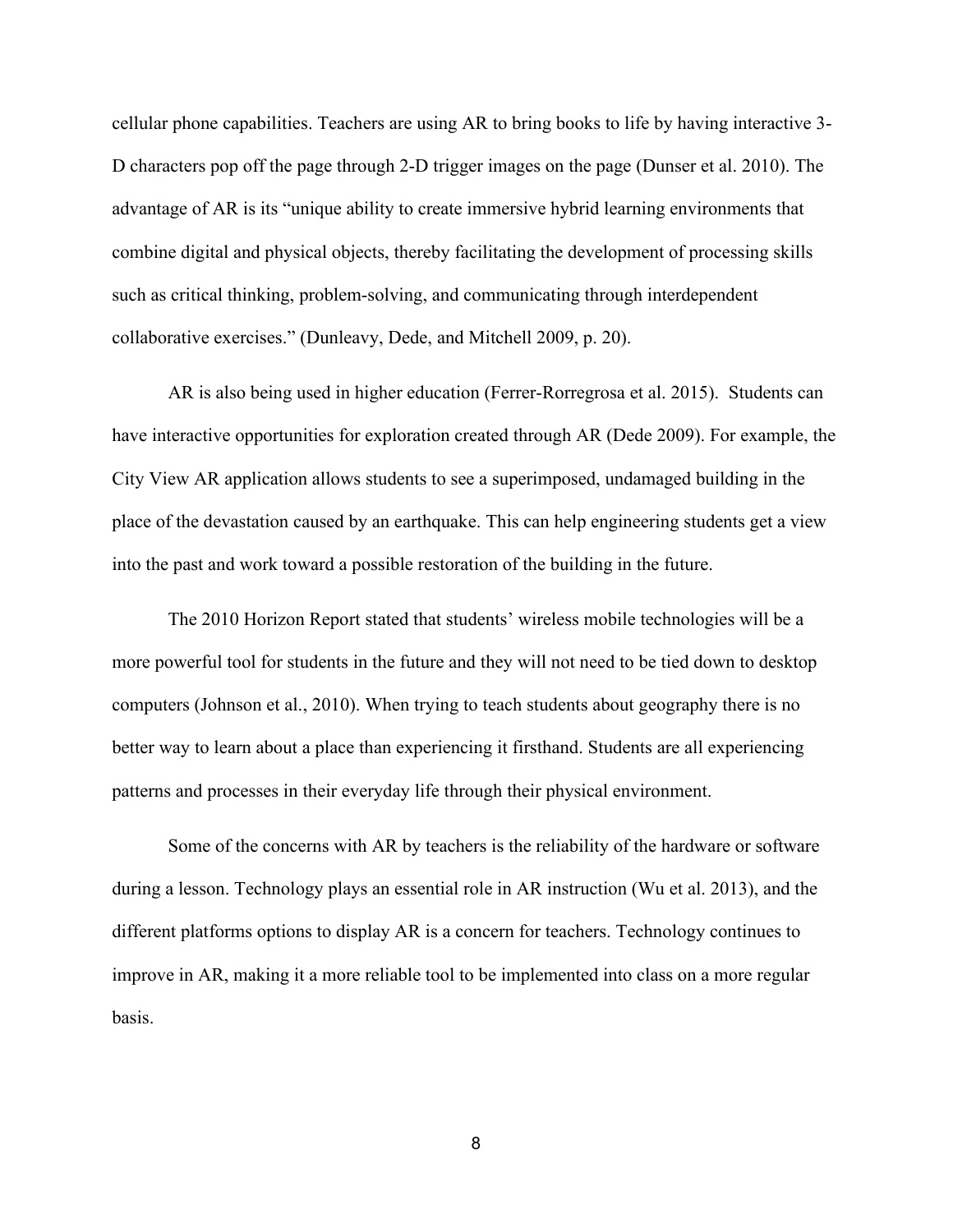#### Augmented Reality and Geographic Education

As geographer teachers, we want to want to make our students more spatially aware of the world that they live in. The focus within our discipline is to improve the acquisition of conceptual knowledge in geography. Students within our classes have four different types of learning styles that educators must understand and adapt lessons around (Healy et al., 2005). Many times, teachers do not have a background in geography or have not been trained to make geography an engaging topic. GIS and AR are tools that can work together to help teachers bring geography effectively into the classroom.

Geography teachers need a tool that can capture the student's interest and foster positive attitudes toward geographic education. The concept of "geo-capabilities" is highly relevant to preparing our students for the challenges presented to them after graduation (Walkingtion et al., 2018). Geocapabilities examine the capabilities necessary for a single human to pursue wellbeing as a person and member of their community (Uhlenwinkel et al.,2017). Applications like HP reveal provide personalization to content through their phones and can be used as a tool to connect the principles of geo-capabilities with our students. The experience of watching a video clip of a cultural dance or ceremony is a much better tool than reading a page while looking at a stagnant picture. Today, geography students are living in a hybrid world where their cellular technology is an everyday companion that links them to the ever-changing technoscapes. When students are involved in location-based AR, they become more immersed and engaged in the learning process (Chiang et al.,2014), as it transforms the world around them creating an exploratory attitude.

Geographic Information Technologies is an emerging field in geographic education (Carrera & Bermejo 2017). AR is an essential part of the emerging field. Google Earth provides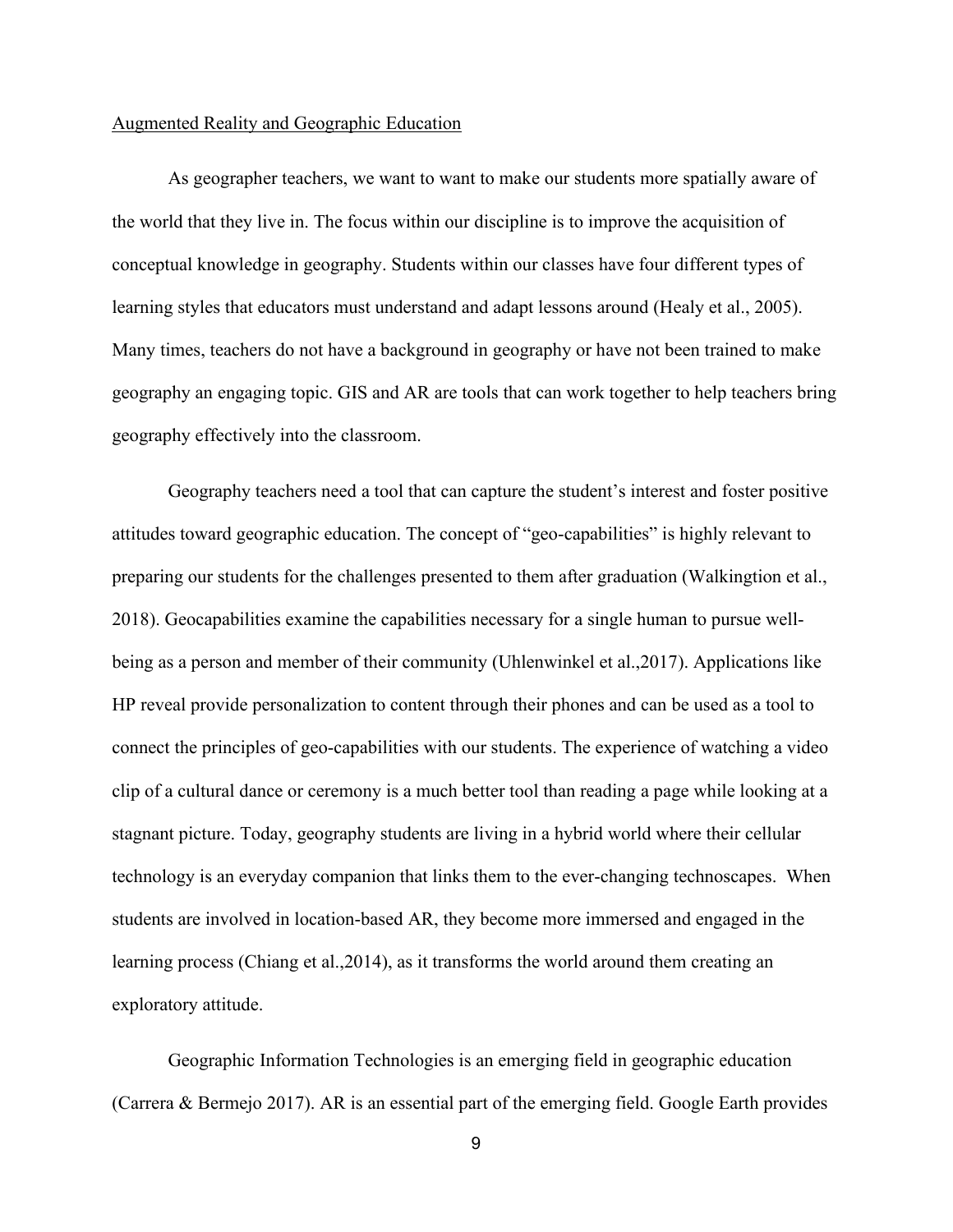teachers with lessons for latitude and longitude and pictures from around the world (Demirci et al., 2013). This technology helped teachers connect different places where teachers had a platform for students to explore.

GIS has been at the forefront of GIT at the university level but is struggling to gain implementation into K-12. The struggles are due to the lack of teachers experience with this new technology despite support from the National Geographic Research and Exploration, which argues, "The Geography for Life Standards have conceptualized GIS as a crucial integrative technology that teachers and students will or should be trained to use" (NGRE 1994).

The infrastructure needed for GIS to be successful was not in place to be implemented at a large scale. The use of collaborative GIS requires an advanced database, and internet technologies, not readily available in many educational circles (Baker and White, 2003). GIS has made progress in classrooms despite the slow start. "Geographic information systems (GIS) education is at a crossroads in the United States. Since its inception in the early 1990s, GIS has diffused slowly into select groups of K-12 classrooms through the efforts of geography and environmental educators" (Bednarz, 2004).

Innovations within GIS are being created to make the experience more user friendly to inspire teachers to learn this new tool and see the worth of implementing it in their class. There are many free sources online now that do not require expensive hardware or the user to download software. There has also been a proposal put forth to create an Advanced Placement class to teach high school students how to work with GIS and gain college credit upon completion. With all these positive developments, there should continue to be growth in GIS use and engagement in K-12 programs nationwide.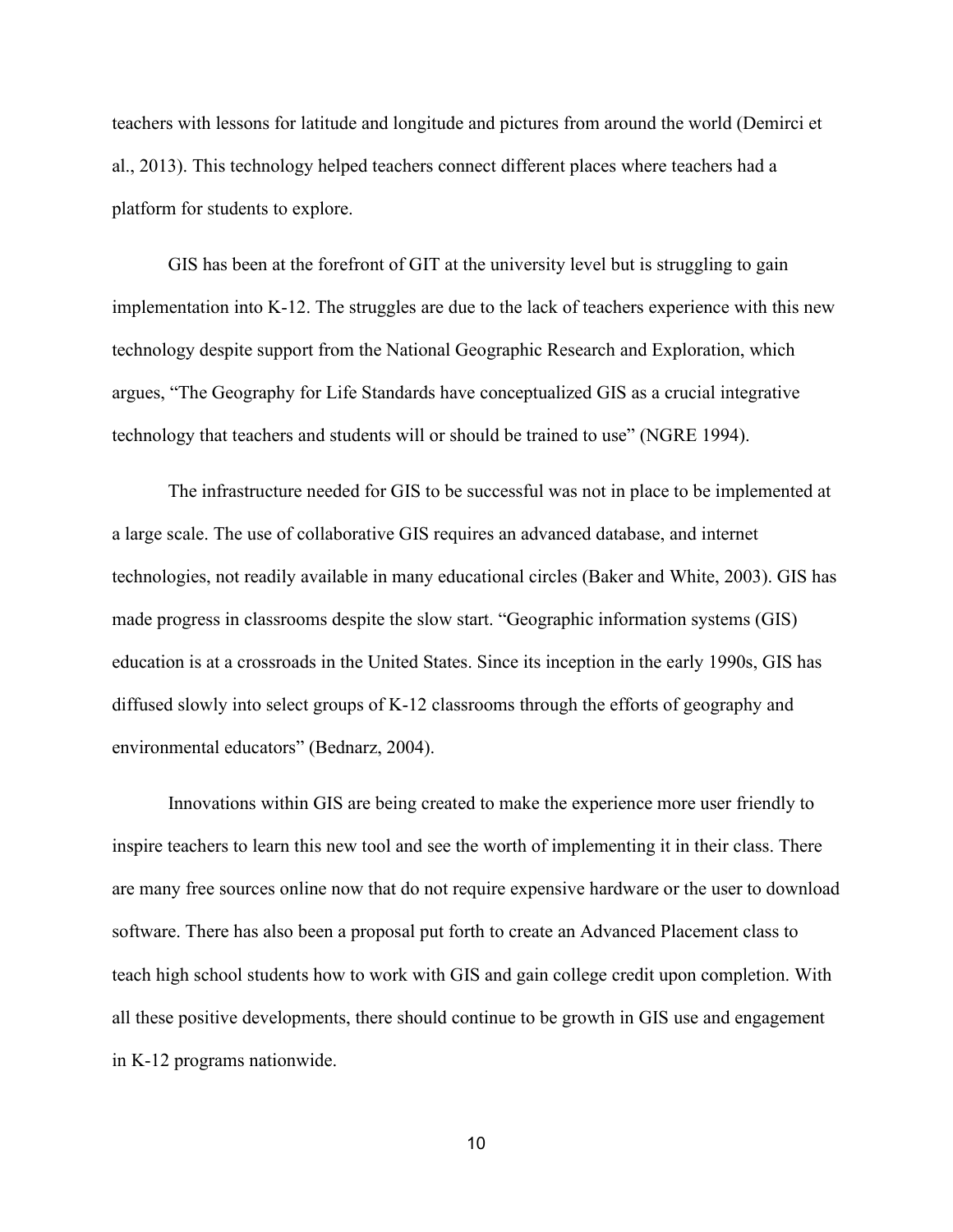This project confirms the growing consensus in the geography education literature that GIT is underutilized by powerful means to improve education at K-16 levels. However, this research suggests that AR may be more accessible than GIS, maybe more user friendly than GIS, and less expensive to implement in the classroom. When looking at implementing AR into classrooms we can look at how it can be coupled with GIS. AR is an interactive map layer for GIS, displaying an interactive and thought-provoking level of information that teachers can create. There are both image-based and location-based types of AR in classrooms today. Both are being used at K-12 and college-level classes. For example, when looking at a topographical map student found examining a 3D mountain helped them understand spatial concepts about the mountain better than a 2D map (Carbonell & Bermejo 2017). When looking at technologies that have been implemented into geography, AR has the potential to be easily adapted into classrooms because the level of technological availability as simplicity has advanced so quickly in recent years. AR can be used to help students gain a better understanding of spatial awareness with many different scales. There can be models created to analyze transportation in large urban areas or soil erosion on a small rural farm. AR allows for endless possibilities to recreate space and scenarios to teach geographic concepts.

The limited number of educational AR studies has steadily increased over time, indicating more interest in its research and teaching possibilities (Akçayır and Akçayır 2017). This engagement of the application has led educators to study the effect that AR could have in their classrooms. By 2015, only 68 research articles have been published on AR that examines educational use in K-12 and higher education (Akçayır and Akçayır 2017). This research has been conducted primarily since 2012 with 57 of the 68 articles being published during those three years. Since 2015, AR has become more widespread throughout education, in a large part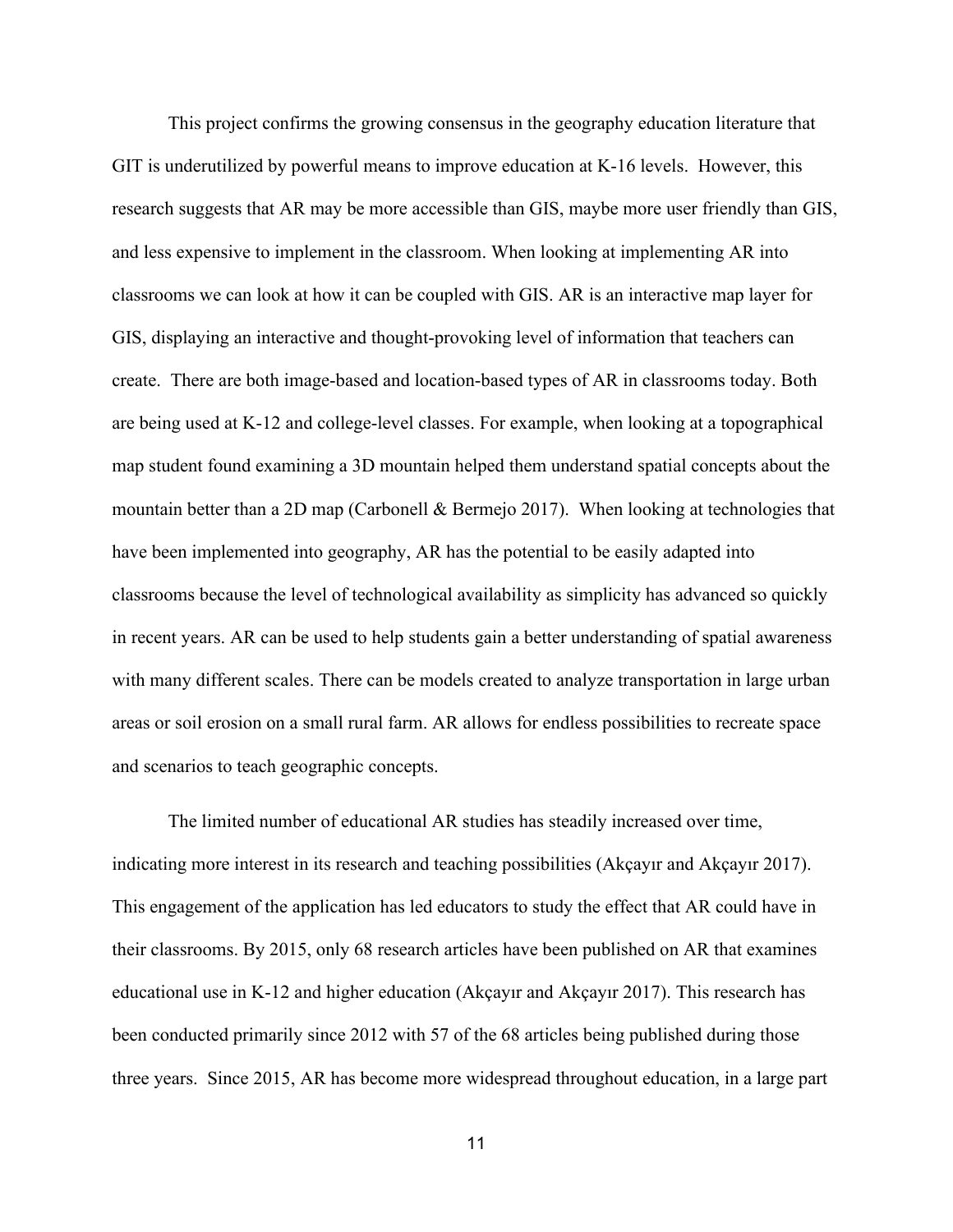due to the improved cell phone and the limited cost of applications that create and display these interactive possibilities. Lu and Lui 2015 state that students in their study had a positive attitude toward AR-enhanced learning activities. Research also suggests that location-based also leads to increased collaboration skills among students (Bressler & Bodzin 2013). For example, a study was a college in Turkey that recreated lessons on topography into a three-dimensional AR for a physical geography lab (Akçayır and Akçayır 2017).

My mixed-method approach followed prior educational AR studies by (Turan 2018), and (Adedokun-Shittu 2020). Carrera & Bermejo (2017) used a Likert scale to ask a question about the intrinsic motivation that AR created for students. The results showed that the students enjoyed using the new technology and would like to use it regularly. Carrera & Bermejo (2017) also used a topographic map assessment exercise with 18 items that tested their understanding of the topographic relief interpretation, to gather quantitative data compared to a control group that did not use AR. The results showed students using AR had scored better relief interpretation than the control group. I have yet to find a study that shows the results on students creating their AR for projects. Student's creating AR as a part of the project-based study is how I have used AR in my classroom the past three years. Students created an interactive classroom that combined place and concepts throughout the year.

I believe that a mixed-method research approach will show teachers that AR holds merit and provides learning opportunities for students in their classrooms. However, more research needs to be done to evaluate these platforms in the field of geography and the context of the classroom. For teachers who invest time and effort into developing AR content for their geography course, research needs to show that it will improve future educational practices to the benefit of students. This project contributes to this goal by illustrating and providing quantitative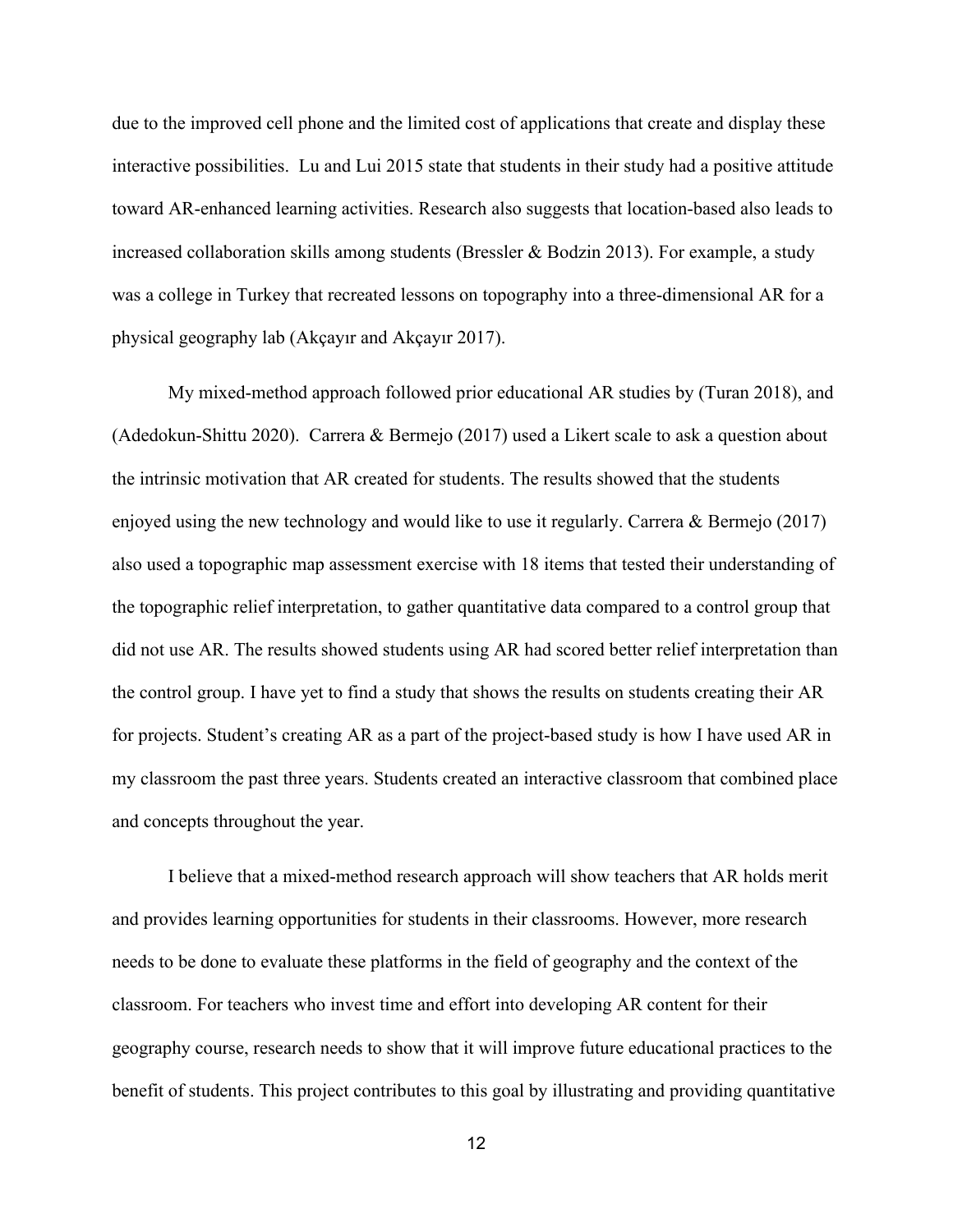and qualitative evidence that AR improved student's learning outcomes and attitudes toward the study topic and geo-spatial technologies more broadly.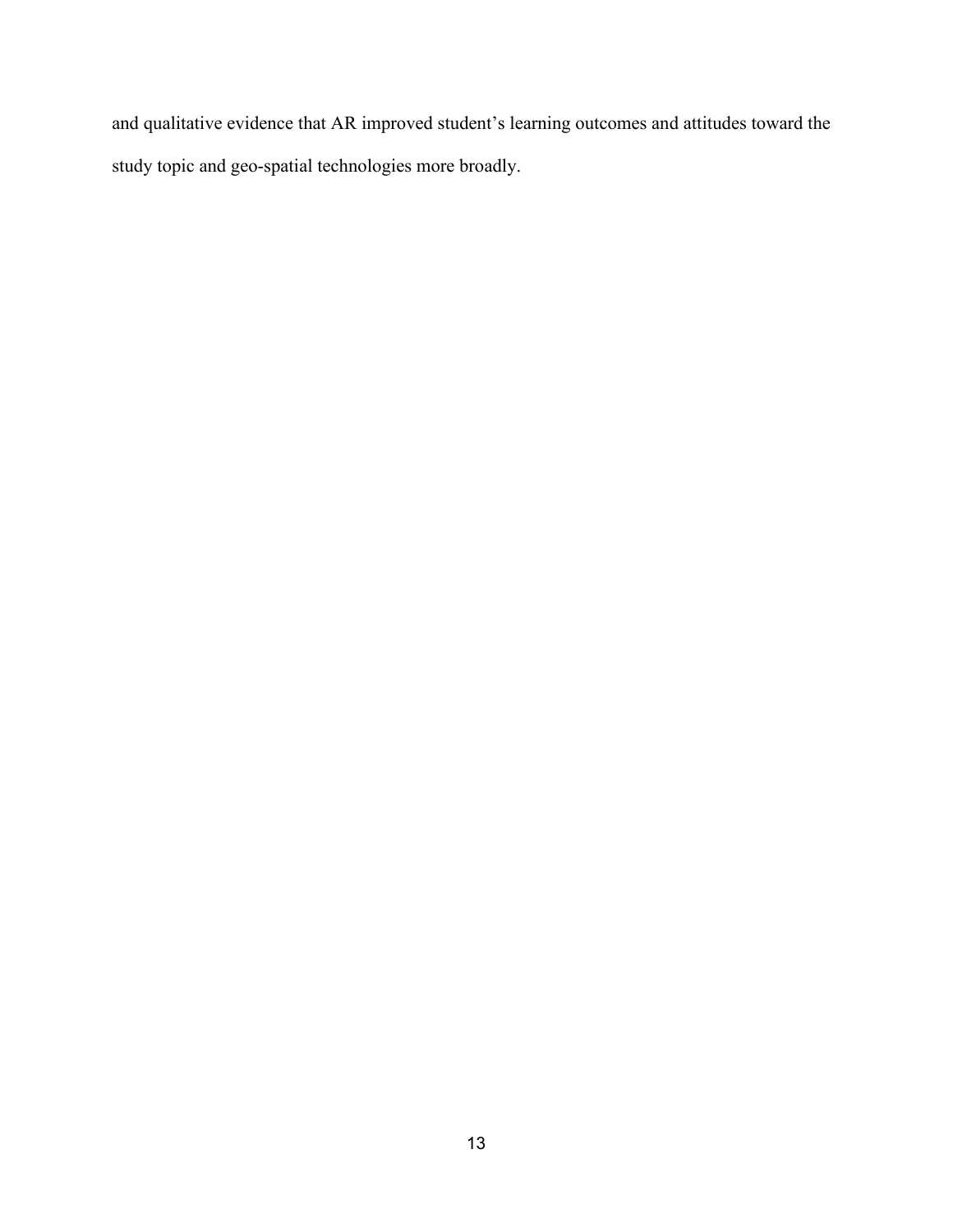#### **IV. Research Methods**

When developing a lesson for an upper-division political geography class, the course professor and I used a location that would help students connect with the community and would allow me to transform an area using augmented reality (AR). The *Centro Cultural Hispano de San Marcos* is a center point of Hispanic culture in San Marcos and actively works with Texas State University. Director Dr. Ricardo Espinoza and the center's staff agreed to let me create an interactive AR museum for Dr. Devine's political geography class that would be open to the public after my research was conducted.

The project answers the following questions through evaluation of an AR assignment in Dr. Devine's Political Geography class during the Fall semester of 2019: How can AR be used in geographical education to help students achieve learning objectives? What additional benefits does AR bring to a) students' education and b) learning experiences? What are the challenges of integrating AR into geographic education?

To answer these questions, the project was executed in three phases:

- 1) Development of a pilot Augmented Reality lesson
- 2) Students participate in the Augmented Reality exercise
- 3) Evaluation the benefits, limitation and challenges of using Augmented Reality in the classroom

#### **Phase 1: Develop Pilot AR Lesson**

During the Summer term of 2019, I spent 50 hours at The Centro Cultural Hispano de San Marcos gathering information about the Hispanic migrant population that was used to develop the pilot lesson for the upper-division political geography class and the AR tour. To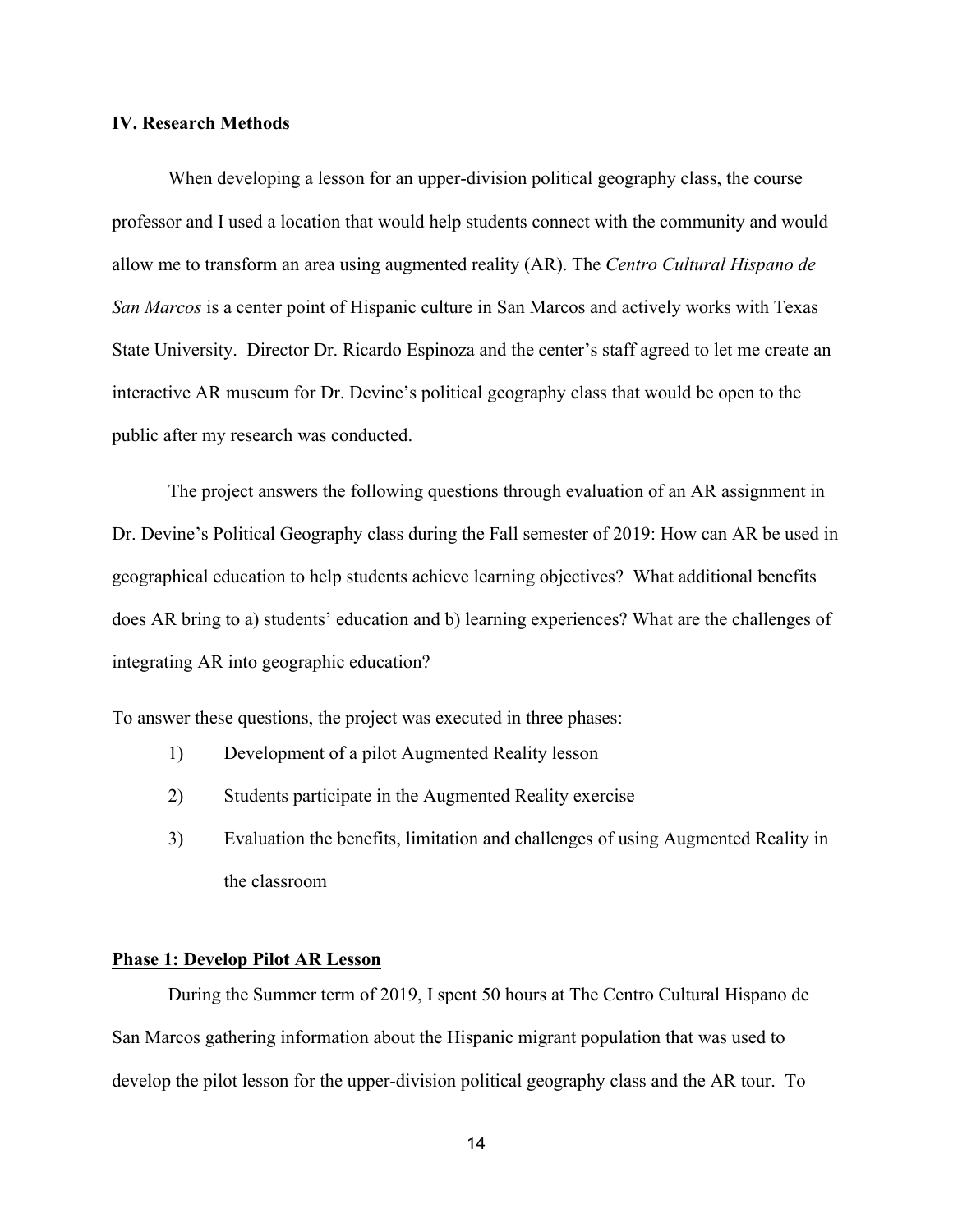accomplish this goal, I worked with the course professor, Dr. Jennifer Devine, to identify the learning objectives of the lesson. This included touring the center's existing museum and examining archival materials and information that could be used as topics and themes to develop the learning objectives.

The information I used to develop the AR stops included oral histories from Hispanic residents in San Marcos. We also used excerpts from the book, *Sueños y Recuerdos del Pasado*  (Dreams and Memories from the Past) (Davis 2000), published by the center that details the town's history of Mexican migration, segregation, and struggles for equality. With the collected materials, I used HP Reveal to design the augmented stops called "auras" that would appear when students held their devices over the trigger image. Throughout the summer I constructed the AR tour. When curating content, I selected material that would help reflect the importance of the stop and connect the students to the information. The oral histories connected the students with the existing information in the museum. I created a self-guided tour of the Centro building and museum using AR to teach students about the history of the Latino community in San Marcos and the city's history of racial segregation and migration. The only technology that I used for the project was provided from the applications iMovie, Otter and HP reveal. This information was provided by the center and had not been made available to the public before this study.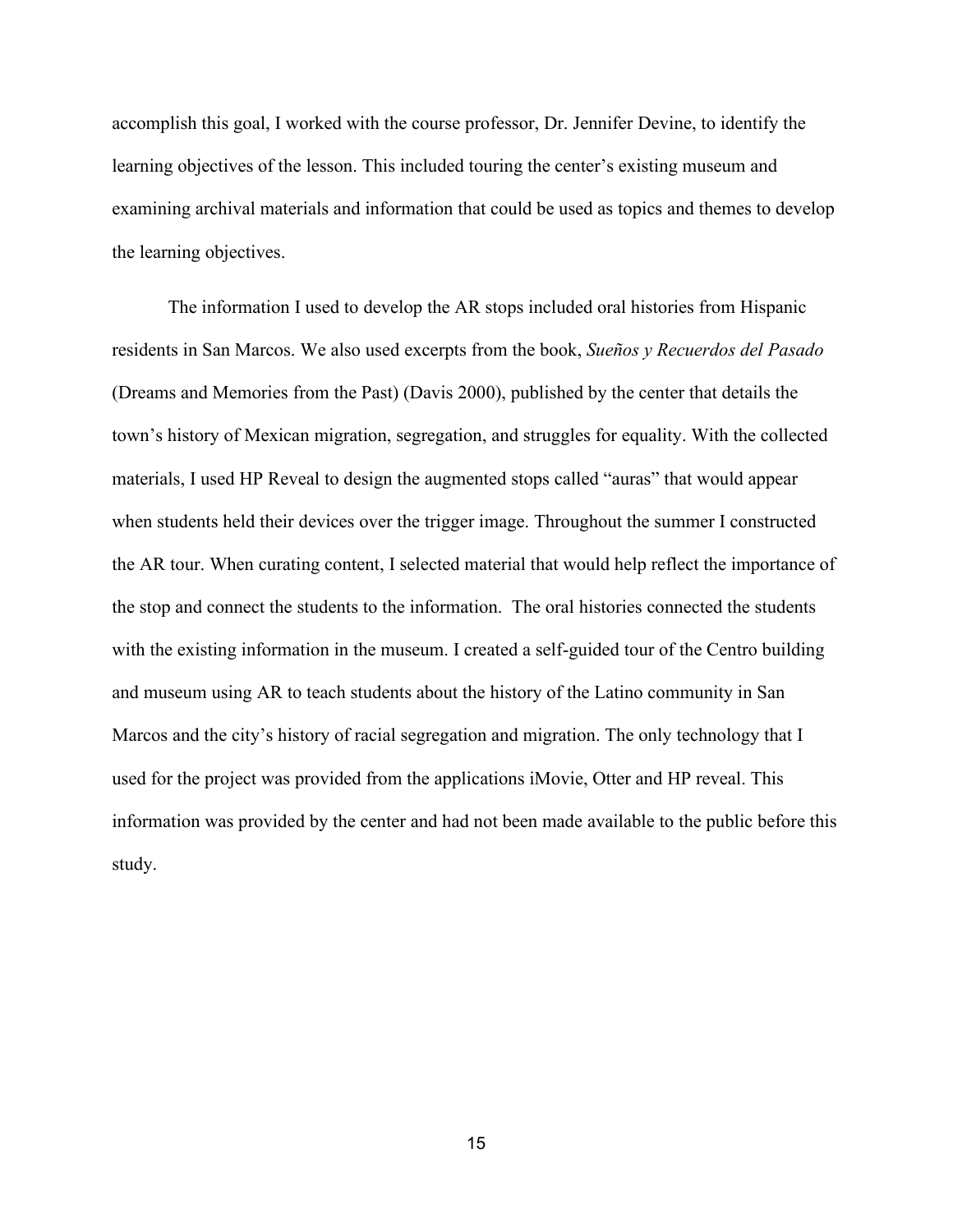

Figure 3: Map of Museum Tour

In tandem with tour development, Dr. Devine and I created the assignment that the students would be required to complete. The assignment consisted of visiting nine AR stations identified by trigger images placed throughout the Centro's building and museum (see Figure 3). Students answered questions at each station, and following the completion of the tour, they wrote a reflection piece on their experience. While students visited these nine stops, they recorded their responses to questions from the current information found in the museum and the additional information revealed through the augmented content. Three of the stops are in the existing Ofelia T. Vasquez Mexican American Cultural Museum and the other six stops are in the entrance and the hallways of the center. The students were given a map to be able to follow the nine stops in order. The students were also given readings before they visited the museum. Before participating in the tour at the center, student excerpts from the book *Sueños y Recuerdos* and attended an in-class lecture on the reading. Upon completing their short answers in the museum, students responded to the reflective questions about the overarching learning objectives and their experience and attitude to AR.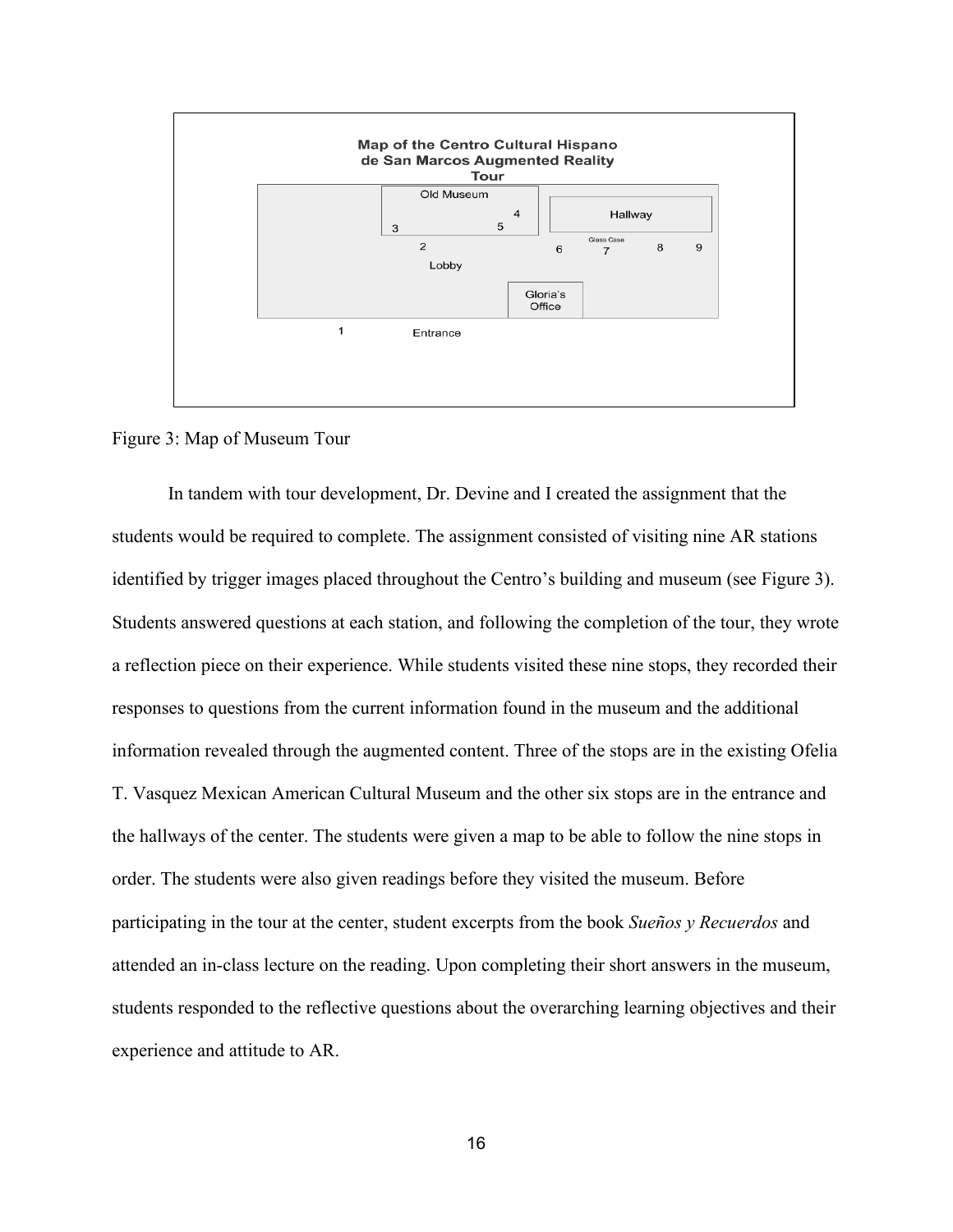After speaking with the center's director, Dr. Espinoza, I discovered there was an interest in creating an interactive AR exhibit that would be open to the community at large. As such, we partnered with the Hispanic Cultural Center to create an interactive exhibit for the public that displayed the key events, historical information, and founders of the San Marcos Hispanic Community. The display included transcripts and documents previously not released to the public. The purpose of this exhibit was to tell the historical and political landscape of San Marcos through the eyes of the Latino past.

#### **Phase II: Implementation and Student Participation - Data Collection**

Data collection comes from an evaluation form given three times to students and their AR tour assignment. We evaluated students' knowledge of racial segregation and gentrification in San Marcos and the US more broadly as well as their attitudes toward AR and geo-spatial technologies 1) before any class introduction on the topic, 2) after the in-class reading assignment and lecture, and 3) after the students had made their visit to the AR museum (see appendix B. Examples of these questions include, "The use of augmented reality in classrooms enhances student learning" and "I like to use new technology in the classroom". A Likert scale of strongly disagree to strongly agree was used for question responses.

Dr Devine's political geography class had sixty students enrolled and students were asked to participate in my directed research using IRB protocols for the protection of human subjects. Thirty-seven of those sixty students signed the consent form and completed all three evaluations and the AR assignment. The data collected is reflective of those thirty-seven students' responses and evaluations. The first survey was given with the consent form on my initial visit. All three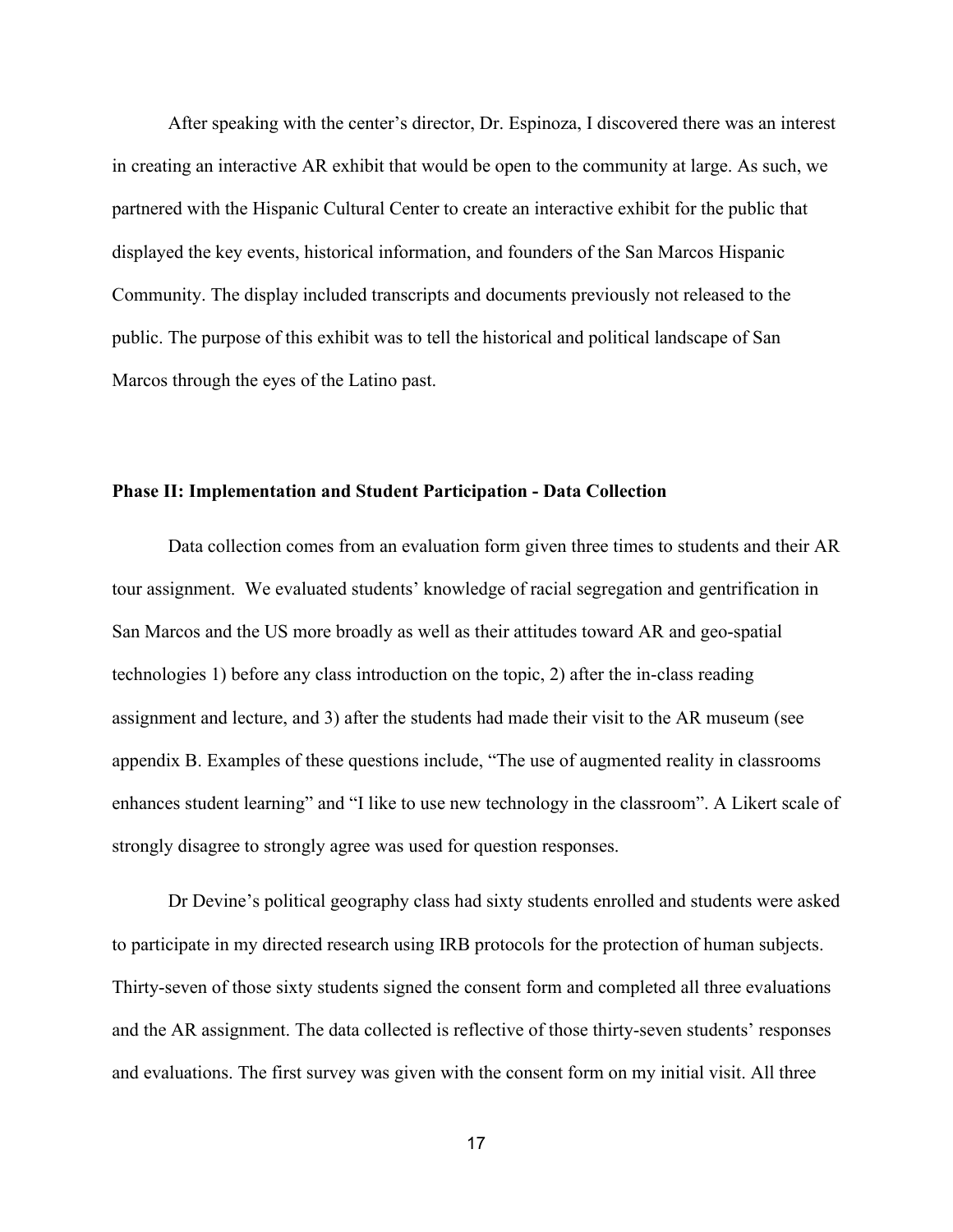evaluations were held in Dr. Devine's office until the completion of the semester and were not evaluated until after the grades were recorded for the students.

The first evaluation was given before the assignment and was to gauge the students' experience with AR and their knowledge of San Marcos, and about the Hispanic community. The second survey was given after students read a passage from a book created by the museum to gauge student responses to a traditional assignment before they toured the AR museum. The final survey was given after the completion of the AR experience. Students completed the assignment on their own time within five weeks during the semester. Students signed a class roster at the Centro reception to assure full participation. Two tablets were available for students without cell phones, along with headphones. All the evaluations were done by paper in class. Upon the completion of the semester, the responses were recorded digitally on an Excel spreadsheet and Google Forms to see the trends within the data.

#### **Phase III: Data Analysis**

After collecting all three evaluations, I imputed the responses into a google form to calculate the percentage change by response between the first, second and third evaluation. After calculating the responses, I was able to see the change between the three evaluations of the student's attitude. To condense the data, I grouped the Strongly Agree and Agree responses into positive attitudes and have analyzed these changes in attitude between the three evaluations. Using google forms enabled me to conduct line and pie graphs to display the change in the results section.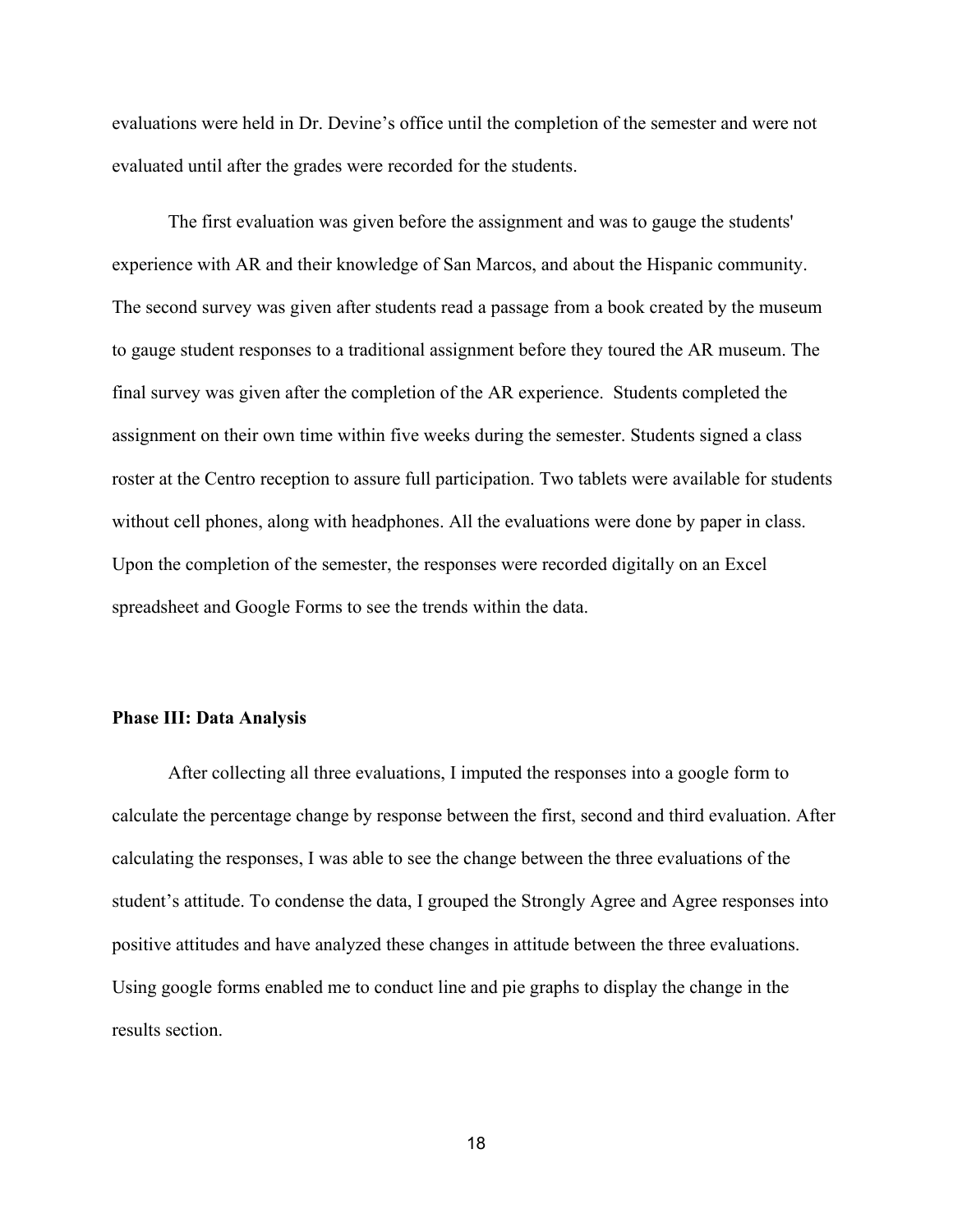To analyze the open-ended responses of the assignment, I used a semi-structured coding method (Cope 2010) to develop themes, insights, and final arguments regarding the benefits, challenges, and limitations of the students' AR tour and assignment experience. The semistructured coding allowed me to see trends in the student responses and better understand the attitudes represented in the surveys.

#### **Limitations:**

When examining the limitations during this research I believe the most limiting factor was having to rely on HP Reveal as the platform to display the AR stops. HP Reveal ended up going out of service a few months after the study, which as I describe in my analysis, is a challenge to integrating AR into classroom settings. Some of the challenges that we faced dealt with the audio content. Students had trouble hearing some of the stops and the variation of the audio between the stops. When using the HP Reveal application, students complained about having to restart the stops from the beginning. If the student moved the phone too much, they would lose connection to the trigger image and would have to restart from the beginning. Another limitation was them being able to record their responses while holding the phone to look at the augmented stops. One student screen recorded the stop so that they could view them later to be able to answer the questions. While this is a solution, it does not improve the experience or capabilities of the application. There should be a way in which the videos continue at the point in which they stopped if the students are not on the trigger images for the entire stop. Another limitation was my lack of technical knowledge to be able to code or create graphics that would have provided a more wow factor to the displayed content. The AR museum experience was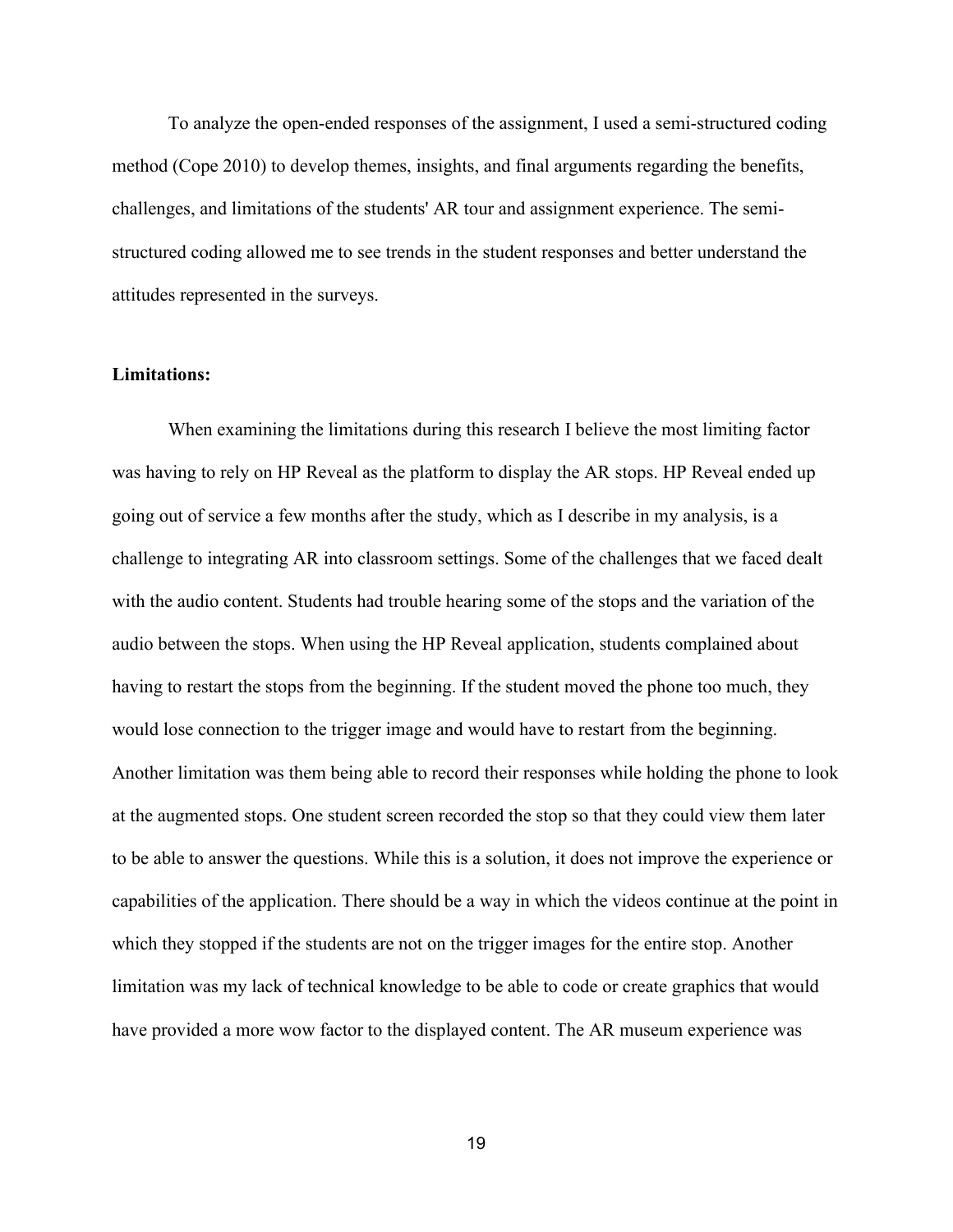created using the app HP reveal and iMovie maker and additional funding would have enabled more ample use of technology and enhanced the experience.

Another limitation that we ran into was the students all having different devices to use at the museum experience. Three of the sixty students that toured the museum needed my assistance to gain access to HP Reveal. I had to work with them on a one to one basis but ended up having them use the tablets provided at the museum for their tours. Another limitation that occurred was having all students complete the three evaluations and give their consent. The majority of the students gave their consent, but only 37 of the 60 gave their consent, along with completing all three evaluations.

Another limitation that occurred dealt with the students' tight schedules and the limited hours of operation at the museum for them to complete their assignment. Students need an hour and a half to tour the museum and complete their assignment and the window for them to be able to do this was four hours in the afternoon, which may not have been conducive to their work schedules. A challenge we had with the tablets at the center was the process of checking out fully charged tablets for all students that needed them. There was a limited amount of space for charging, and the receptionist had to be on duty to check-out these tablets for the museum experience. Another hurdle I ran into while creating the AR stops was finding people within the community that were related to or had a connection to the people of the oral histories. I believe that the stops would have been more authentic if read by an extended family member, or at least someone within the community that has close ties to this person or family. I believe using voices from the community would have provided a more engaging experience.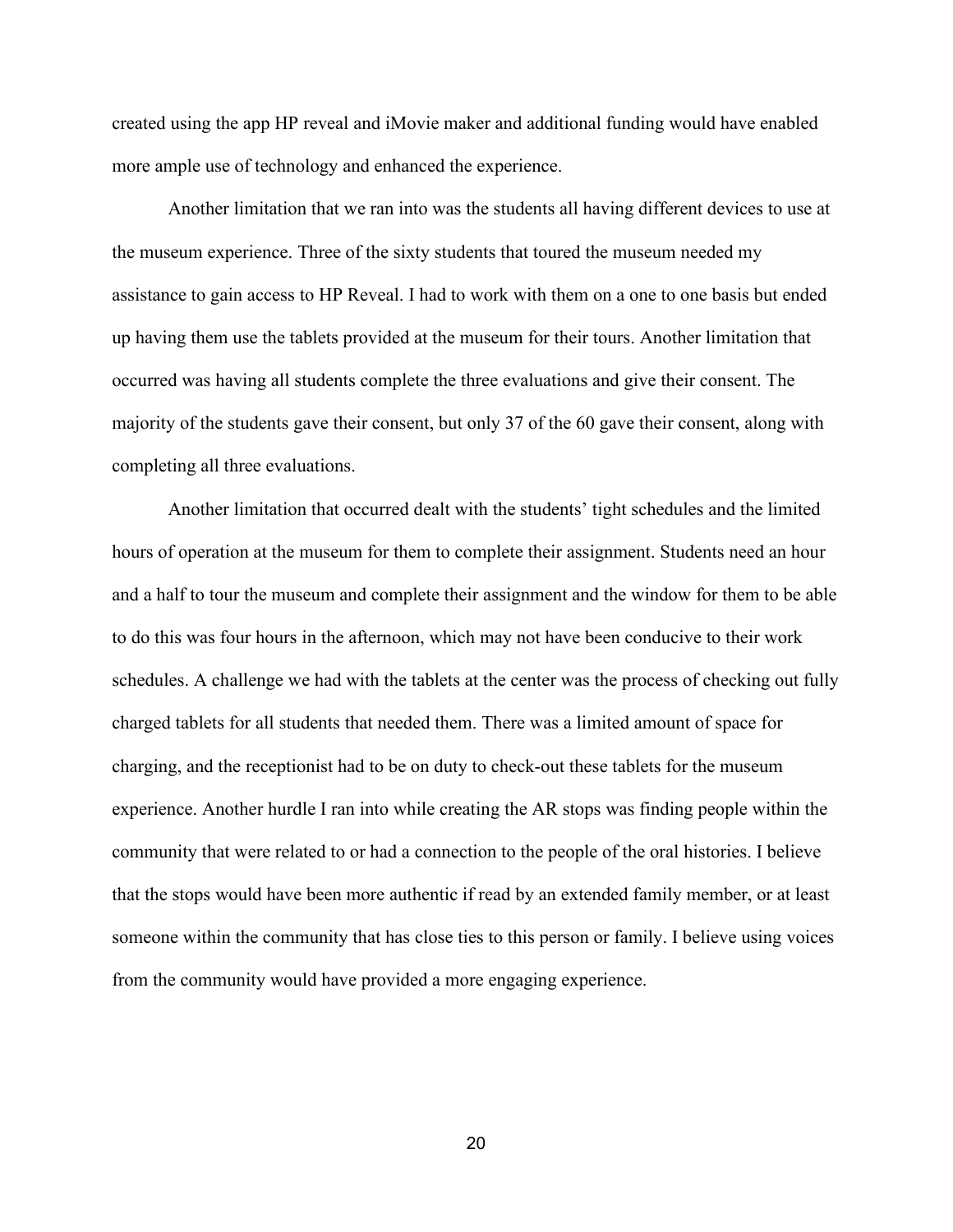#### **V. Results and Discussion**

Section V.1 of this chapter presents the results of the knowledge and attitude evaluations. The first evaluation the students completed was given to them before beginning the assignment to gauge their initial interest in aspects of political geography and augmented reality (AR). The second evaluation was given to students after they had completed a reading assignment and attended a lecture regarding the history of the Hispanic populations' struggle of migration and equality in San Marcos. The final evaluation was delivered after the students had toured the AR museum, recorded the questions at each stop, and had the time to complete the reflective responses about the entire experience. Within this section, I examine the changes in attitude across the three evaluations and track the percentage of change from the Likert scale on the evaluation.

Section V.2 presents the analysis of the assignment where students reflect on the assignment's AR aspects of the museum looking at the benefits and limitations of their tour. Also, students were asked how AR can be used in the future to teach subjects related to their majors and any additional comments they wanted to add about their experience. These reflective questions allow the student to express the attitudes on the evaluations into responses. I have coded the student responses into themes to analyze and discuss the role of AR in future of geographic education.

Section V.3 details to my recommendations for improving classroom assignments using AR and future research projects based on information from the data and my experience.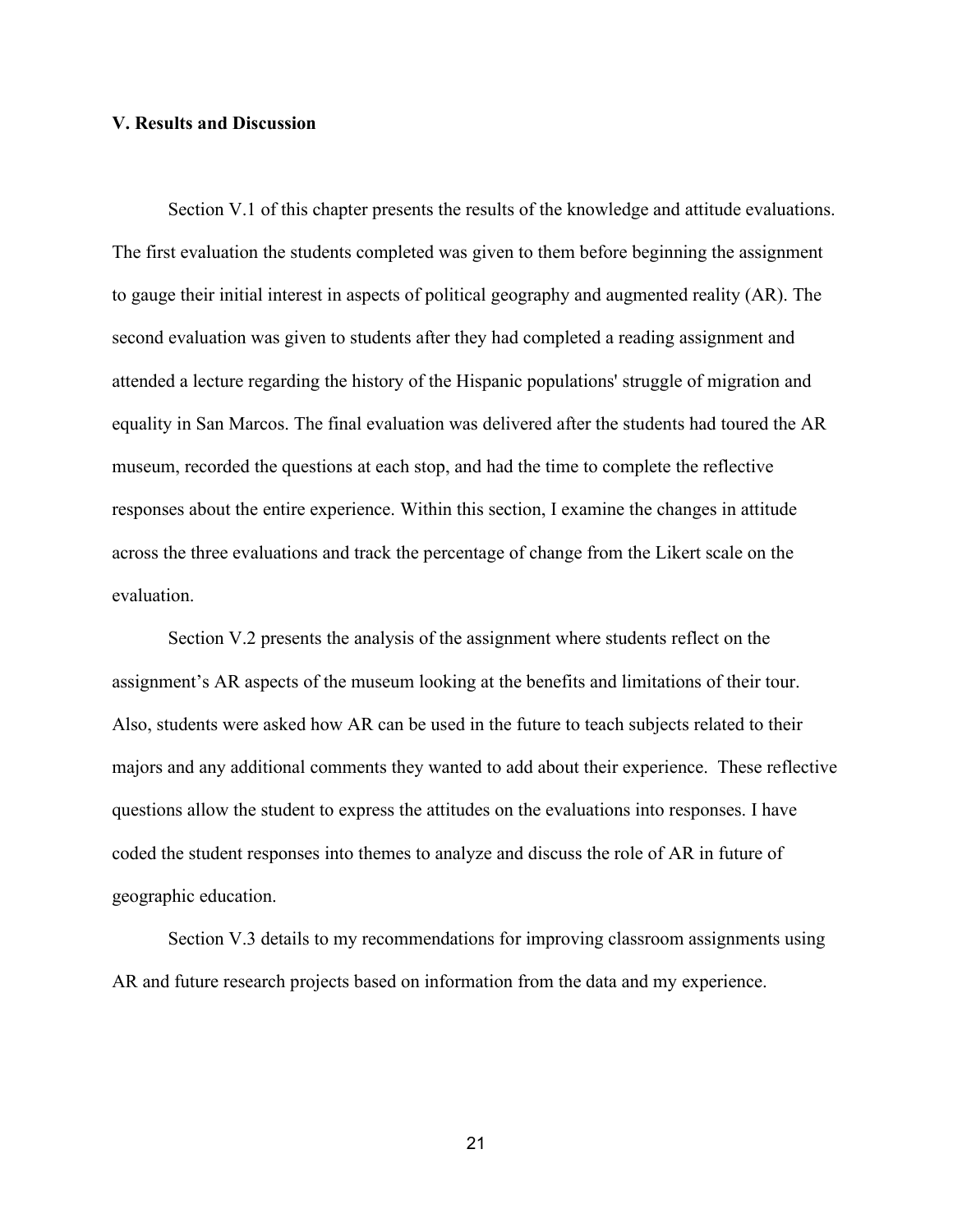

#### **V.1. Analysis of Longitudinal Change: Knowledge and Attitude Evaluations**

Figure 4: Familiarity with the history of the Mexican American Community in San Marcos

Regarding the first question about student familiarity with the history of the Mexican American community, the results indicate a dramatic increase from the first to third evaluation, which indicate their familiarity before the lesson, then measured again after completing course reading and lecture, and then measured once more. Interestingly, before the assignment, 67% of students claimed familiarity with Hispanic history, and that number rose to 70%, a three-point increase. Meaning that the reading alone and the lecture only increased their familiarity by three percent. However, following the AR tour that number jumps significantly to 94.5% (see Figure 5 below).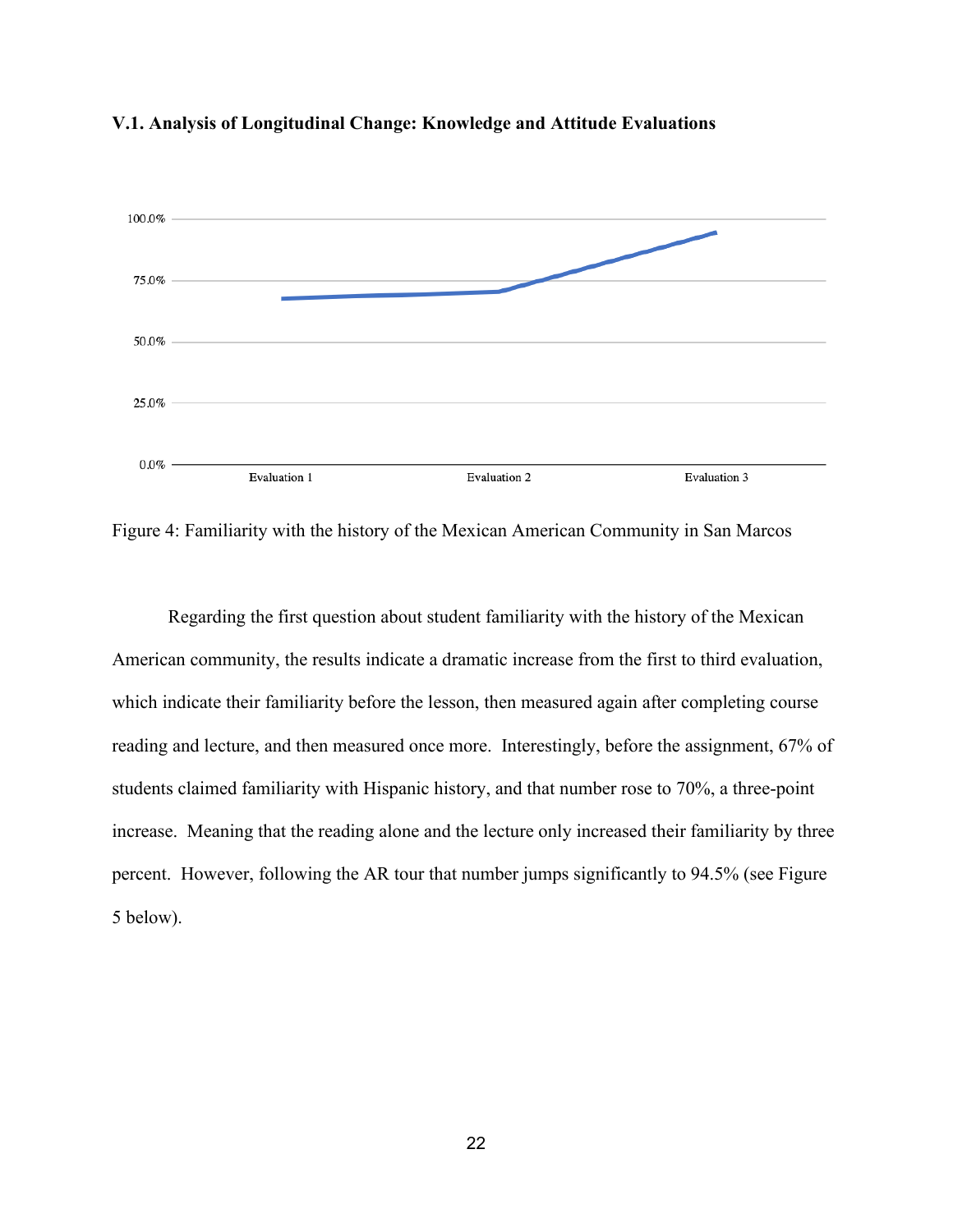

Figure 5: Familiarity with the racial discrimination against Mexican Americans in San Marcos

The second question asks if students are familiar with the history of racial discrimination in San Marcos. The figure above indicates a similarity with question one. There seems to be a direct correlation, as students better understand past events in San Marcos, they can also understand the discrimination the has occurred. The positive attitudes of understanding this discrimination went from 67% to 94.5% showing substantial growth (see Figure 5).

The third question asks if contemporary residential segregation contributes to segregation in American schools and the students' agreement ranged from 89% to 97% with the least positive attitude occurring during the second evaluation, following the reading and instruction. These attitudes were compared to the course objectives and with the first six questions.

Question four has an overwhelming 100% agreement by students on the first and third evaluation that racism is a problem in the United States. On the second evaluation, there was one student that responded as neutral, meaning that no one disagreed with this topic throughout the entire study.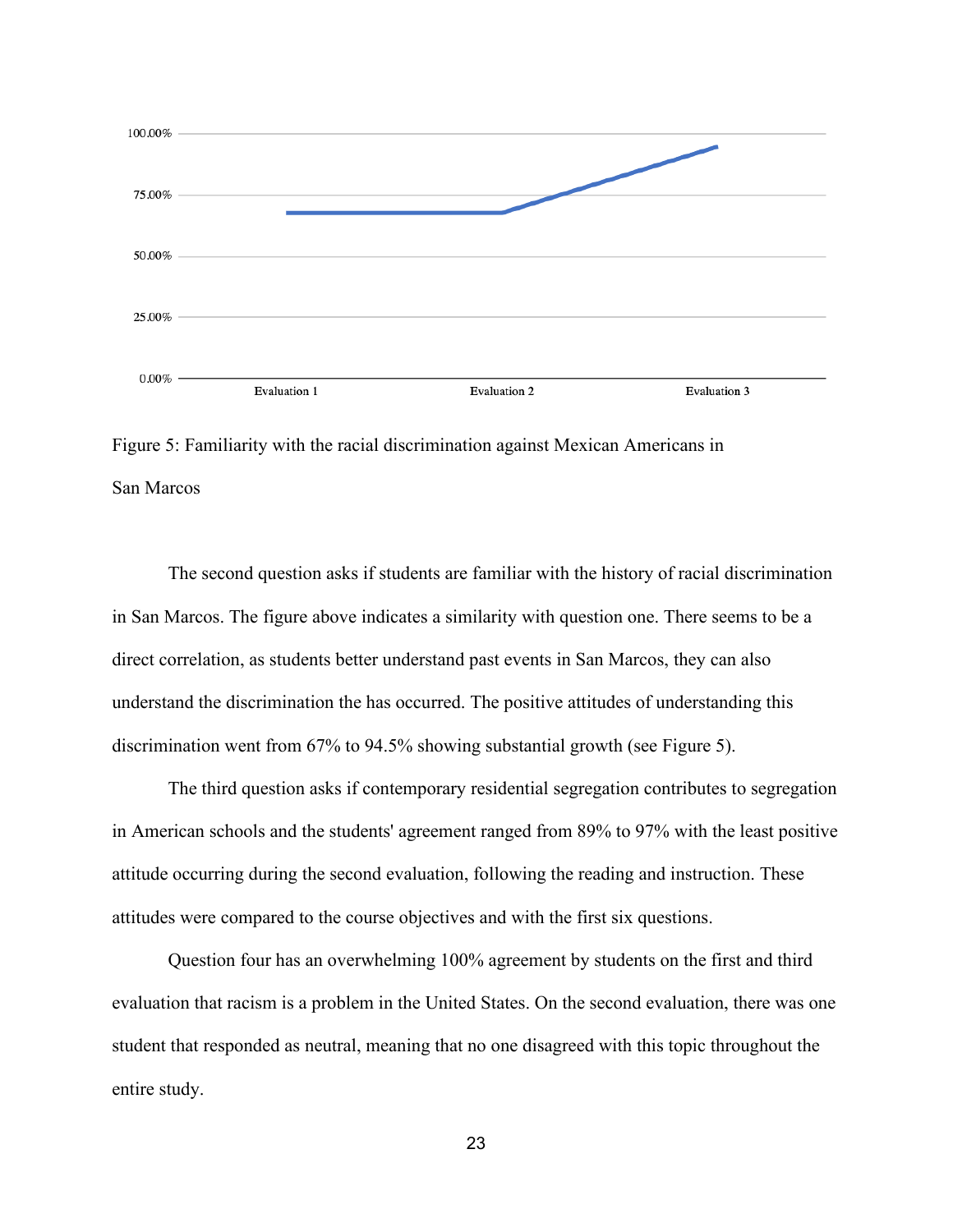The fifth question saw a large increase from evaluation 1 to evaluation 2. There is a 19% increase of positive attitude, from 81% to 100% when it came to the perception of gentrification being a concern in American cities, especially in historic neighborhoods of color. Every student expressed concern about this question besides one outlier being neutral in the third evaluation. This question can also be tied to the local scale of gentrification in historic districts of San Marcos, as students became more aware of their local community their attitude also changed on gentrification at a national level.

Question six also had a 100% positive attitude that learning about past practices of racial discrimination is important to understand society today, besides one neutral response in the second evaluation. Questions three through six did not have a lot of changes, which is encouraging that students responded so positively that they care about these issues. Perhaps, however, the questions are too broad to capture the changes in attitude.



Figure 6: Attitudes toward Assignment Learning Objectives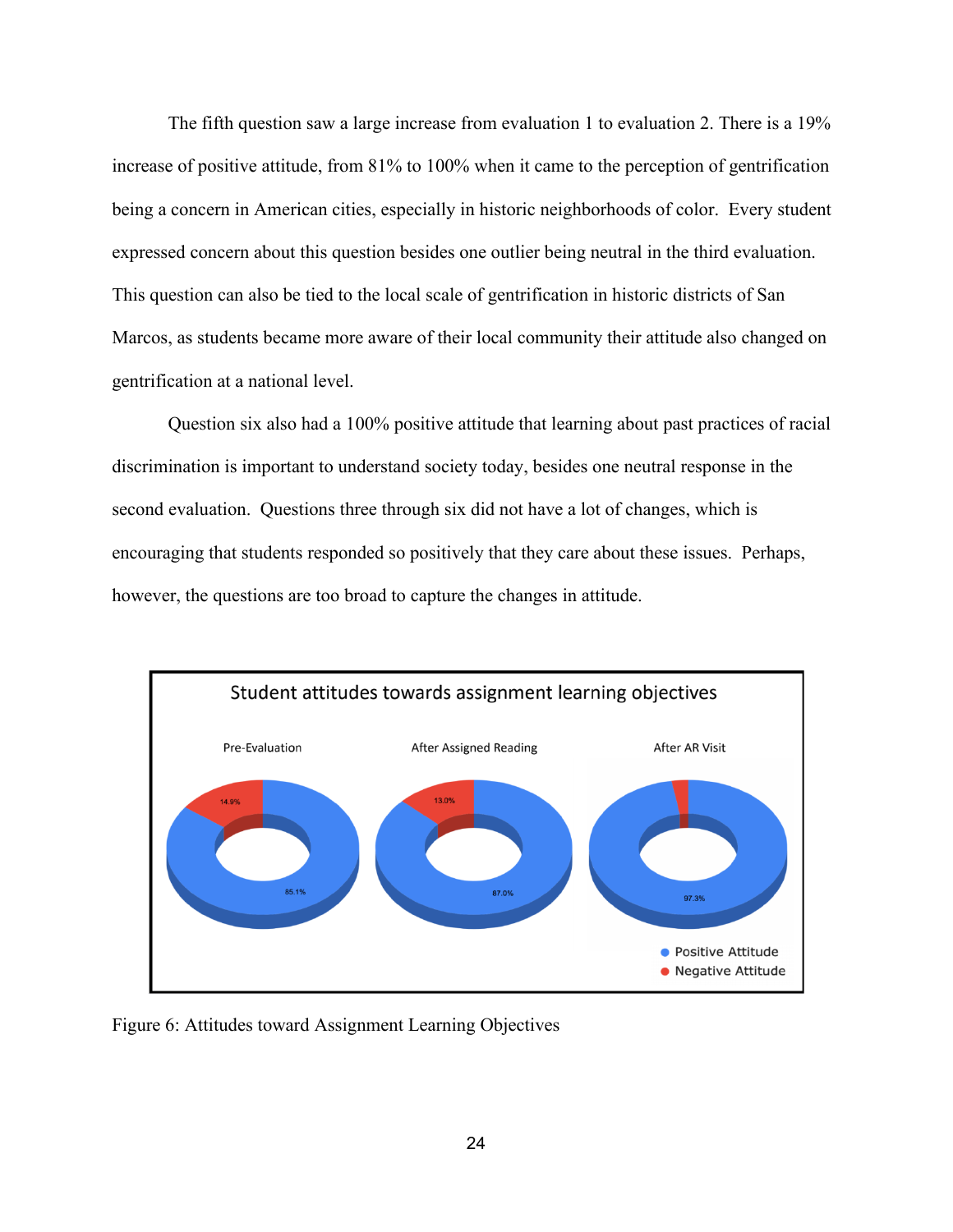Figure 6 summarizes the percentage change in positive attitudes for the first 6 questions from the three evaluations. I averaged the 6 responses to show the change in the classes overall attitude toward the learning objectives. The graph above helps us examine the following research question. How can AR be used in geographical education to help students achieve learning objectives? The positive trend in attitude shows students felt increased confidence in their understanding of the learning objectives. There is a 2% increase after the students completed the reading assignment and a 10% jump after completing their AR tour. The raise of positive attitude shows that the students enjoyed the assignment and were more confident in the objectives they were assigned to learn.

When asked about their concern with the gentrification of historic districts in San Marcos there was a significant change (see Figure 7). This may be because the students' concern over rising apartment prices in the future or Centro's proximity to these gentrifying areas while they visited the tour.



Figure 7. Concern over Gentrification of Historic Districts in San Marcos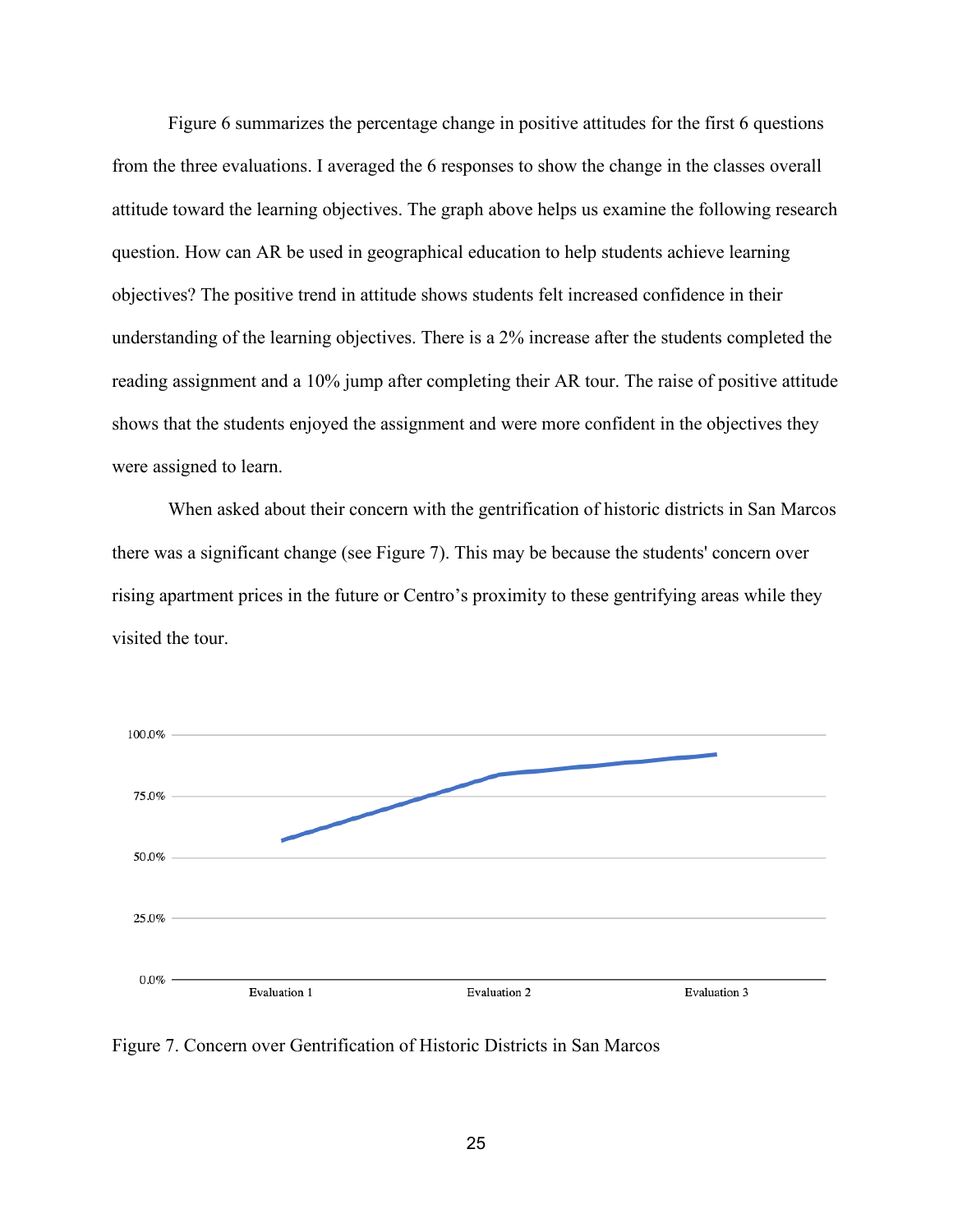The response given by a student helps clarify this change in attitude: "Gentrification has pressured locals to quickly develop the area without considering those who cannot afford the change. Forcing the poor to move to the outer limits of the city. It is also affecting areas of rich culture and history with the threat of total gentrification." This change in attitude was also seen in the students' view of this issue on a national level. This is exciting to see because the students will transfer this attitude to the community they decide to work in after graduation.

Question eight, ask students if they want to be more involved in the larger San Marcos community. It was the only question that saw no change in response results that were not 100% positive. 73% of students showed a positive attitude toward becoming more involved in the larger San Marcos community across all three evaluations. This lack of change may be a result of many students not being from the San Marcos area, and not having community ties to drive them to be more involved. The area that surrounds San Marcos does not have an abundance of jobs for college graduates, making students look elsewhere upon completion of their degree.

Question nine inspects the students' attitude of museums and cultural centers being important places to support multiculturalism and respect for diverse cultures in our communities. Besides one neutral response in evaluation two and three, there was a 100% positive attitude towards this claim. This finding helps support the fact that museums are viable areas for people to learn. Museums should be used to combine cultural aspects found within the community to better understand each other's background.

Question 10 ponders whether visiting a museum is a valuable learning experience. The students responded with a unanimous 100% positive attitude across all three evaluations. This attitude reflects the positive experiences that students have had before and during the study.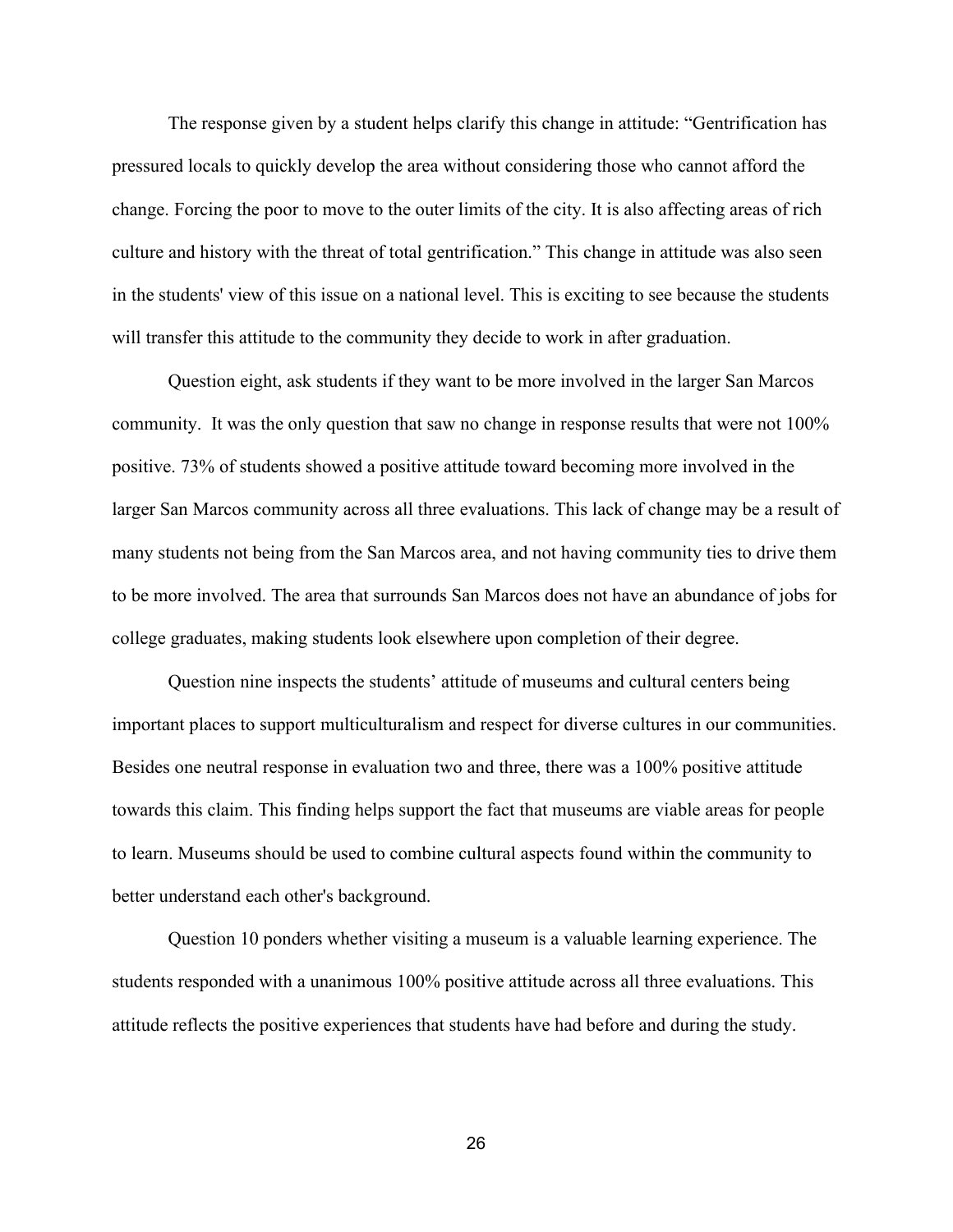Museums will be a place that people visit for learning experiences and we must look at new ways to continue this positive attitude.

Question 11 inspects if students have a positive attitude toward using new technology in the classroom. The positive attitude declined from 89% to 81% from evaluation 1 to 3. There was only one that responded negative and that was recorded in the third evaluation. This student could have shown a negative attitude because of technical issues or a dislike for the AR tool used at the museum. The other responses were recorded in the neutral category, accounting for the decline.

#### Reflections on Augmented Reality and Geo-Spatial Technologies

The following section summarizes students' attitudes to AR and geospatial technologies and how these attitudes have changed before and after the assignment and AR tour. Based on the results of this study most of the students had a positive attitude toward using AR as a part of their assignment. When looking at students' responses to the evaluations, many make indications of positive attitudes towards AR before their museum experience (see Figure 8).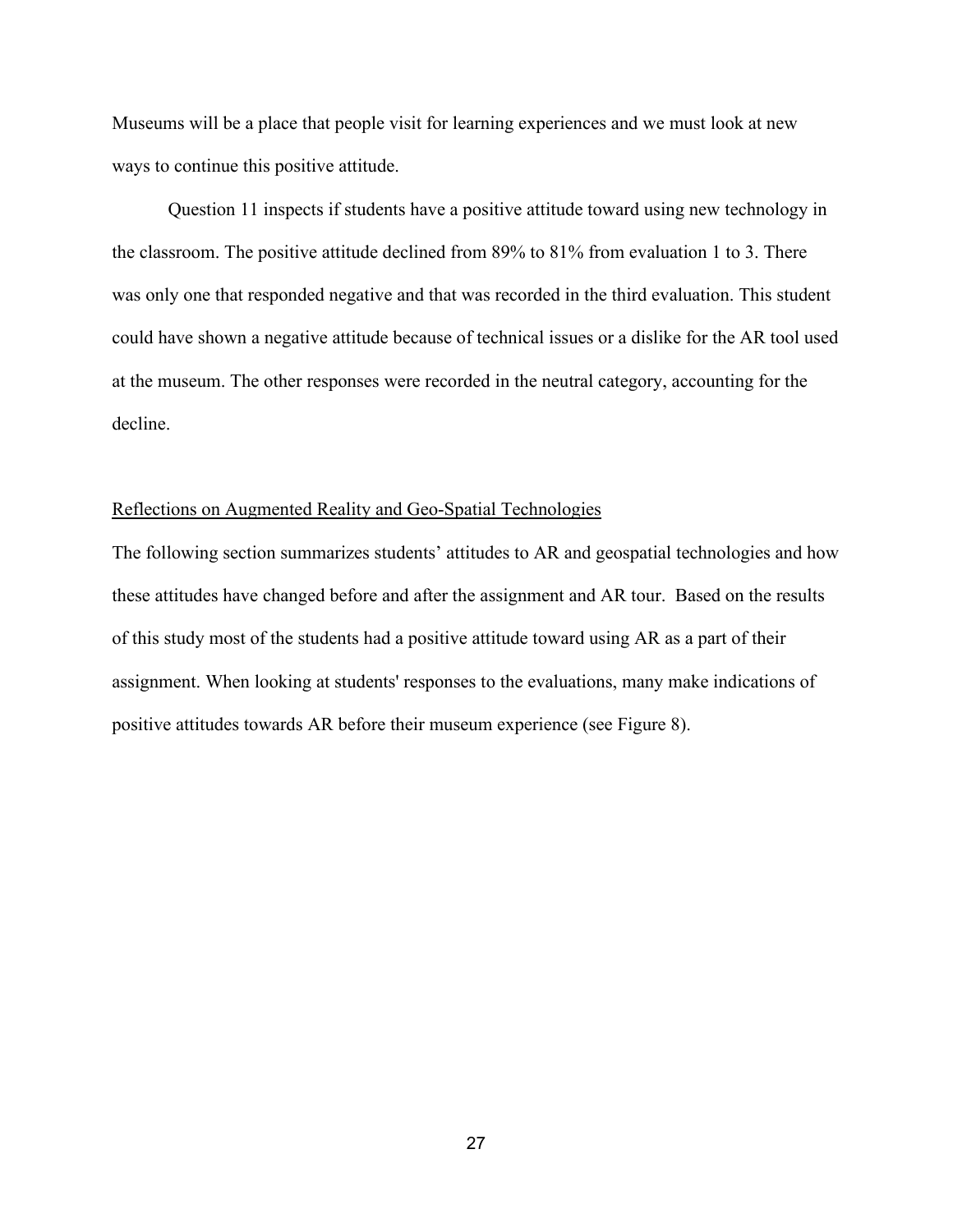

Figure 8. Students' attitudes toward using Augmented Reality

One student responded, "I thoroughly enjoyed being able to experience the usage of AR. It was very fun and cool to see the little note cards come to life with pre-recorded messages. I did not think I would ever be able to experience something like that." There is a wow factor associated with this technology. Educators must determine if it is a fad or can be added to the teaching toolkit to improve students' education. After completing the assignment one student responded, "AR was very beneficial because it is a more interactive way of learning and acquiring knowledge to what it is displayed." This is a very strong testimonial to what AR can accomplish as an educational tool.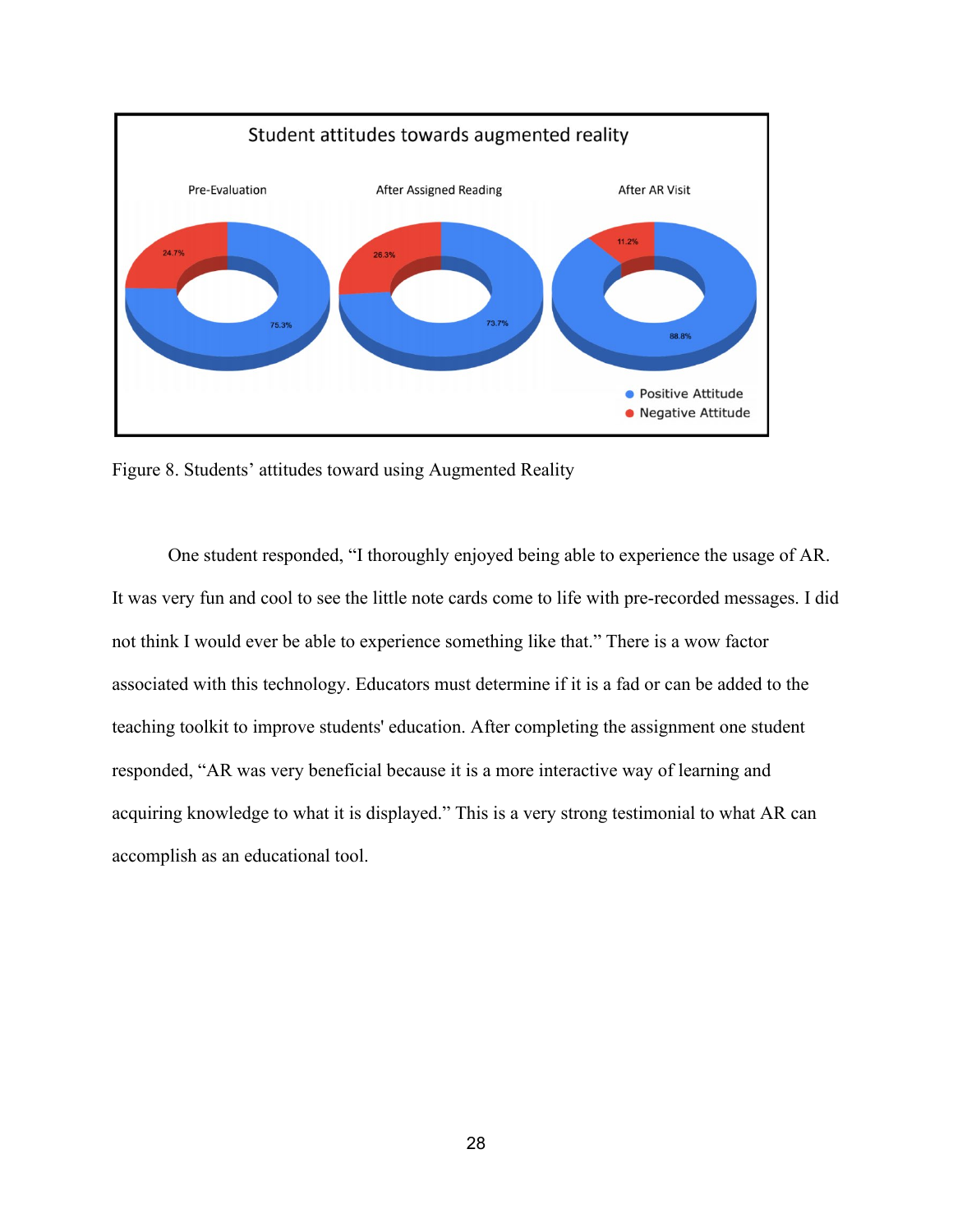

Figure 9. Augmented Reality Enhances Student Learning

Question 12 responses delve into the attitude of students. Is learning enhanced by using geospatial technologies in the classroom? The results have been charted in Figure 9 (see above). The percentage of positive attitudes increased from 56.7% to 78.3% over the three evaluations showing a 21.6% increase in a positive attitude. This increase shows that students viewed AR as a geospatial technology that enhanced their learning experience as no other geospatial technology was used during the study.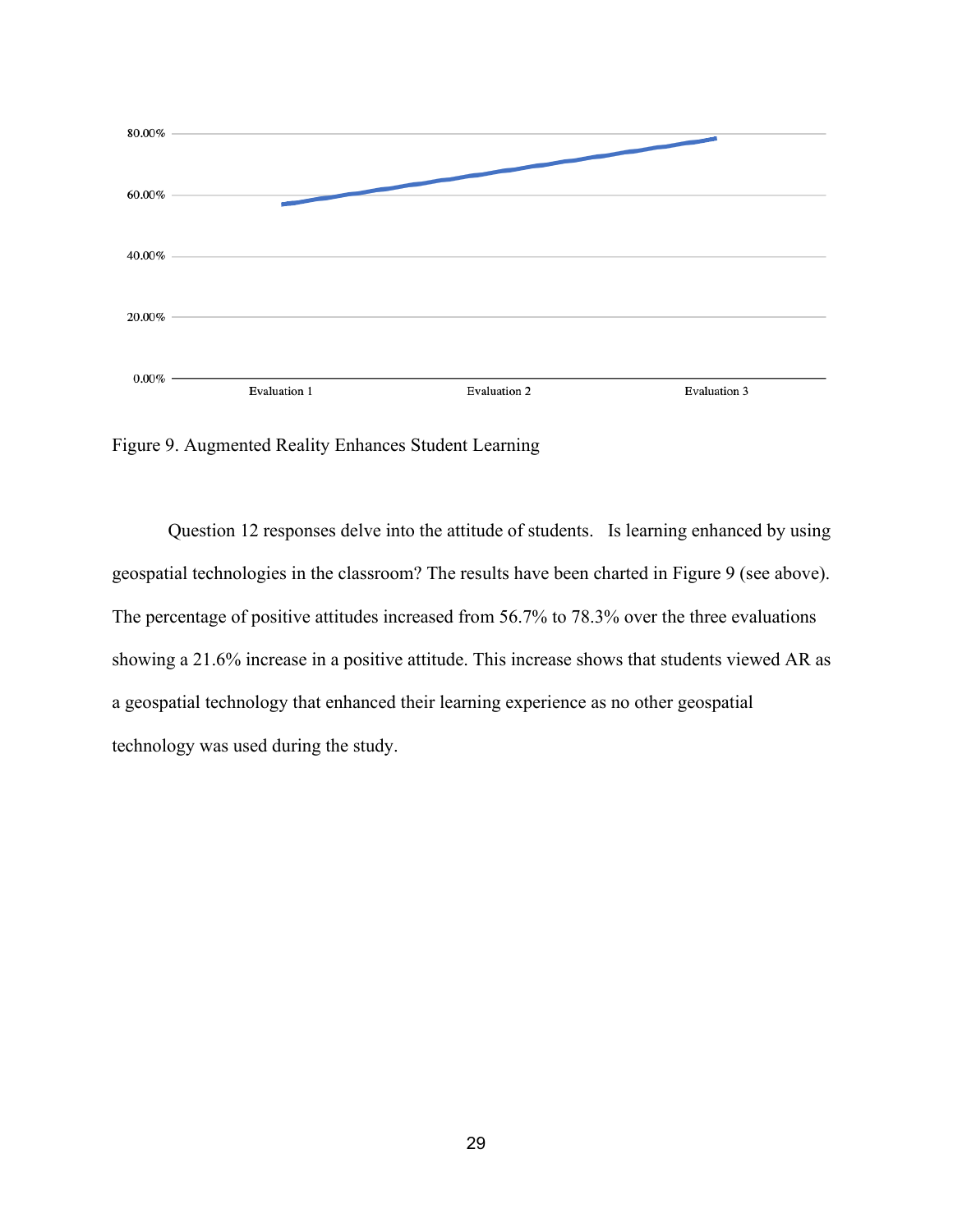

Figure 10. Students familiarity with Augmented Reality

Question 13 probes the attitude of students with being familiar with AR technology. After touring the AR museum there was a dramatic increase with the students' familiarity with AR technologies. There was a 51.5 % increase (see figure 10 above). This finding shows that a majority of students had little knowledge about AR before the study and now have an improved understanding of the technology. After gaining this knowledge I read many enthusiastic comments about how students would like to use this technology within their majors, which I detail in section V.2.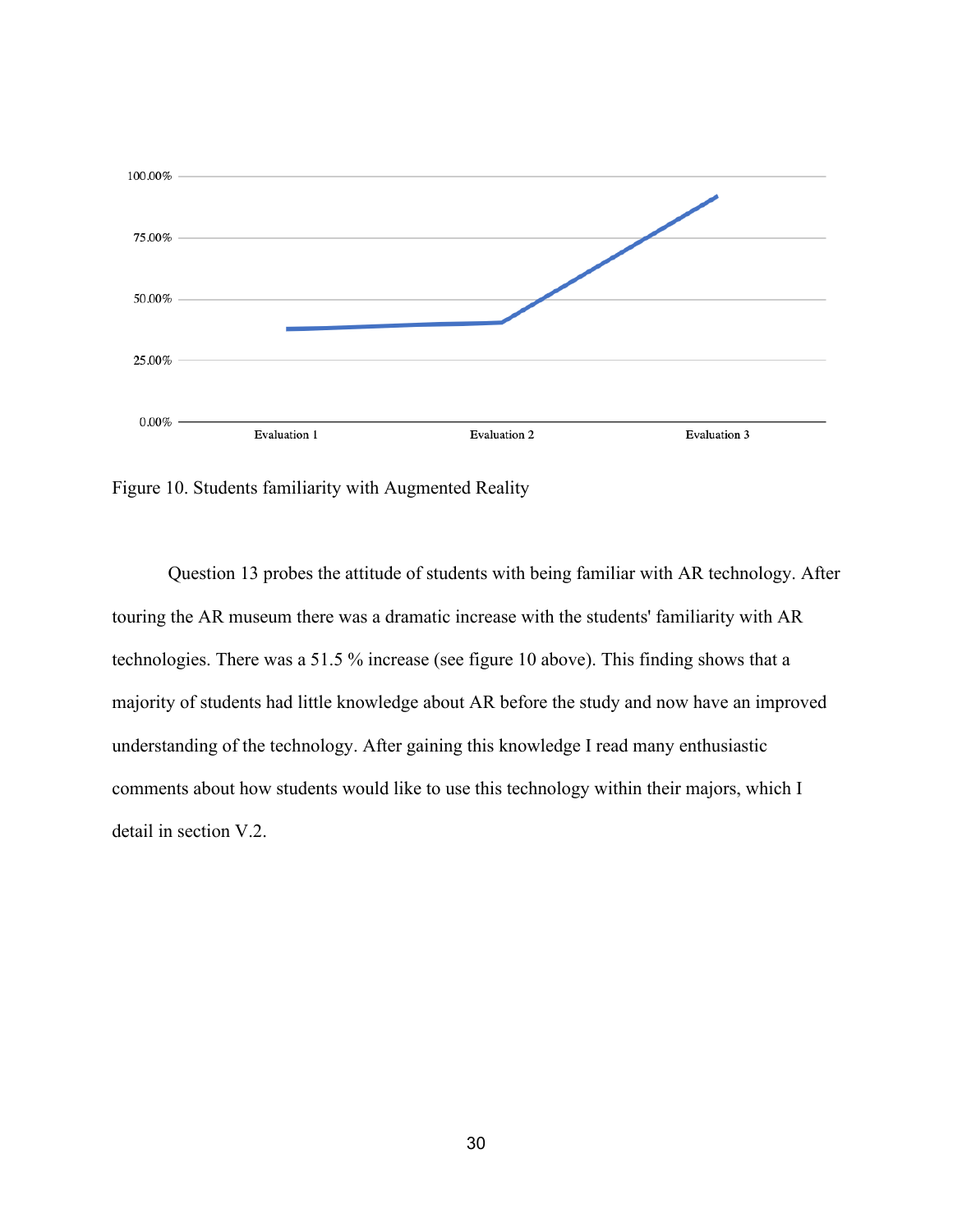

Figure 11. The use of Augmented Reality in the Classroom Enhances Student Learning

In question 14 students' positive attitude of AR significantly dropped after reading the book assignment and completing Evaluation 2 to less than half positive that AR would enhance student learning. This could have been because some students felt they had learned enough about the topic through the readings, or the reluctance of having to take time out of their schedule to tour the museum. After completing the tour and Evaluation 3 the students had an 87% positive attitude toward using AR in their learning experience. This 38% increase was the largest shift in attitude in the surveys, besides students becoming more familiar AR in general.

#### **V. 2. Analysis of the AR Tour Assignment**

This section presents the analysis of four open-ended questions that were part of the students' assignment that accompanied their AR tour of the Hispanic Cultural Center. These questions include: 1) How did the use of AR change your museum experience? 2) Would the tour experience be different without the use of AR? If so, how? 3) How do you think AR can be used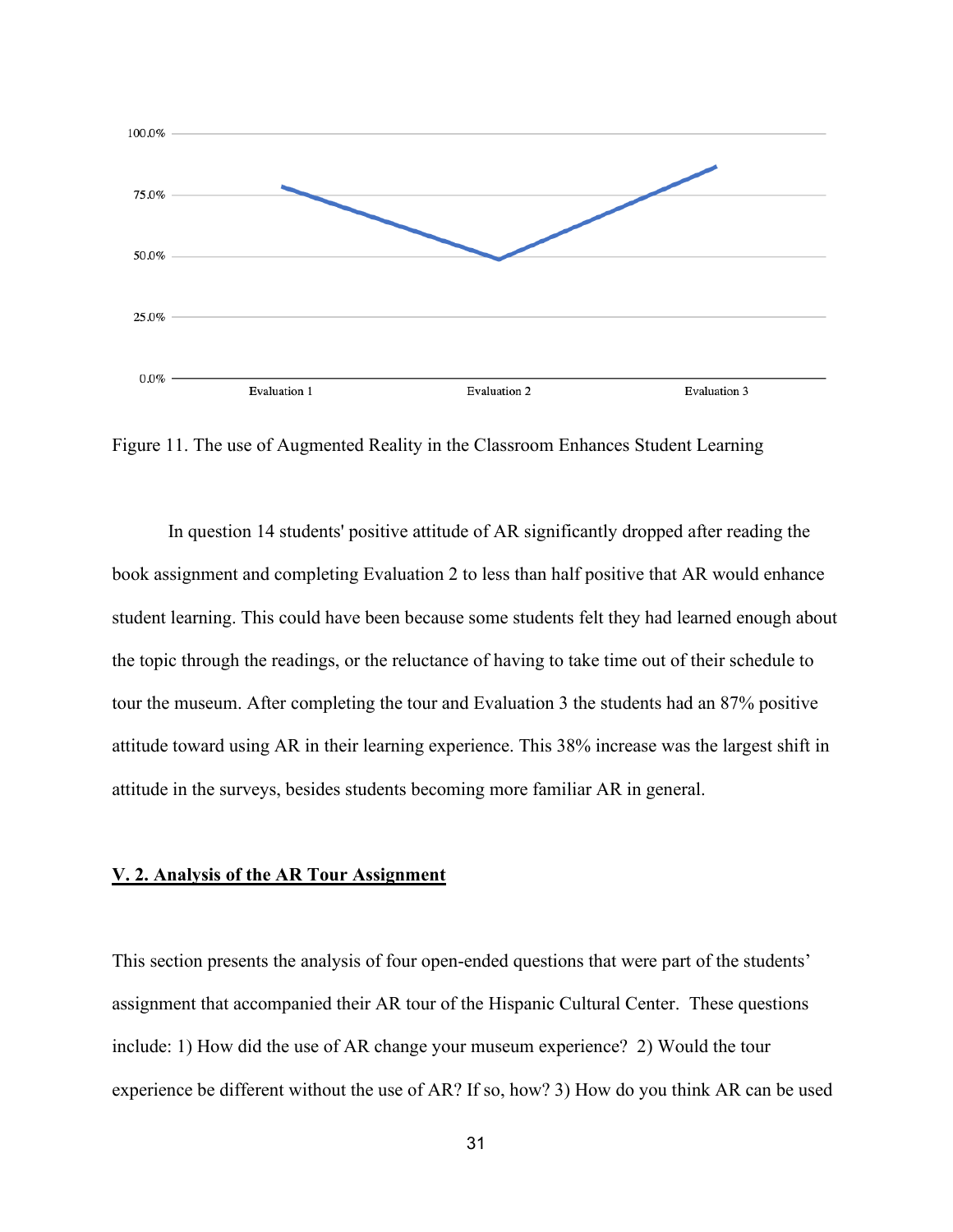in the future to teach subjects related to your major (please state your major)? 4) What additional comments would you like to add regarding your experience?

On examining the first question of how the use of AR changed the museum experience finds the students' enjoyment of a personalized tour in which they got to use their device. When stopping at the first stop and seeing Professor Devine pop onto their screen students expressed that it felt like a true extension from the class. Many students have never experienced anything like this before and they portrayed excitement with this new experience. Many of their positive attitudes from the evaluation were reflected within their short answers. Students excitement was shown in short answers responses. One student said, "The augmented reality was very beneficial because it is a more interactive way of learning, interacting and acquiring knowledge to what was displayed" and another stated, "augmented reality made static displays come to life and made me more engaged to the information being presented". The students repeated that the information was coming to life and their attention constantly being grabbed with the subsequent stops. They were impressed by the amount of information that was comprised within a small area and the depth that was added to the existing space through oral histories

The second thing that I saw from the student responses was how interactive the experience was for them. They were impressed with the personal feel of primary accounts that helped them have a deeper understanding of the past. Many students expressed how they were immersed within the museum, and how the content came alive. One student responded, "Hearing life-stories personalized the historical content and felt the most effective in learning. The social aspect of having a face comfortably conversate also assists in the understandability of information presented. I also noticed that simply by causing me to be slower traversing through the museum, I took the time to view and enjoy more of the information provided than just what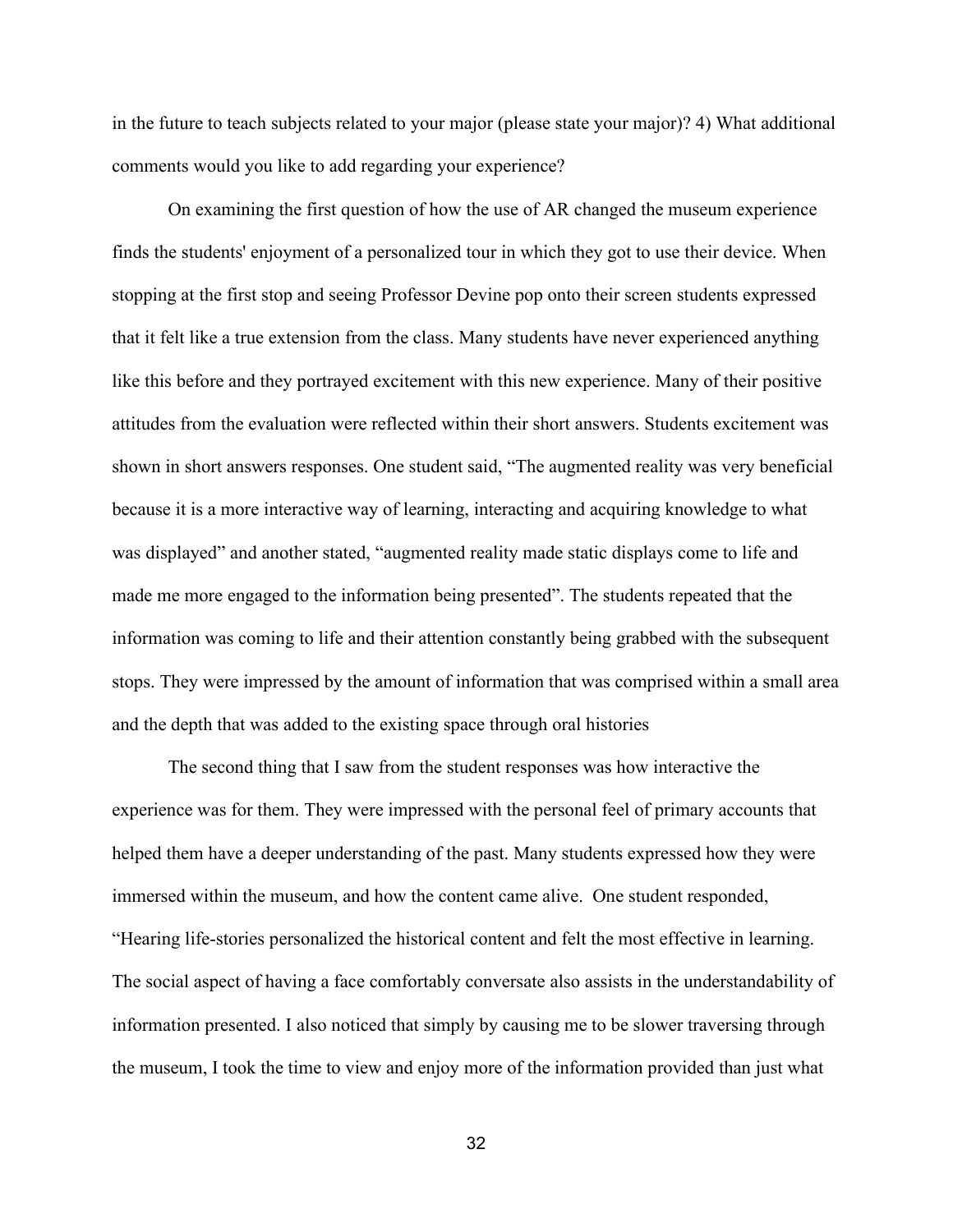was required of me." The students enjoyed the scavenger hunt aspect of finding the stops around the museum, with the help of a map that was provided with the packet. Even shy students found comfort by AR stops instead of having to ask people at the front desk for help or information. One student expressed, "And for me, a person with dyslexia, it was much easier to understand the information being presented to me." Further research could be conducted on other learning disabilities, and what effect that AR has on aiding students with disabilities.

The final theme I saw from this question was a connection to the community. Students expressed that this experience was like going back in time. Within the confines of the building that housed the original Hispanic school, the students heard the voices of past migrants and participants felt a connection to the Hispanic population. Students that consider San Marcos home express a great appreciation for better understanding the struggles for equality through first-hand accounts and students who were new to this city appreciated understanding the past, and how current issues are causing continued hardship.

For question two on how the tour would have been different without the use of AR the students said that there would be a lack of connection that they felt while using augmented reality. There would have been a drastically different feel that would be the same as a customary museum. They expressed that they would have lost focus having to read everything off the boards. A student explained, "It would take out a level of immersion which I believe to be necessary when researching things like this." There was a resounding response that students would have been bored and not engaged as they would have with AR complementing the existing museum.

The second aspect that students would have said was missing was the lack of direction the augmented stops provided. The students enjoyed going from stop to stop and would have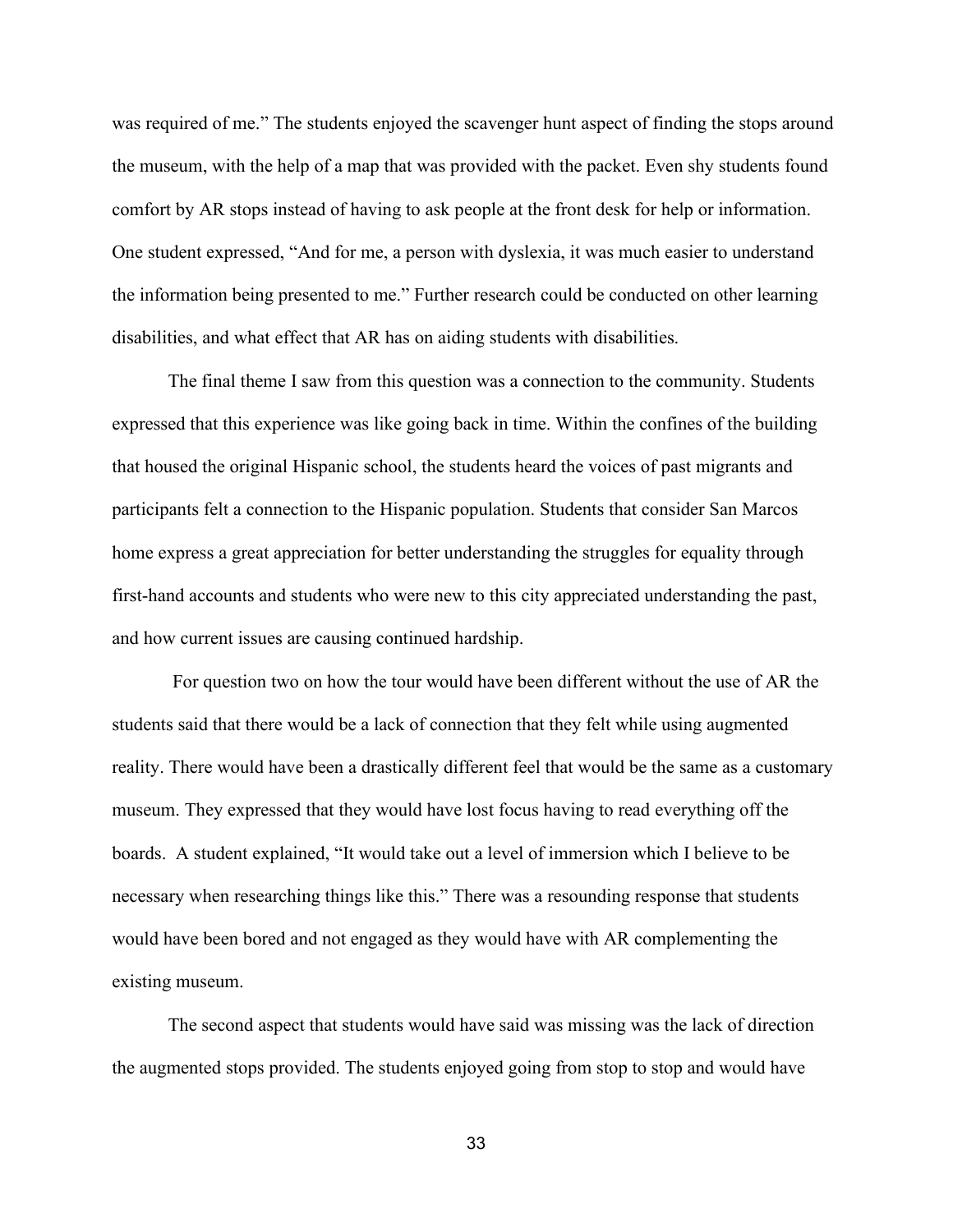found the assignment more difficult finding all the information on placards. The placards are located throughout the building making it difficult to find the information for the assignment by themselves. The additional information would have needed to be displayed as well, which would have led to a lack of organization. One student stated, "I would not have retained as much information if I had walked through myself." The voices that were triggered at different stops almost worked as a guide around the museum with different personalities at each stop.

The final concern the students voiced is the issue of availability. It would be difficult to have large numbers of students that show up to the museum for a tour with the limited number of tour guides. Students would not have been accommodated. The students would be missing the self-paced aspect that made it convenient to tour on their schedule. Tour guides would have needed to be trained and that would take time from the busy schedule of running the front office. Existing information from Centro could have been used for the assignment but any additional oral histories or new information would have been difficult to portray.

When looking at question three on how students think AR could be used in future to teach subjects relative to their major there were a variety of answers coming from multiple disciplines. The aspect that students enjoyed, and that could be relatable to their majors, was the versatility of AR and using it for a deeper view that can provide a better perspective and understanding of their disciplines. A student studying geography stated that "Augmented reality could be used to highlight daily norms for those in poverty or unjust environments as well as comparing the daily norms of the privileged could motivate people to work towards equality and demand environmental awareness." Many students answered the question as it related to their future careers. One political science responded, "You could use AR to recreated major court cases and political speeches to put people in the moment." Examining the business students'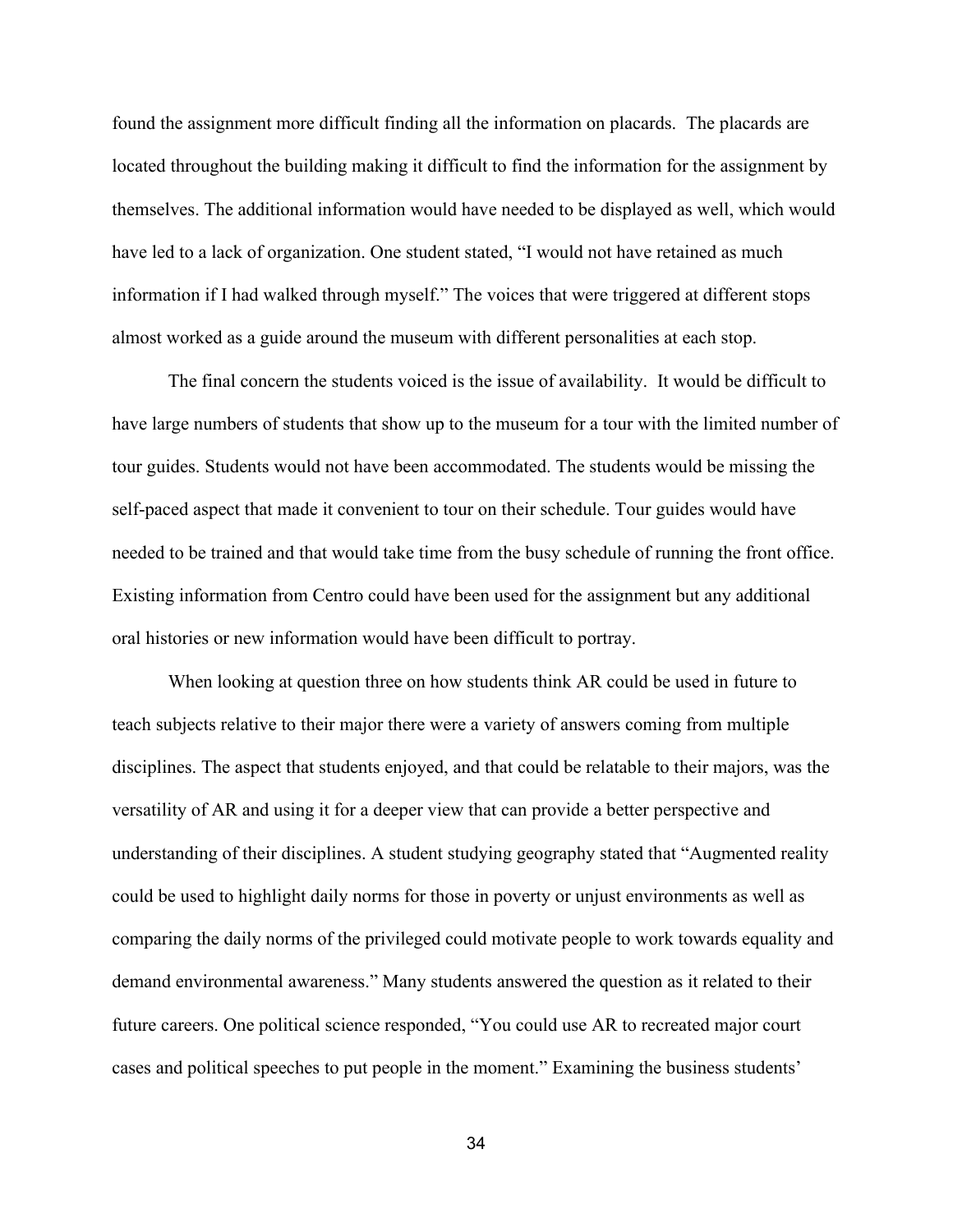responses, they thought that it could be used to help with different training for workers within corporations. Future teachers thought that this technology could be used to bring classrooms alive and help provide resources to virtual classrooms around the world. Art majors that have toured many museums said that AR could help artists connect their art through interviews and explanations.

A theme that students presented was wanting to recreate traditional collegiate learning spaces by using AR, in the place of lectures. Psychology students thought about creating different hallways to frame different experiments from psychologists and to display famous theories along with examples. They brainstormed developing a model of a human brain that would be triggered to teach you about different parts and functions as a study tool for exams. An International Studies major said, "I think that AR can achieve to bring more visuals into the classrooms making lessons more memorable than only through reading about a subject. The information can be consumed at a different location more than only the museum." Political Science majors talked about recreating famous court cases and displaying at different political speeches throughout time.

The Geography majors' suggestion centered around recreating a sense of place with the power of augmented reality. They want to display human experiences from different perspectives that highlight daily norms around the world, focusing on inequalities. A physical geographer envisioned AR helping to recreate a place that would show the plants that used to grow within that area before some pesticide or deforestation had destroyed them. World language students talked about creating an immersive room that would display whatever language they were trying to learn. They pointed out a way to truly learn a language is to be immersed by the language, and AR could be a tool to help create this immersion in a nonconventional way.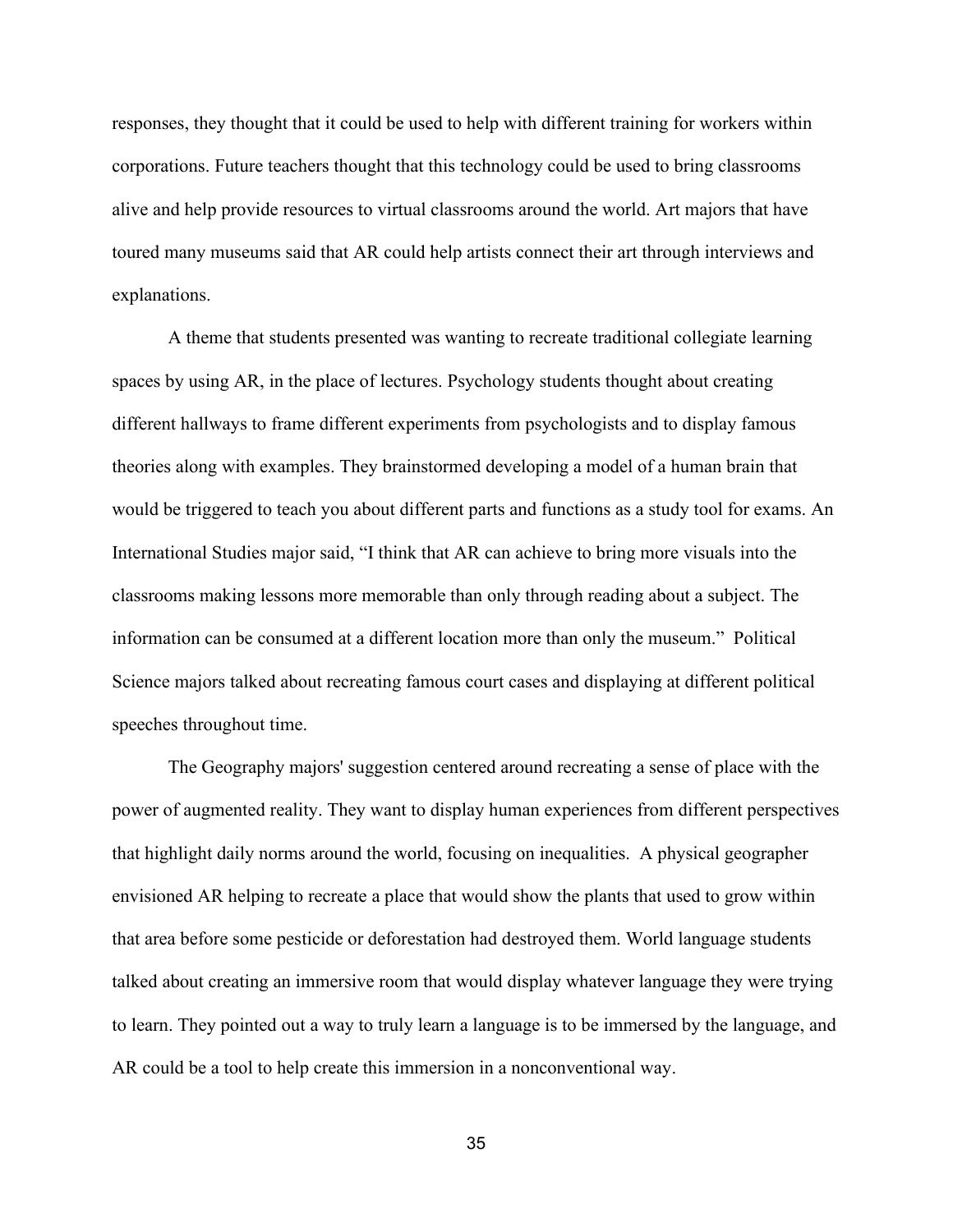When looking through the additional comments that the students expressed in the fourth question that was purposefully broad to allow the students to openly reflect on their experience students reiterated their positive attitude towards their experience on the AR tour. They enjoyed engaging with the community and seeing a different side of San Marcos. One student said, "I adored going to the museum, so much so I have gone three times and I am planning to take my mother. They have it set up in such a way that feels so comforting and homely with accurate historical information and beautiful Hispanic arts. I frequently lost myself in appreciation of the true beauty of culture." The students that were from San Marcos were appreciative that the Hispanic population was highlighted. Outside of the enjoyable experience, most comments dealt with the technical difficulties that the students dealt with, while on the tour. Some were annoyed with the HP reveal app and wished that there was an improvement in technology that would better the experience. Many students were frustrated having to re-watch the videos and thought that there should be more time spent developing the tour for future classes. Many students expressed that with the right funding, this technology could change education, and make people excited about learning through their phones. Many graduating seniors expressed that they were very excited to have this experience using this technology before graduating.

# **V.3 Recommendations for improving the effectiveness of Augmented Reality in Geographic Education**

This section concludes this chapter by reflecting on how AR in geography education could be improved for the future. I argue that there are four key areas for improvement: 1) To have stakeholders facilitate the creation of an application that could be utilized worldwide by geographic education teachers. 2) To conduct more research focusing on how AR can be used as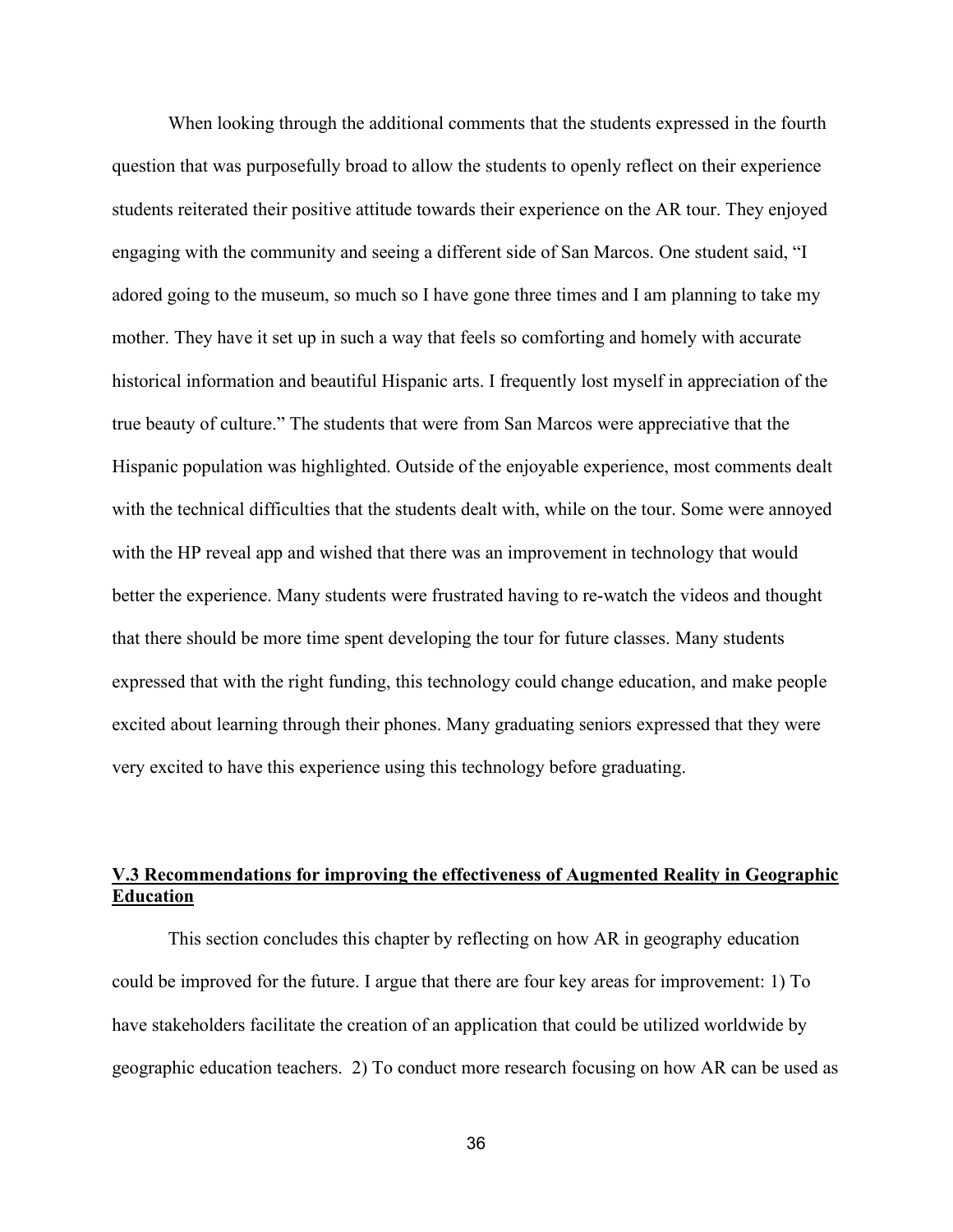a geographic tool in the classroom. 3) To consult with a range of teaching professionals to determine how this technology should be implemented. 4) To work with computer programming experts to produce world-class educational products.

First, geographers need to examine the creation of a geographic education application that could be utilized worldwide by teachers. After spending many hours creating the AR Museum at the Hispanic Cultural Center, HP Reveal discontinued the application, making the AR tour of the museum obsolete. When first introduced in 2011 Aurasma, later rebranded as HP reveal, was touted to teachers as a free educational resource provided by the company Hewlett-Packard. The application was funded by ambitious marketing projects such as a campaign for the JJ Abrams film Super 8 (Daw, 2011). In 2019 HP decided to retire the application, leaving teachers in a scramble to transfer their units onto a new platform. In the world of educational technology, application retirement is commonplace for technologies tied to big companies such as HP, Apple, and Google. The users of HP Reveal, iTunes U, and Picasa are left to recreate their resources on alternative applications. Perhaps if an educational application was created and maintained by grants and donations, it would prevent this service interruption to future projects. One application could be created to serve as a collaborative global tool for all geographers. The app would be cost-effective for teachers and schools, AR products could be created with zero printing cost and interactive maps could be displayed by projection and can be operated by a single smart device.

Second AR is an exciting new tool, but geographers more research is needed to examine how AR can be used as a geographic tool in the classroom. This can be done by collecting the different AR practices currently used in the classroom. We could ask big thinkers in educational technology to come up with additional extensions. The results could be posted as a resource for all teachers to expand and extend their practice. Additionally, we need a conversation between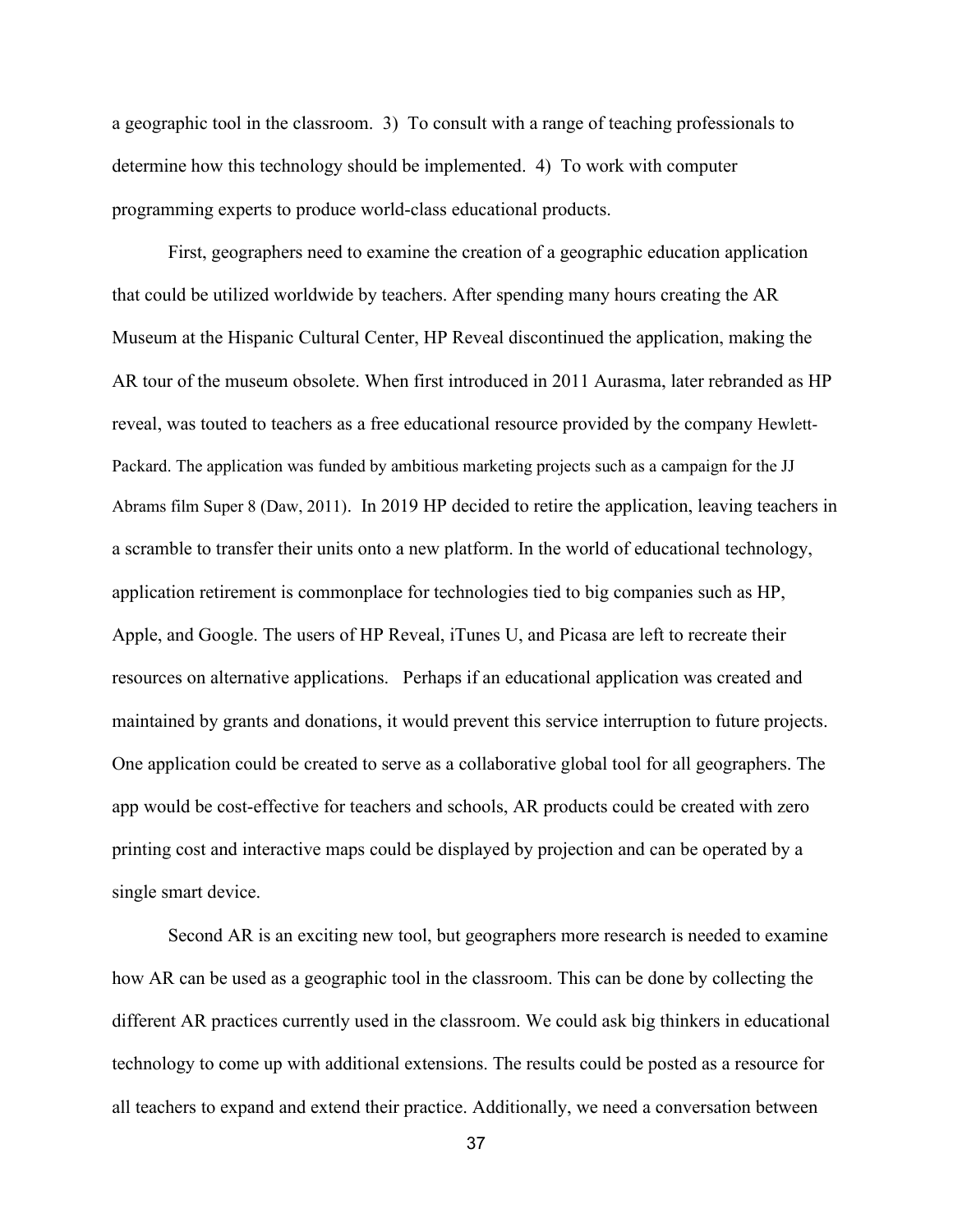geography stakeholders focusing on deciding what the layers of information should be presented and what questions we want to ask our students to answer. Most importantly geography teachers need to be adaptable to any upcoming changes. There will be an endless amount of possibilities for growth as this technology progresses to display information to our students about the world, but we have yet to see how this technology will evolve.

Third, we need to consult with teaching professionals at all levels to determine how this technology should be implemented. Teachers know what is best for their students and we must have vertical and horizontal collaboration to create effective tools for students at all levels. Discussions need to be held to see if separate apps need to be made for primary and secondary teachers. Efforts need to be made to make sure that all teachers are embarking from a level starting point. Often lack of professional development, access to resources and varying skillsets alienate teachers from adapting new to technologies. Any new application must be tested and reevaluated regularly using information directly from the students and teachers who are interacting with the program.

Fourth, Centro's AR experience was produced using my iPhone, and its applications. The result was functional but very amateur. With the correct combination of features on one application, a teacher would quickly be able to produce high-quality products for their students. Creating high-quality how-to video guides could also facilitate the creative process. Many new applications hit the market only to fail, due to crashing errors and lack of usability. To prevent the creation of this kind of application geographic educators must consult with experts in computer programming to produce world-class educational products.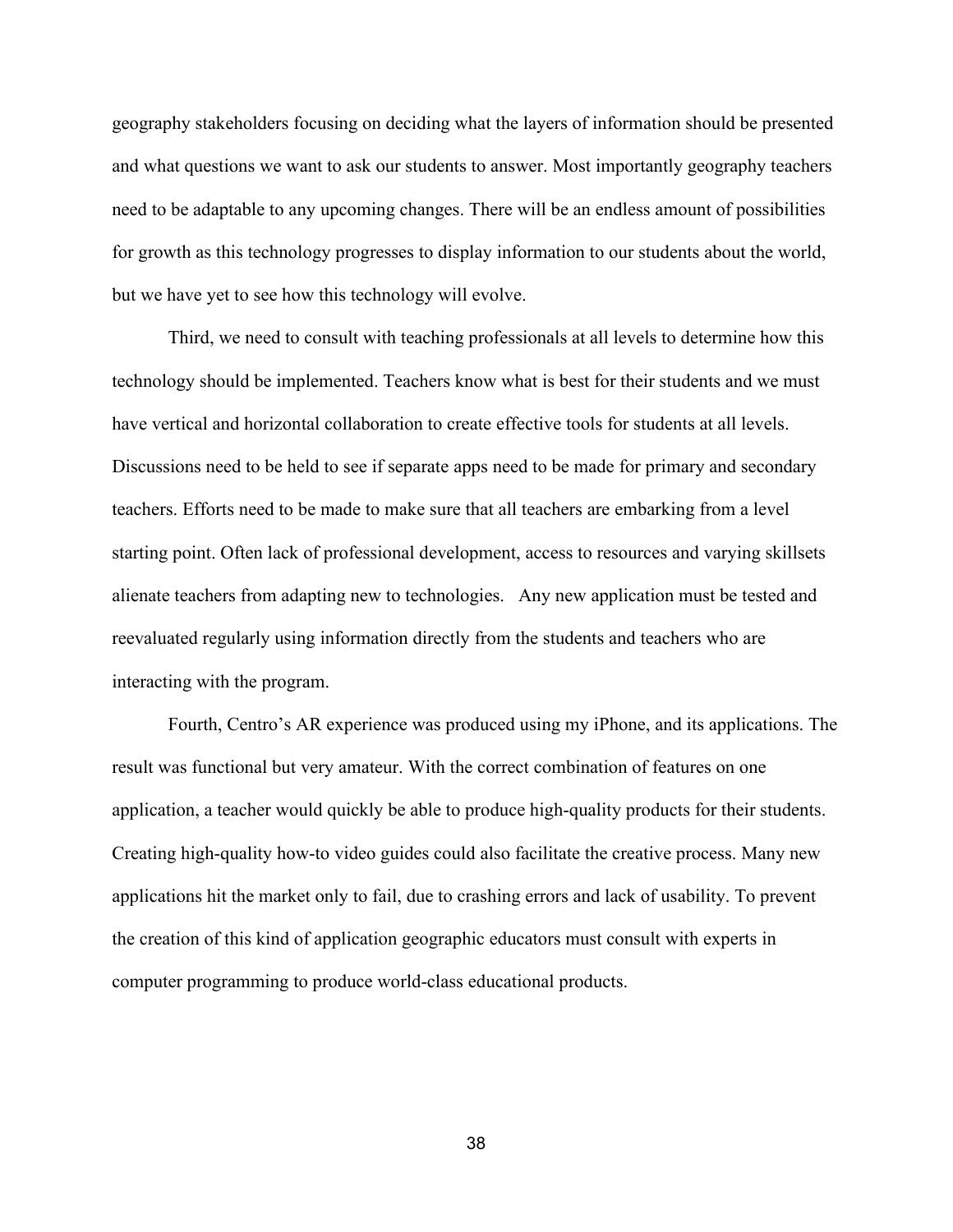#### **VI. Conclusion**

Augmented reality (AR) can become an effective tool to bridge the digital gap between teachers and students. AR can simply be a way to display content through an image-based system to show how concepts and places are interconnected, or as complex as a location-based system of adding layers to our physical world. The purpose of this directed research is to examine the attitudes students had towards using AR and their learning experience. To achieve this aim, this project posed and answered the following questions: How can AR be used in geographical education to help students achieve learning objectives? What additional benefits does AR bring to students' a) education and b) learning experiences? What are the challenges of integrating AR into geographic education?

To answer these questions, I created an AR museum tour at Hispanic Cultural Center in San Marcos, Texas, that unveiled the struggles for equality by the Latin population of San Marcos through oral histories and archival material. I surveyed students' attitudes in a Political Geography course at Texas State University before the assignment was introduced, during a conventional reading assignment and in-class lecture, and after their educational experience with AR. The students' learning objectives were created with the course instructor to learn more about the racial segregation in San Marcos, TX, familiarize themselves with the history of the Hispanic community, and understand the impacts of gentrification today.

The results of this research demonstrate that the use of AR for the student's assignment increased their knowledge acquisition and improved the quality of their learning experience. There are four main identified benefits of AR emerging from this research for geographic education. First, the personalization of oral histories being used for the overlay allowed students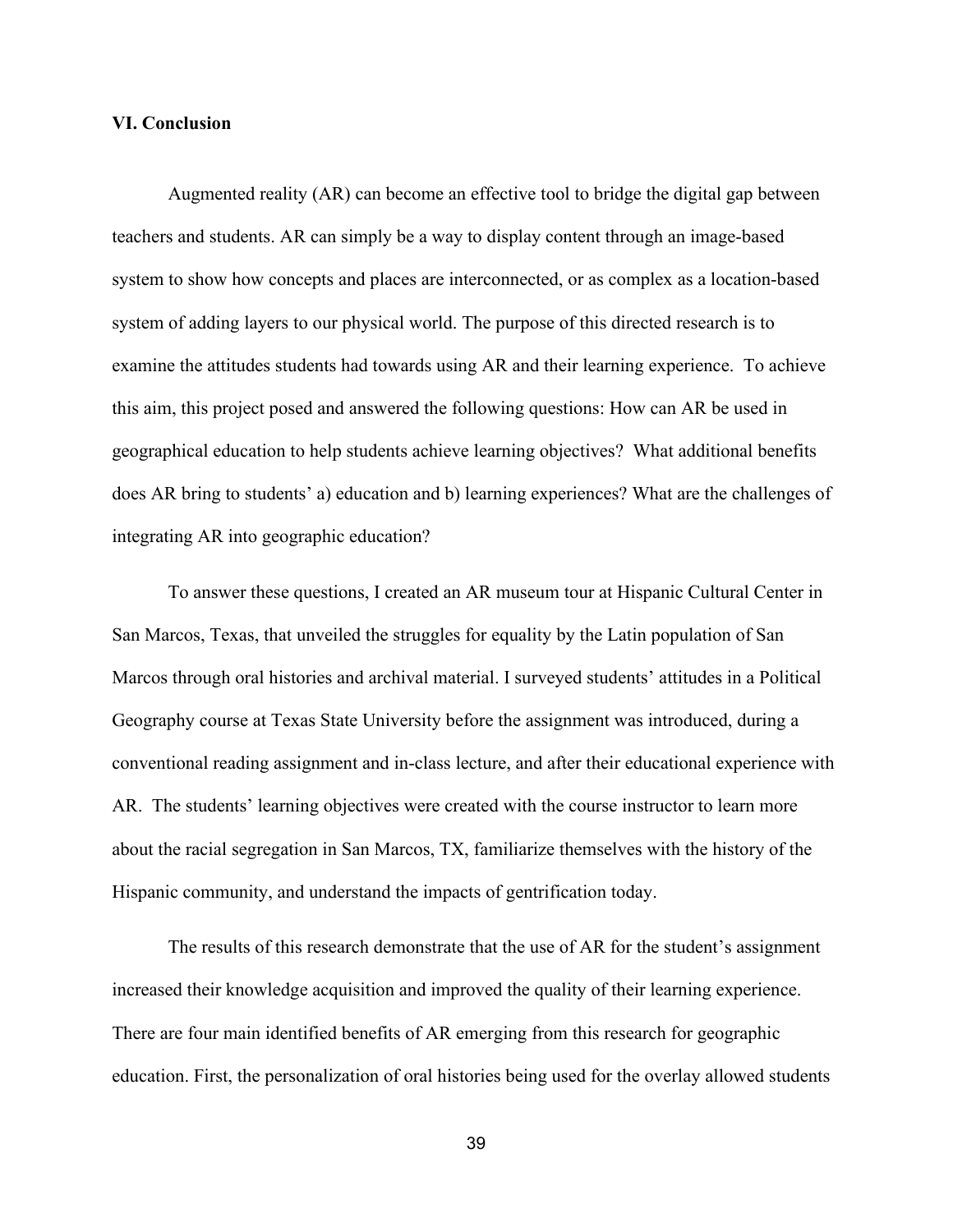to connect with the stops as if the person was present. Second, the accessibility of the students and the public to view the tour with their own devices brought convenience to visitors and reduced the cost of the project. Third, AR versatility allowed me to create different types of stops and can be applied to many other subject areas. Fourth, the AR transformed a traditional learning space with new content provided by Centro.

The data demonstrates that students' attitudes were increasingly positive in using this new tool, growing 13 per cent from the experience. Additionally, the students' positive attitudes for their learning grew 12 percent and their attuites towards the history of the Hispanic population of San Marcos grew 27.5%. From these results, we can conclude that AR had a positive experience in the learning and attitudes of the students. AR is an exciting new educational tool that is just starting to be used by educators to connect with the modern-day digital learners. The benefits are clear, and more courses should be inclined to include portions of AR in their curriculum in the future.

This study also identified several challenges and barriers to implementing AR in geography education. These include the reliability of the HP Reveal to stream the AR content without interruption and participants having to restart from the beginning if there was an issue. Another technical issue dealt with the audio of two of the stops, they had a lower sound volume of some of the devices. HP reveal discontinued its service following the project's completion which will require the museum finding a new platform to display the AR content.

These insights contribute to the existing literature on GIT in geographic education by showing that AR can more cost-effective and have lower tech barriers than GIS. Albeit the initial cost and upkeep of developing a standalone geographic education application would be substantial, the long-term benefit of engaging students in technology that they are already using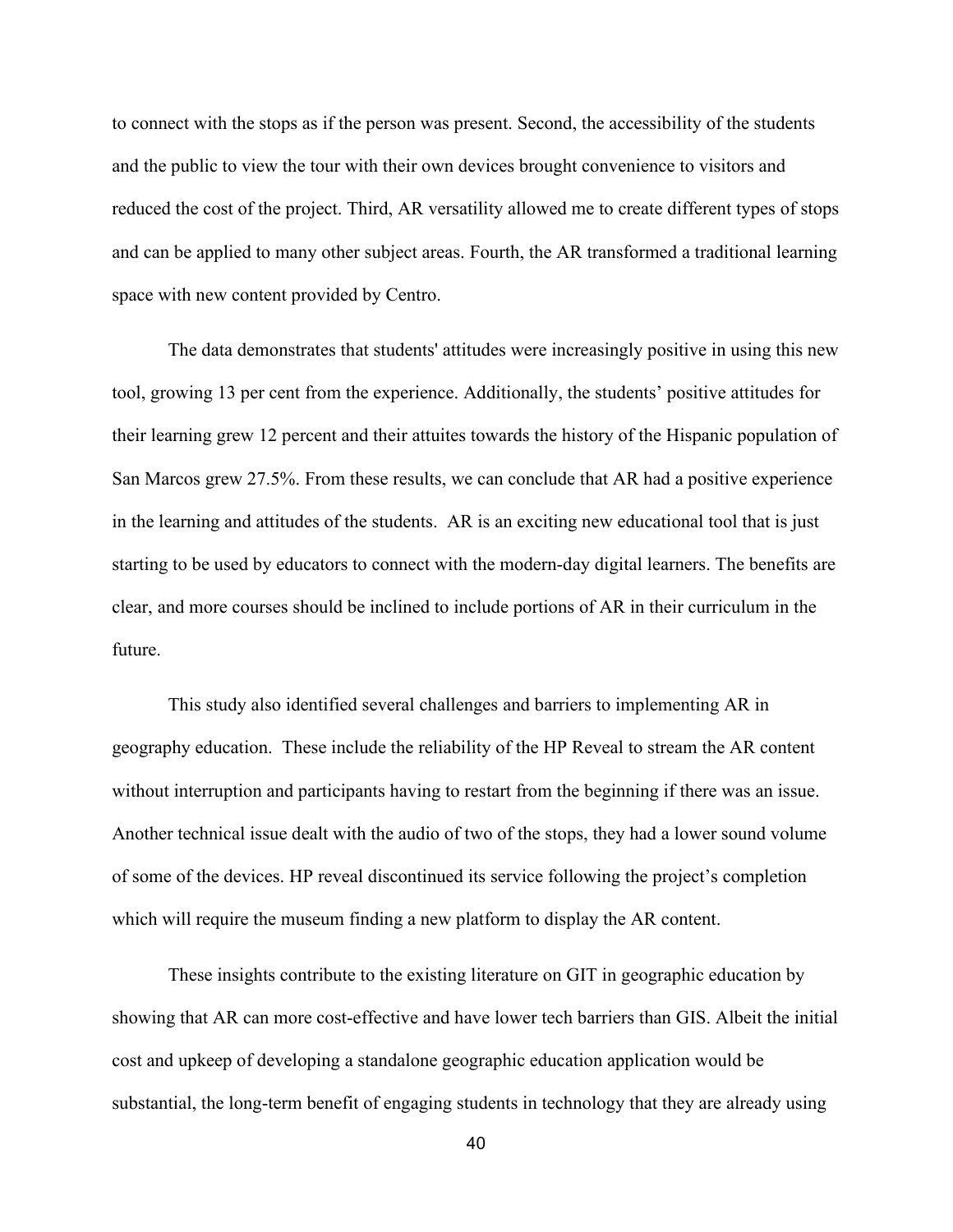daily will far outweigh the costs. This study is one of the few mixed-method studies focusing on AR in geographic education. Future studies are needed that focus on best learning practices for implementing AR in classroom settings. This implementation could focus on long-term projectbased pedagogy or used in daily classroom activities. AR has the potential to change the landscape of the geographic community in the same way as GIS. Both technologies help students visualize the world around them. However, the ease of accessibility could allow AR to become more accessible to the general public. To use the GIS system a student needs to be formally trained to produce high-quality results. AR is more intuitive and can be used by students from primary to collegiate levels. At this point, AR warrants a closer look by teachers as a tool for the future of education.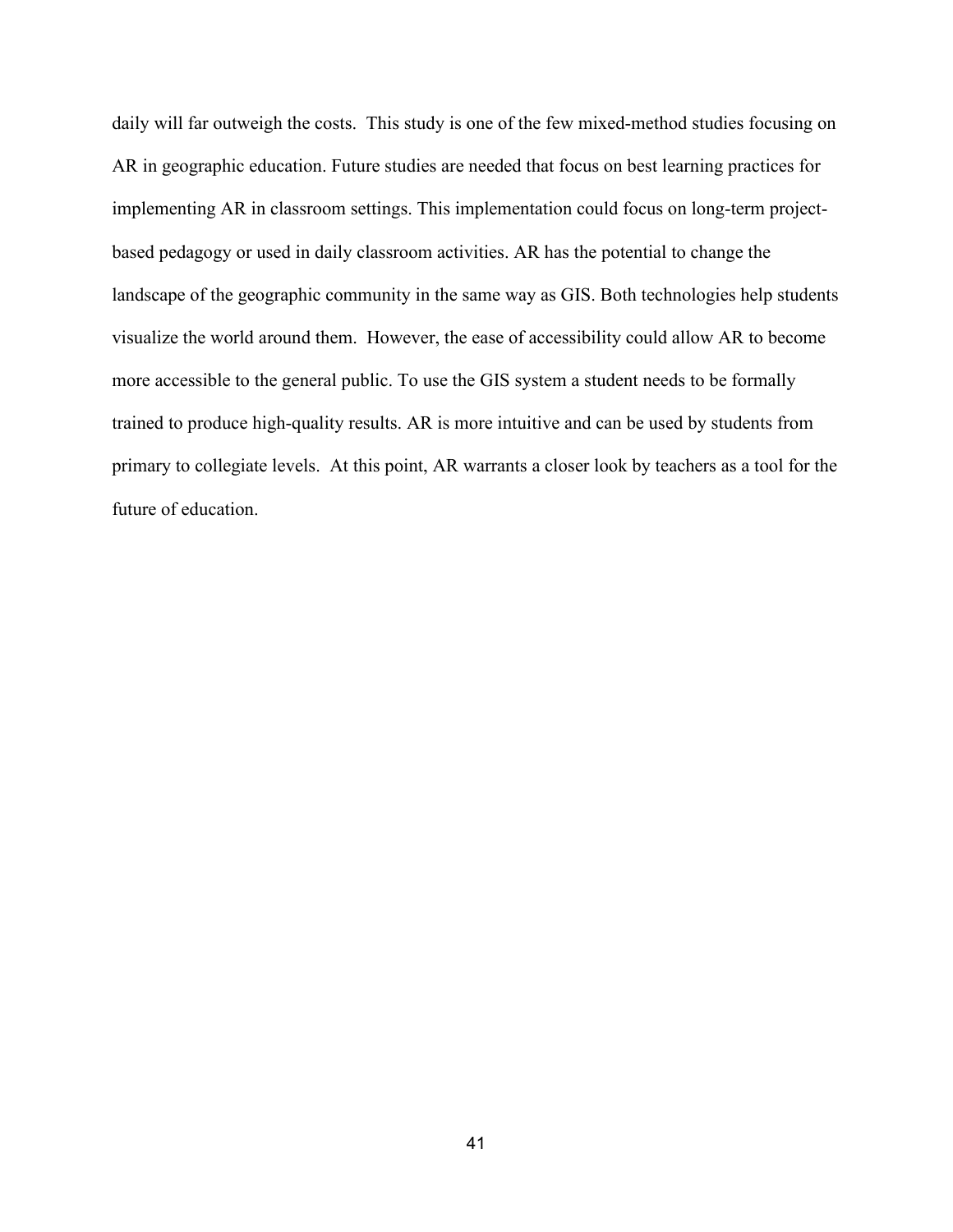# **VII. Appendix Section**

# **Appendix A: Augmented Reality Tour Assignment**

*Political Geography 3400: Understanding the racial geographies and histories of racial segregation of San Marcos through Augmented Reality* 

This assignment consists of a museum visit *to El Centro Cultural Hispano de San Marcos* (San Marcos Hispanic Cultural Center) and taking the Augmented Reality (AR) tour. The tour discusses the history of Mexican Americans in San Marcos and their contributions to the city. The goal of this assignment is to connect you with the history of the city of San Marcos as a way of understanding past and contemporary race relations in America, racial inequality, and challenges posed by development and growth.

# **Learning Objectives:**

During this assignment you will learn about the historical origins of the Hispanic community in San Marcos, their struggles against segregation, and successful campaigns for integration and social justice. Schools in San Marcos were segregated, dividing the African American, Hispanic, and white populations. While completing this assignment you will familiarize yourself with the impacts and legacies of discrimination. You will analyze the difference between *de jure* and *de facto* segregation policies in San Marcos, and how past segregation impacts contemporary development of the city. While touring *El Centro Cultural Hispano de San Marcos* you will learn about the role Hispanic culture, music, and holidays that have been diffused in the community. A part of the tour will examine the role GIS played in addressing racial injustices. During the tour you will be responsible for reading all displays and interacting with the augmented reality stops with your smartphone or tablet.

This assignment is comprised of various steps:

- 1. Visit the *Centro Cultural* between October  $7<sup>th</sup>$  November  $8<sup>th</sup>$  and complete the Centro AR Tour Assignment. The tour will be comprised of 10 stops. At each stop, students will read the information on the display board, engage with the AR material and answer a question or two based on the material presented.
- 2. After completing the tour, complete the reflection part of the assignment by November. This reflection assignment contains open ended questions.
- 3. Upload the Tour Assignment and the Reflection assignment to TRACS by November 8th.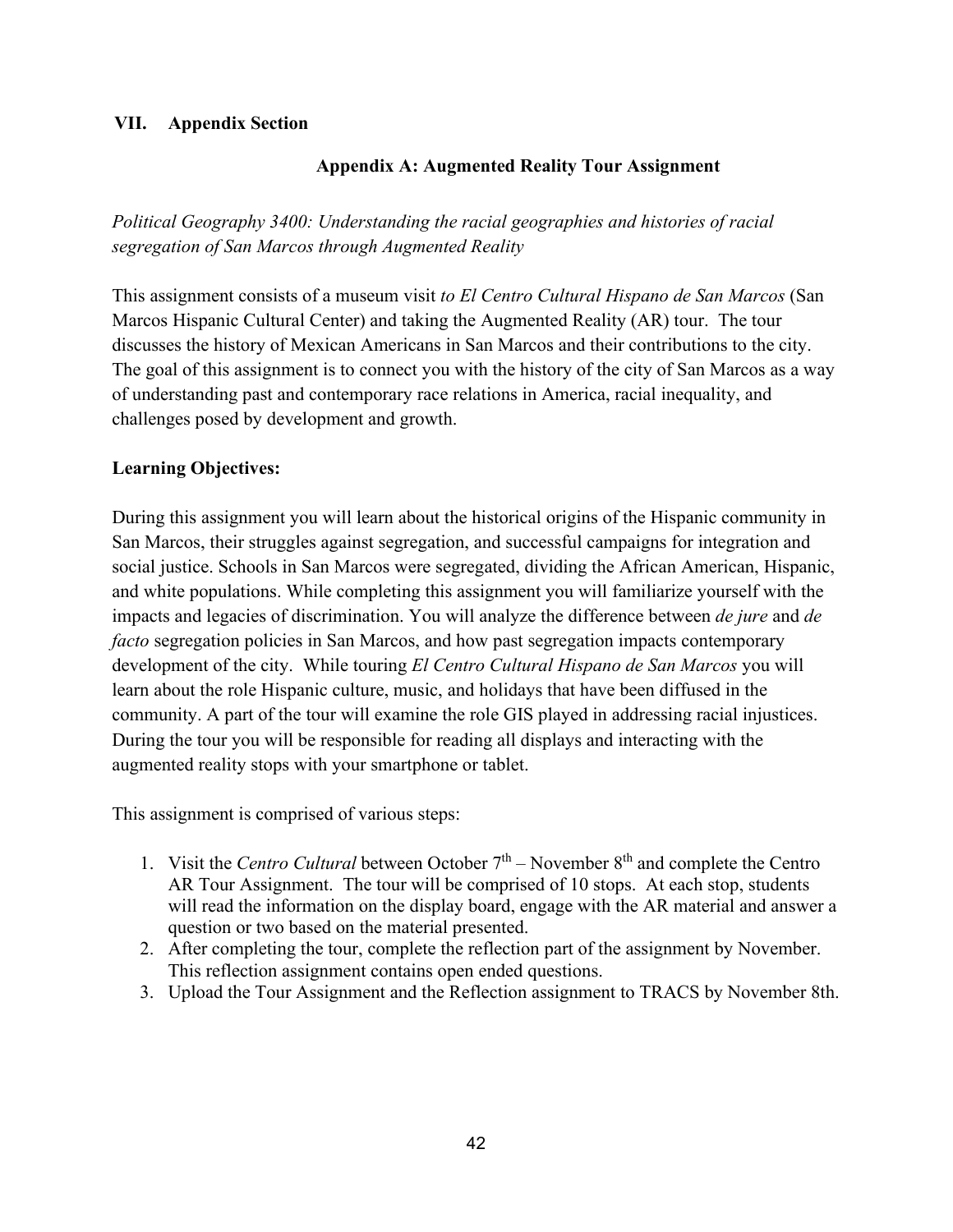# **How to use Augmented Reality in the Museum:**

- 1. Download HP Reveal from the App Store to your phone *before going to the museum*.
- 2. Bring a set of headphones to take the tour. There are limited headphones available at the Hispanic Cultural Center to borrow.
- **3. When arriving to the museum, YOU MUST SIGN IN at "Gloria's Office."**
- 4. If you do not have a smart phone, you can borrow a tablet at the Center starting October 8 if you bring your ID and give it to Gloria or whoever is working in the office.
- 5. If you have any issues with HP Reveal on your phone, restart the app.



**Location of Augmented Reality Stops in the Center:**





Entrance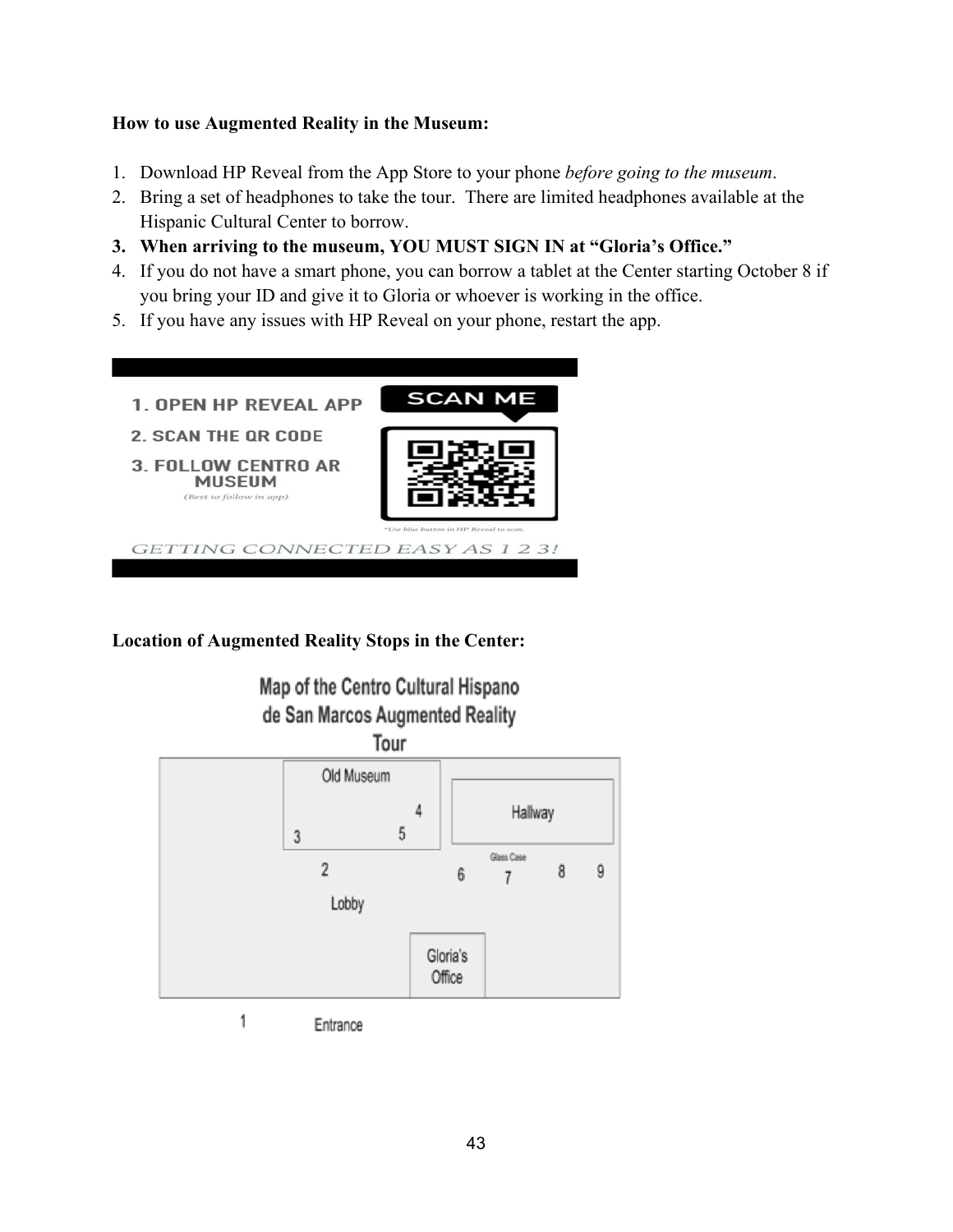# **Questions to answer during the Museum Visit:**

*Answers should be approximately 50 – 100 words long.*

# **Stop 1: Historical Introduction (Sign Outside of the Building)**

1. Were schools in San Marcos segregated? If so, how and until what year? Where were "the Mexican School" and the "Negro Schools" located?

# **Stop 2: "Welcome to the Centro" Sign (Green and Orange Sign in the lobby)**

2. What are the goals of the *Centro*? Why was it founded? What programs does it offer the community?

# **Stop 3: "Migration Histories" (Inside the museum to the left)**

3. When and from where did many of San Marcos' Hispanic populations immigrate from? What dynamics prompted their migration?

# **Stop 4: Claretian Mission History (Inside the museum)**

4. What are Claretian missions? What role did the mission play in the establishment of the Hispanic community? What is the name and location of the original Hispanic Catholic Church?

# **Stop 5: Religious Practices (Last stop inside the museum)**

5. How were religious organizations in San Marcos segregated by gender and ethnicity? How did this differ between Catholic and Evangelical churches?

# **Stop 6: The "Mexican Barrios" (Near the Glass case, left when you exit the museum)**

6. What led to the establishment of the *barrios* in San Marcos and what was lasting effect of these neighborhoods? Which neighborhoods in San Marcos were segregated?

# **Stop 7: Discrimination in the School System (Glass Case)**

7. What qualifications did Felipe Reyna have as an educator and what ban on school grounds did he fight against?

# **Stop 8: Segregated Cemeteries (Continue down the hall on the left)**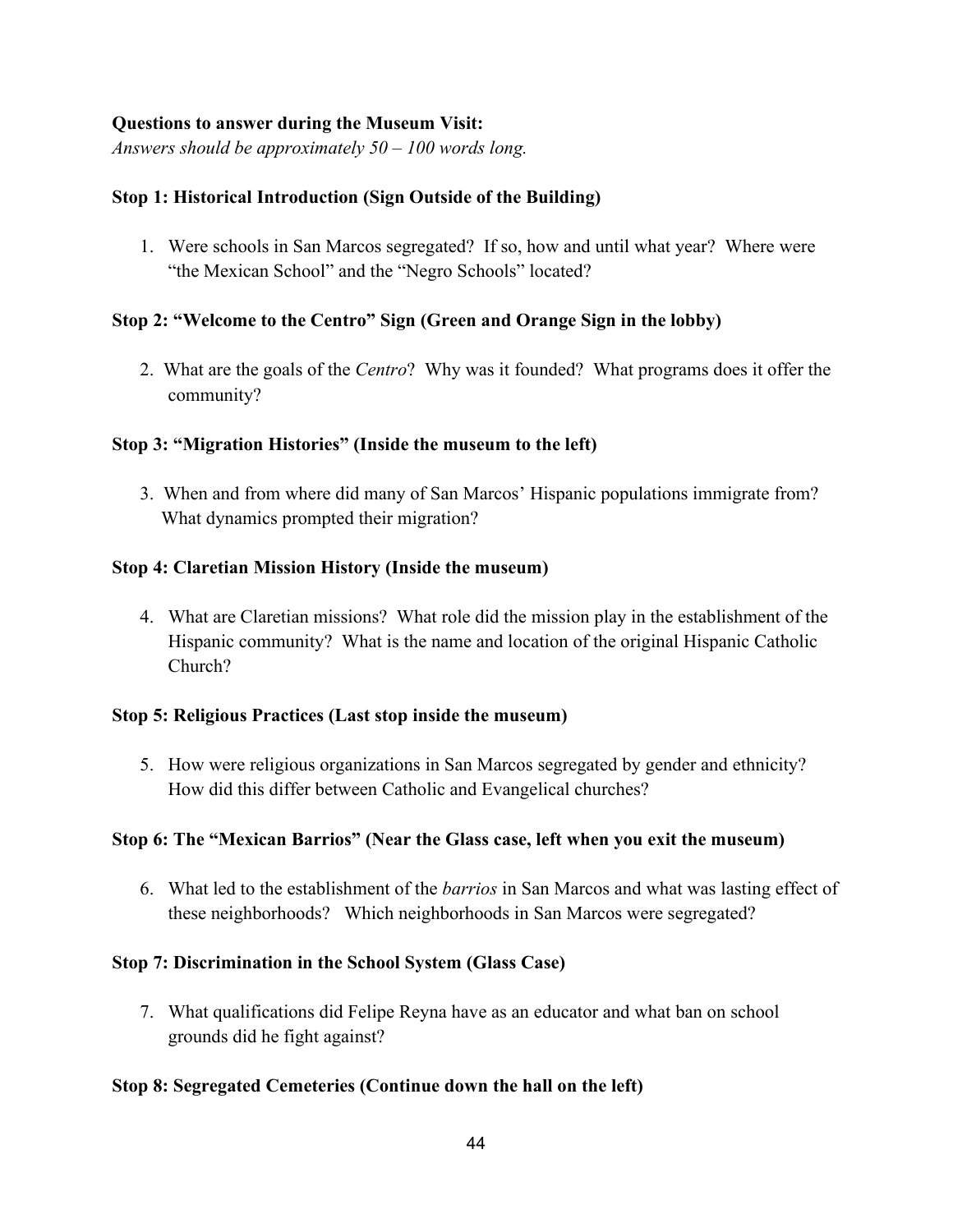8. How were African Americans and Mexican Americans labeled in society? How did segregation continue even after death?

# **Stop 9: GIS and Social Justice (Last placard on the left wall)**

9. How was the cemetery's history preserved by using GIS?

# **Stop 10: Conclusion Stop**

**Part II: POST TOUR REFLECTION (to be completed after leaving the Centro)** *Answers should be approximately 50 – 100 words long.*

- 1. Which aspects of San Marcos life were segregated for Hispanics? Give three examples of *de jure* and *de facto* segregation.
- 2. Why is important to remember a) the history of segregation in San Marcos and b) the hard-won rights of Mexican Americans in our community?
- 3. How does the history presented in the museum explain the racial landscape (location and distribution of different racial/ethnic groups) of San Marcos today? (Find San Marcos on this map to understand the racial geography of the town today: [https://demographics.virginia.edu/DotMap/\)](https://demographics.virginia.edu/DotMap/)
- 4. How are current pressures for development (gentrification) impacting residential patterns of different communities in San Marcos?
- 5. What benefits and limitations did you experience using Augmented Reality (AR) in your tour?
- 6. How did the use of AR change your museum experience?
- 7. Would the tour experience be different without the use of AR? If so, how?
- 8. How do you think AR can be used in the future to teach subjects related to your major (please state your major)?
- 9. What additional comments would you like to add regarding your experience?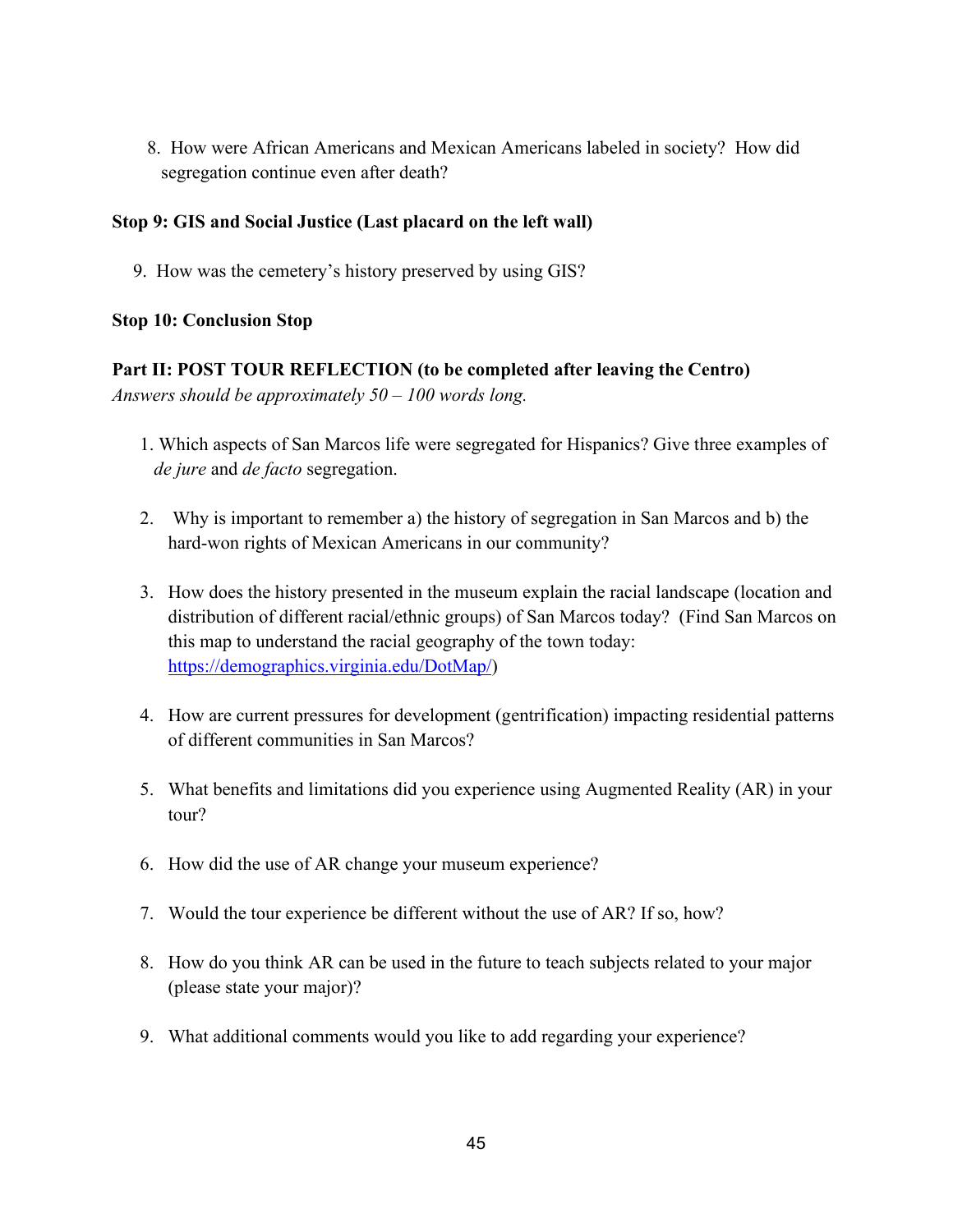# **Appendix B: Student Evaluation: Learning Attitudes and Outcomes**

*Directions:* [Check/Tick] your reaction to each statement. Please reply to all items; there are no "right" or "wrong" answers. Choose whether you: Strongly Agree — Moderately Agree — are Neutral or have No Opinion — Moderately Disagree — or Strongly Disagree to each statement.

|     |                                                                                                                     | Strongly<br>Agree | Moderately Neutral/<br>Agree | No Opinion | Moderately<br>Disagree | Strongly<br>Disagree |
|-----|---------------------------------------------------------------------------------------------------------------------|-------------------|------------------------------|------------|------------------------|----------------------|
| 1.  | I am familiar with the history of the Mexican<br>American community in San Marcos, Texas.                           |                   |                              |            |                        |                      |
| 2.  | I am familiar with the history of racial discrimination<br>against Mexican Americans in San Marcos.                 |                   |                              |            |                        |                      |
| 3.  | Contemporary residential segregation contributes<br>to segregation in American schools.                             |                   |                              |            |                        |                      |
| 4.  | Racism is a problem in the United States.                                                                           |                   |                              |            |                        |                      |
| 5.  | Gentrification is a concern in American cities,<br>especially in historic neighborhoods of communities<br>of color. |                   |                              |            |                        |                      |
| 6.  | Learning about past practices of racial discrimination<br>is important to understand society today.                 |                   |                              |            |                        |                      |
| 7.  | I am concerned about gentrification of<br>historic districts in San Marcos.                                         |                   |                              |            |                        |                      |
| 8.  | I want to be more involved in the larger San<br>Marcos community                                                    |                   |                              |            |                        |                      |
| 9.  | Museums and cultural centers are important places<br>to support multiculturalism.                                   |                   |                              |            |                        |                      |
| 9.  | Visiting museums is a valuable learning<br>experience.                                                              |                   |                              |            |                        |                      |
| 11. | I like to use new technology in the classroom.                                                                      |                   |                              |            |                        |                      |
| 12. | Using geospatial in the classroom<br>enhances my learning.                                                          |                   |                              |            |                        |                      |
|     | 46                                                                                                                  |                   |                              |            |                        |                      |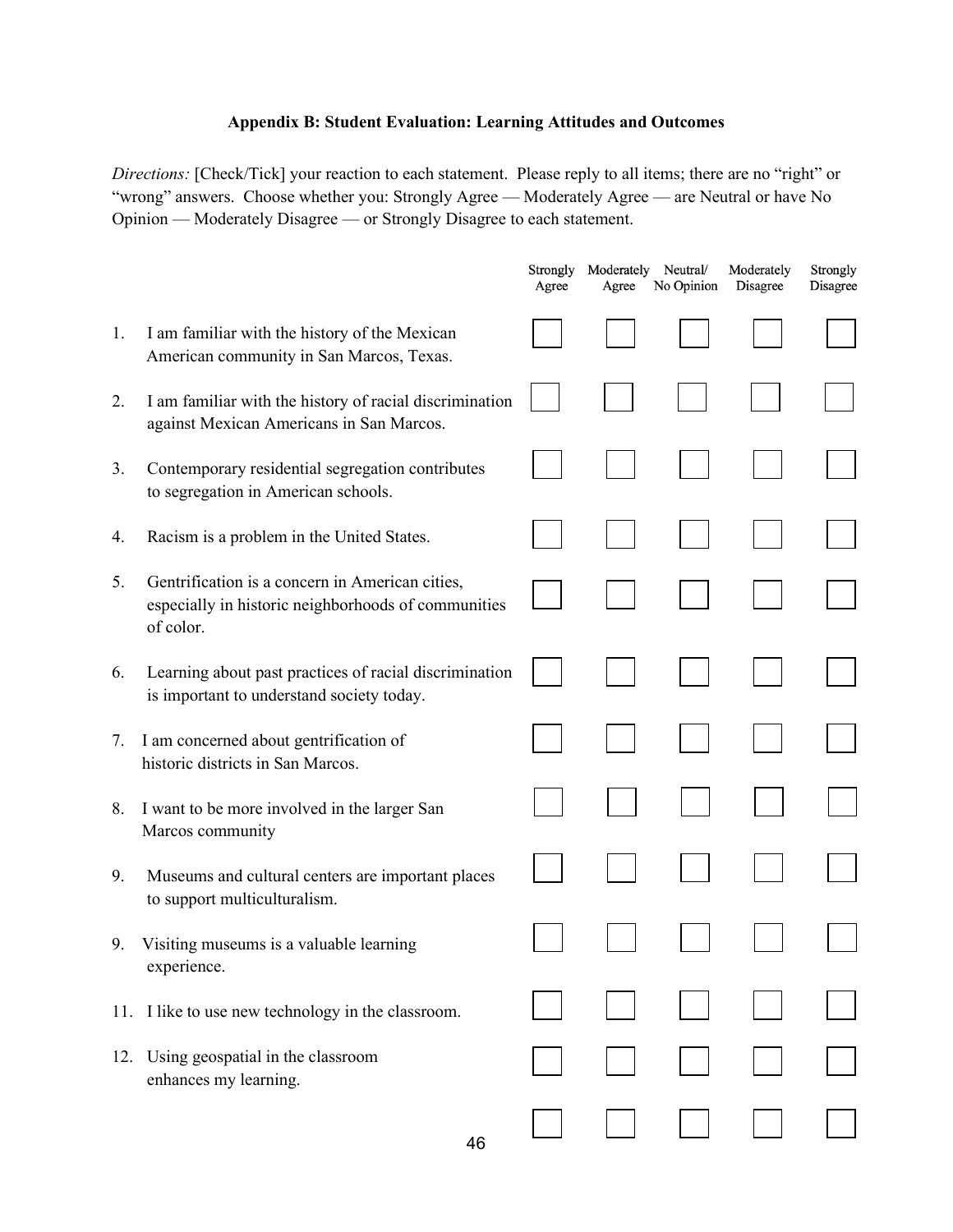- 13. I am familiar with Augmented Reality technology
- 14. Augmented Reality should be used in classroom to enhance student learning.
- 15. Augmented Reality should be used to enhance museum learning and engagement.

|  | $\log y$ .     |  |  |
|--|----------------|--|--|
|  | $\frac{ms}{s}$ |  |  |
|  |                |  |  |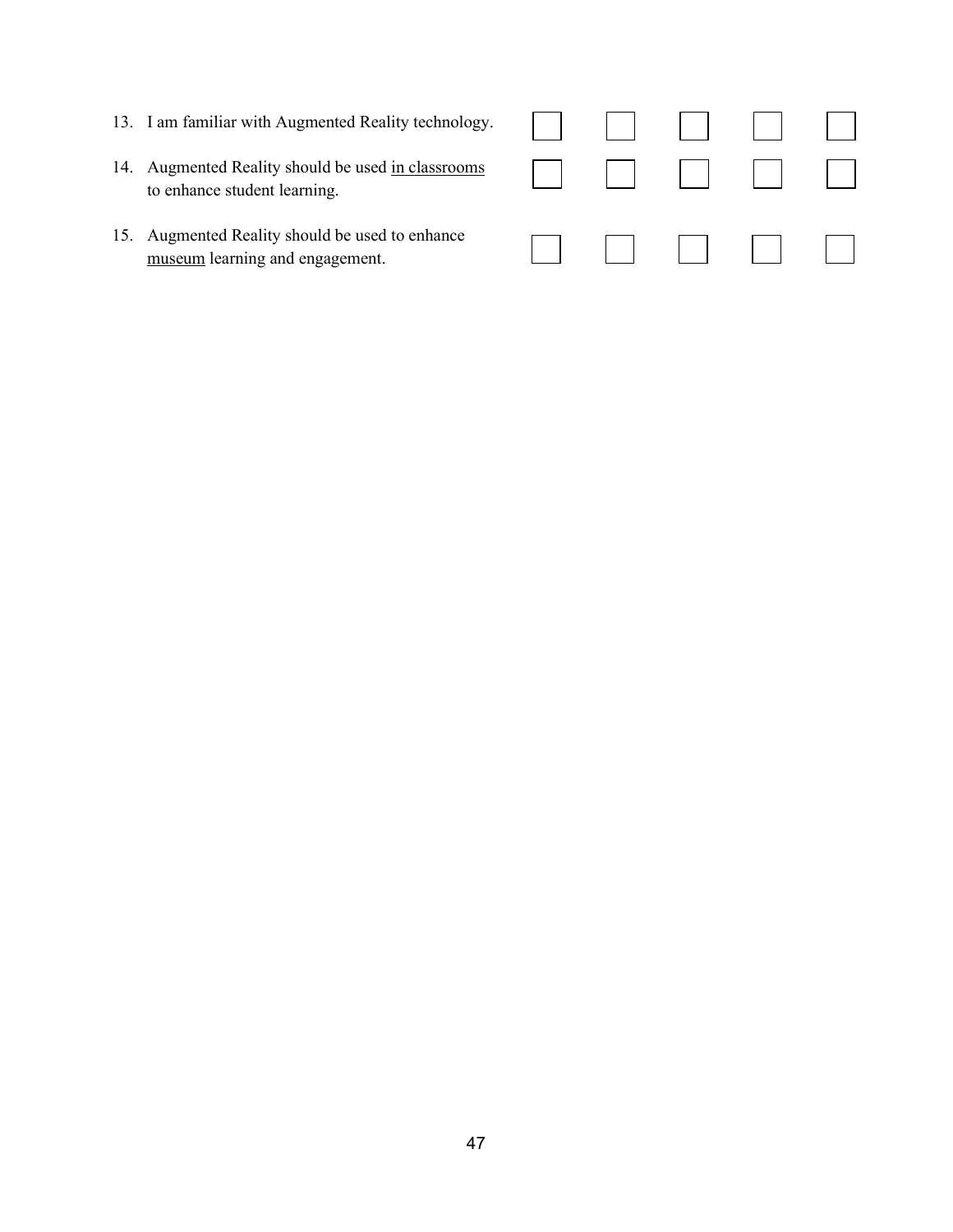#### **VIII. References**

- Adedokun-Shittu, N. A., Ajani, A. H., Nuhu, K. M., & Shittu, A. J. K. (2020). *Augmented reality instructional tool in enhancing geography learner's academic performance and retention in Osun state Nigeria*. Education and Information Technologies.
- Akçayır G, Akçayır M. (2017). *Advantages and challenges associated with AR for education: A systematic review of the literature.* Educational Research Review, 20,1-11.
- Azuma, R., Baillot, Y., Behringer, R., Feiner, S., Julier, S., & MacIntyre, B. (2001). *Recent advances in augmented reality.* Computer Graphics and Applications, IEEE, 21(6), 34- 47.
- Baker, T., & White, S. (2003). *The effects of GIS on students' attitudes, self-efficacy, and achievement in middle school science classrooms.* Journal of Geography, 102(6), 243– 254.
- Bednarz, S.W. (2004). *Geographic information systems: A tool to support geography and environmental education?* GeoJournal, 60, 191–199.
- Bressler, D., & Bodzin, A. (2013). *A mixed methods assessment of students' flow experiences during a mobile AR science game.* Journal of Computer Assisted Learning, 29(6), 505- 517.
- Carrera, Carbonell C, Bermejo Asensio (2017). *AR as a digital teaching environment to develop spatial thinking.* Cartography and Geographic Information Science, 44(3), 259-270.
- Chiang, T. H., Yang, S. J., & Hwang, G.-J. (2014b). *Students' online interactive patterns in augmented reality-based inquiry activities.* Computers & Education, 78, 97-108.
- Cope, M. (2010). *"Coding transcripts and diaries,"* in N. Clifford, S. French, and G.Valentine, eds. Key Methods in Geography, 2nd ed., London: Sage, pp. 440- 45.
- Davis, S. (2000). *Sueños y recuerdos del pasado: Dreams and Memories of the Past: A Community History of Mexican Americans in San Marcos,* Hispanic Historical Committee, Hays County Historical Commission.
- Daw, D. (2011, June 10). Futuristic Super 8 Ads Remind Us of Minority Report. PCWorld. https://www.pcworld.com/article/230118/futuristic\_super\_8\_ads\_remind\_us\_of\_minorit y\_report.html
- Dede, C. (2009). *Immersive interfaces for engagement and learning*. Journal of Science, 323(5910), 66-69.
- Dunleavy, M., Dede, C., & Mitchell, R. (2009). *Affordances and limitations of immersive participatory AR simulations for teaching and learning.* Journal of Science Education and Technology, 18(1), 7-22.
- Dünser A, Looser J, Grasset R, Seichter H, Billinghurst M. (2010*). Evaluation of tangible user interfaces for desktop AR.* ISUVR, July, 56-63.